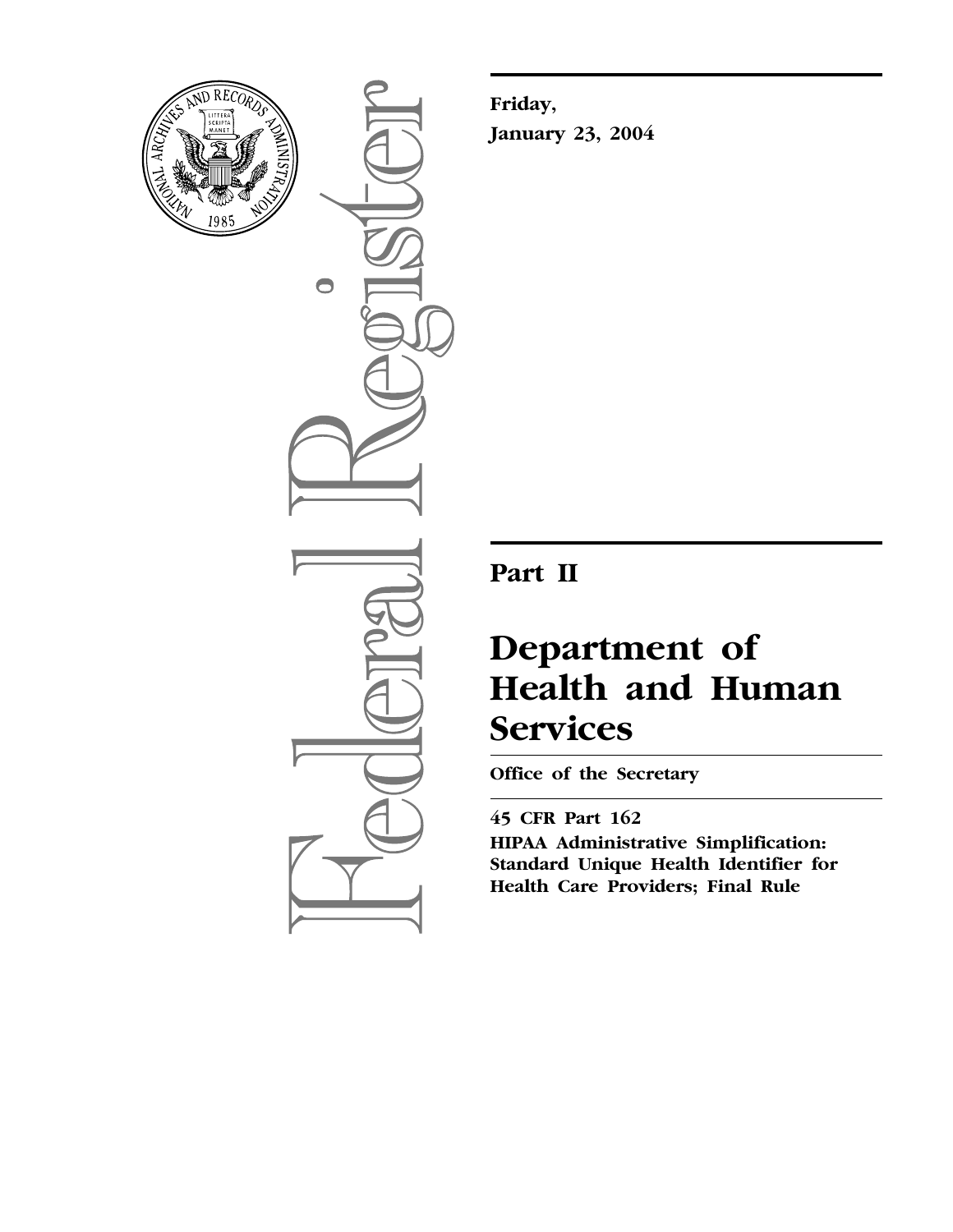#### **DEPARTMENT OF HEALTH AND HUMAN SERVICES**

**Office of the Secretary** 

#### **45 CFR Part 162**

**[CMS–0045–F]** 

#### **RIN 0938–AH99**

#### **HIPAA Administrative Simplification: Standard Unique Health Identifier for Health Care Providers**

**AGENCY:** Centers for Medicare & Medicaid Services, HHS. **ACTION:** Final rule.

**SUMMARY:** This final rule establishes the standard for a unique health identifier for health care providers for use in the health care system and announces the adoption of the National Provider Identifier (NPI) as that standard. It also establishes the implementation specifications for obtaining and using the standard unique health identifier for health care providers. The implementation specifications set the requirements that must be met by ''covered entities'': Health plans, health care clearinghouses, and those health care providers who transmit any health information in electronic form in connection with a transaction for which the Secretary has adopted a standard (known as ''covered health care providers''). Covered entities must use the identifier in connection with standard transactions.

The use of the NPI will improve the Medicare and Medicaid programs, and other Federal health programs and private health programs, and the effectiveness and efficiency of the health care industry in general, by simplifying the administration of the health care system and enabling the efficient electronic transmission of certain health information. This final rule implements some of the requirements of the Administrative Simplification subtitle F of the Health Insurance Portability and Accountability Act of 1996 (HIPAA). **EFFECTIVE DATE:** May 23, 2005, except for the amendment to § 162.610, which is effective on January 23, 2004. Health care providers may apply for NPIs beginning on, but no earlier than, May 23, 2005.

#### **FOR FURTHER INFORMATION CONTACT:** Patricia Peyton, (410) 786–1812. **SUPPLEMENTARY INFORMATION:**

*Copies:* To order copies of the **Federal** 

**Register** containing this document, send your request to: New Orders, Superintendent of Documents, P.O. Box 371954, Pittsburgh, PA 15250–7954.

Specify the date of the issue requested and enclose a check or money order payable to the Superintendent of Documents, or enclose your Visa or Master Card number and expiration date. Credit card orders can also be placed by calling the order desk at (202) 512–1800 or by faxing to (202) 512– 2250. The cost for each copy is \$10. As an alternative, you can view and photocopy the **Federal Register** document at most libraries designated as Federal Depository Libraries and at many other public and academic libraries throughout the country that receive the **Federal Register**. This **Federal Register** document is also available from the **Federal Register** online database through GPO access, a service of the U.S. Government Printing Office. The Web site address is *http:// [www.access.gpo.gov/nara/index.html.](http://www.access.gpo.gov/nara/index.html)* This document is also available from the Department's Web site at *http:// [aspe.hhs.gov/admnsimp/.](http://aspe.hhs.gov/admnsimp/)*

#### **I. Background**

In order to administer its programs, a health plan assigns identification numbers to its providers of health care services and its suppliers. A health plan may be, among other things, a Federal program such as Medicare, a State Medicaid program, or a private health plan. The identifiers it assigns are frequently not standardized within a single health plan or across health plans, which results in the single health care provider having different identification numbers for each health plan, and often having multiple billing numbers issued within the same health plan. This complicates the health care provider's claims submission processes and may result in the assignment of the same identification number to different health care providers by different health plans.

#### *A. NPI Initiative*

In July 1993, the Centers for Medicare & Medicaid Services (CMS) (formerly the Health Care Financing Administration (HCFA)), undertook a project to develop a health care provider identification system to meet the needs of the Medicare and Medicaid programs and, ultimately, the needs of a national identification system for all health care providers. Active participants in the project represented both government and the private sector. The project participants decided to develop a new identifier for health care providers because existing identifiers did not meet the criteria for national standards. The new identifier, known as the National Provider Identifier (NPI), did not have the limitations of the existing

identifiers, and it met the criteria that had been recommended by the Workgroup for Electronic Data Interchange (WEDI) and the American National Standards Institute (ANSI).

#### *B. The Results of the NPI Initiative*

As a result of the project, and before the Health Insurance Portability and Accountability Act of 1996 (HIPAA), Pub. L. 104–191, which was enacted on August 21, 1996, required the adoption and use of a standard unique identifier for health care providers, CMS and the other project participants accepted the NPI as the standard unique health identifier for health care providers. CMS decided to implement the NPI for Medicare, and began work on developing the National Provider System (NPS), which was intended to capture health care provider data and be equipped with the technology necessary to maintain and manage the data. The NPS was intended to be able to accept health care provider data in order to uniquely identify a health care provider and assign it an NPI. The NPS was intended to be designed so it could be used by other Federal and State agencies, and by private health plans, if deemed appropriate, to enumerate their health care providers that did not participate in Medicare.

#### *C. Legislation*

The Congress included provisions to address the need for a standard unique health identifier for health care providers and other health care system needs in the Administrative Simplification provisions of HIPAA. Through subtitle F of title II of that law, the Congress added to title XI of the Social Security Act (the Act) a new part C, entitled ''Administrative Simplification.'' (Pub. L. 104–191 affects several titles in the United States Code.) The purpose of part C is to improve the Medicare and Medicaid programs in particular, and the efficiency and effectiveness of the health care system in general, by encouraging the development of a health information system through the establishment of standards and implementation specifications to facilitate the electronic transmission of certain health information.

Part C of title XI consists of sections 1171 through 1179 of the Act. These sections define various terms and impose requirements on the Secretary of the Department of Health and Human Services (HHS), health plans, health care clearinghouses, and certain health care providers concerning the adoption of standards and implementation specifications relating to health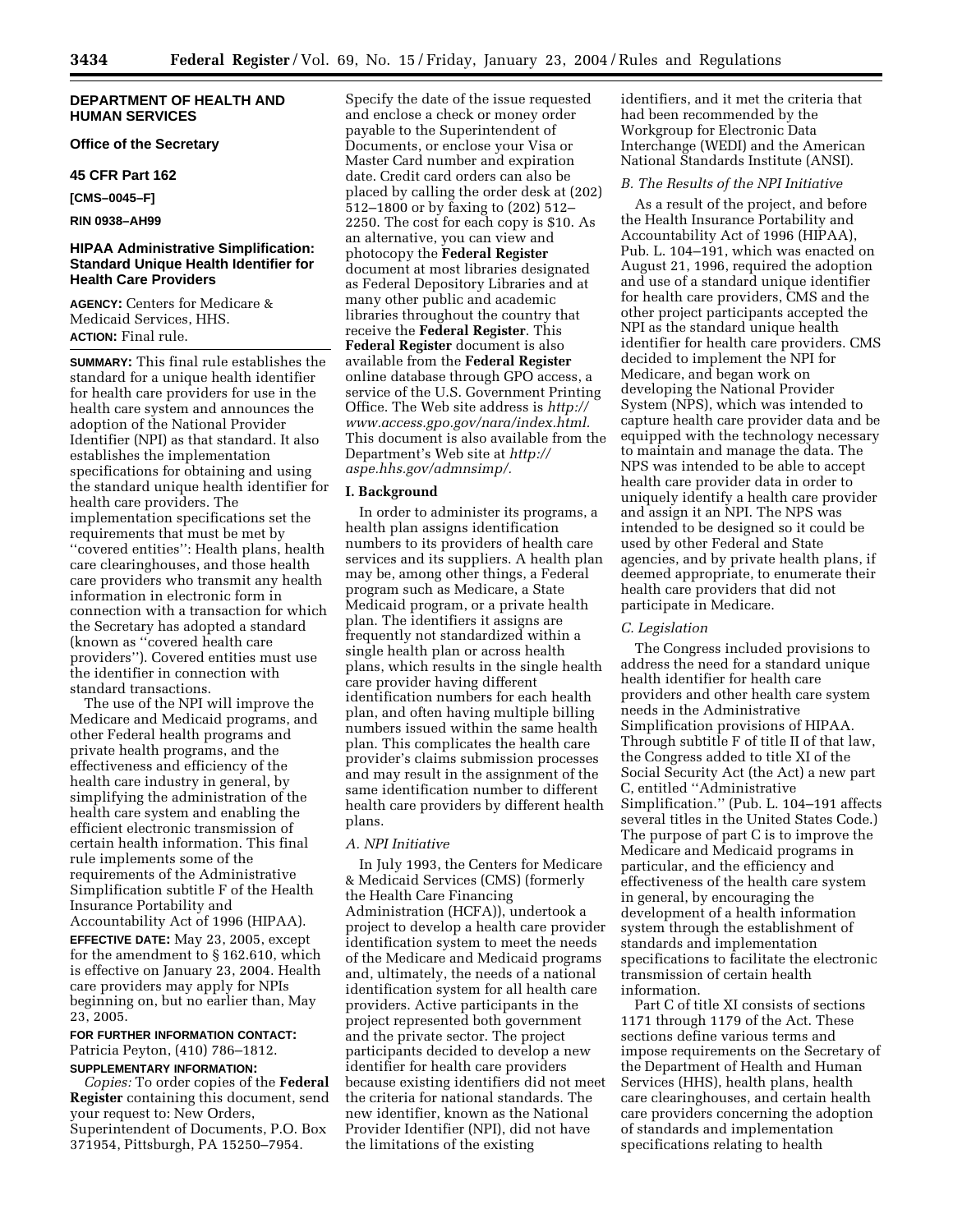information. Section 1173(b) of the Act requires the Secretary to adopt standards providing for a standard unique health identifier for each individual, employer, health plan, and health care provider for use in the health care system and to specify the purposes for which the identifiers may be used. It also requires the Secretary to consider multiple locations and specialty classifications for health care providers in developing the standard health identifier for health care providers. We discussed other general aspects of the HIPAA statute in greater detail in the May 7, 1998, proposed rule (63 FR 25320).

#### *D. Plan for Implementing Administrative Simplification Standards*

On May 7, 1998, we proposed a standard unique health identifier for health care providers and requirements concerning its implementation (63 FR 25320). That proposed rule also set forth requirements that health plans, health care clearinghouses, and covered health care providers would have to meet concerning the use of the standard. On May 7, 1998, we also proposed standards for transactions and code sets (63 FR 25272). We published the final rule, entitled Health Insurance Reform: Standards for Electronic Transactions (the Transactions Rule), on August 17, 2000 (65 FR 50312). On May 31, 2002, in two separate proposed rules, we published proposed modifications to the Standards for Electronic Transactions. We published a final rule adopting modifications to the Transactions Rule on February 20, 2003 (68 FR 8381).

On November 3, 1999, we proposed standards for privacy of individually identifiable health information (64 FR 59918). We published the final rule, entitled Standards for Privacy of Individually Identifiable Health Information (the Privacy Rule), on December 28, 2000 (65 FR 82462). On March 27, 2002, we proposed modifications to the Privacy Rule. On August 14, 2002, we published modifications to the Privacy standards in a final rule, entitled ''Standards for Privacy of Individually Identifiable Health Information'' (the Privacy Rule Modifications) (67 FR 53182).

On June 16, 1998, we proposed the standard unique employer identifier (63 FR 32784). On May 31, 2002, we published the final rule, entitled ''Standard Unique Employer Identifier'' (67 FR 38009).

On August 12, 1998, we proposed standards for security and electronic signatures (63 FR 43242). On February 20, 2003, we published the final rule on security standards (the Security Rule) (68 FR 8334).

On April 17, 2003, we published an interim final rule adopting procedures for the investigation and imposition of civil money penalties and the conduct of hearings when the imposition of a penalty is challenged (68 FR 18895). The interim final rule is the first installment of a larger rule, known as the Enforcement Rule, the rest of which is to be proposed at a later date.

We will be proposing standards for the unique health plan identifier and claims attachments.

In the May 7, 1998, proposed rule for the standard unique health identifier for health care providers, we proposed to add a new part 142 to title 45 of the Code of Federal Regulations (CFR) for the administrative simplification standards and requirements. We have decided to codify the final rules in 45 CFR part 162 instead of part 142. The Transactions Rule (65 FR 50312) explains why we made this change and lists the subparts and sections comprising part 162. In this final rule, we reference the proposed text using part 142, and reference the final text using part 162.

In the Transactions Rule, we addressed (at 65 FR 50314) the comments that were made on issues that were common to the proposed rules on standards for electronic transactions, the standard employer identifier, the standards for security and electronic signatures, and the standard health care provider identifier. Those issues relate to applicability, definitions, general effective dates, new and revised standards, and the aggregate impact analysis. In that final rule, we set out the general requirements in part 160 subpart A and part 162 subpart A. We refer the reader to that rule for more information on all but our discussion of issues pertinent to the standard unique health identifier for health care providers and the definition of health care provider.

#### *E. Employer Identifier Standard: Waiver of Proposed Rulemaking and Effective Date for Uses of Employer Identifier*

As stated in section I.D., ''Plan for Implementing Administrative Simplification Standards,'' of this preamble, we published the final rule that adopted the standard unique employer identifier on May 31, 2002 (67 FR 38009). The Employer Identifier was adopted as that standard effective July 30, 2002. We amend § 162.610 as explained below.

We ordinarily publish a correcting amendment of proposed rulemaking in the **Federal Register** and invite public

comment on the correcting amendment before its provisions can take effect. We also ordinarily provide a delay of 30 days in the effective date of the final rule. We can waive notice and comment procedure and the 30-day delay in the effective date, however, if we find good cause that a notice and comment procedure is impracticable, unnecessary, or contrary to the public interest and we incorporate a statement in the correcting amendment of this finding and the reasons supporting that finding.

We find that seeking public comment on and delaying the effective date of this correcting amendment would be contrary to the public interest. Section 1173(b)(2) of the Act requires that the standards regarding unique health care identifiers specify the purposes for which they may be used. Section 162.610 requires a covered entity to use the standard unique employer identifier—the employer identification number (EIN) assigned by the Internal Revenue Services (IRS), U.S. Department of the Treasury—in standard transactions that require an employer identifier. Unless § 162.610 is amended to permit use of the standard unique employer identifier for all other lawful purposes, the Act could be read to subject covered entities that use their EIN for other purposes to civil money penalties under section 1176 of the Act and criminal penalties under section 1177 of the Act, a result that we did not intend. The IRS requires any taxpayer assigned an EIN to use the EIN as its taxpayer identifying number. Statutes and regulations also authorize or require other Federal agencies, including the Departments of Agriculture, Commerce, Education, Housing and Urban Development, and Labor, to collect EINs in connection with administering various Federal programs and laws. Since some of these agencies may conduct transactions with covered entities or may be covered entities in their own right, failure to promptly publish the correcting amendment could cause conflict between § 162.610 and other statutory and regulatory directives, generating uncertainty for covered entities and potentially disrupting the administration of other Federal programs and laws. We believe that it is necessary to eliminate that uncertainty and potential disruption and to do so as soon as practicable by amending § 162.610 to include as permitted uses of the EIN all other lawful purposes. Therefore, we find good cause to waive the notice and comment procedure and the 30-day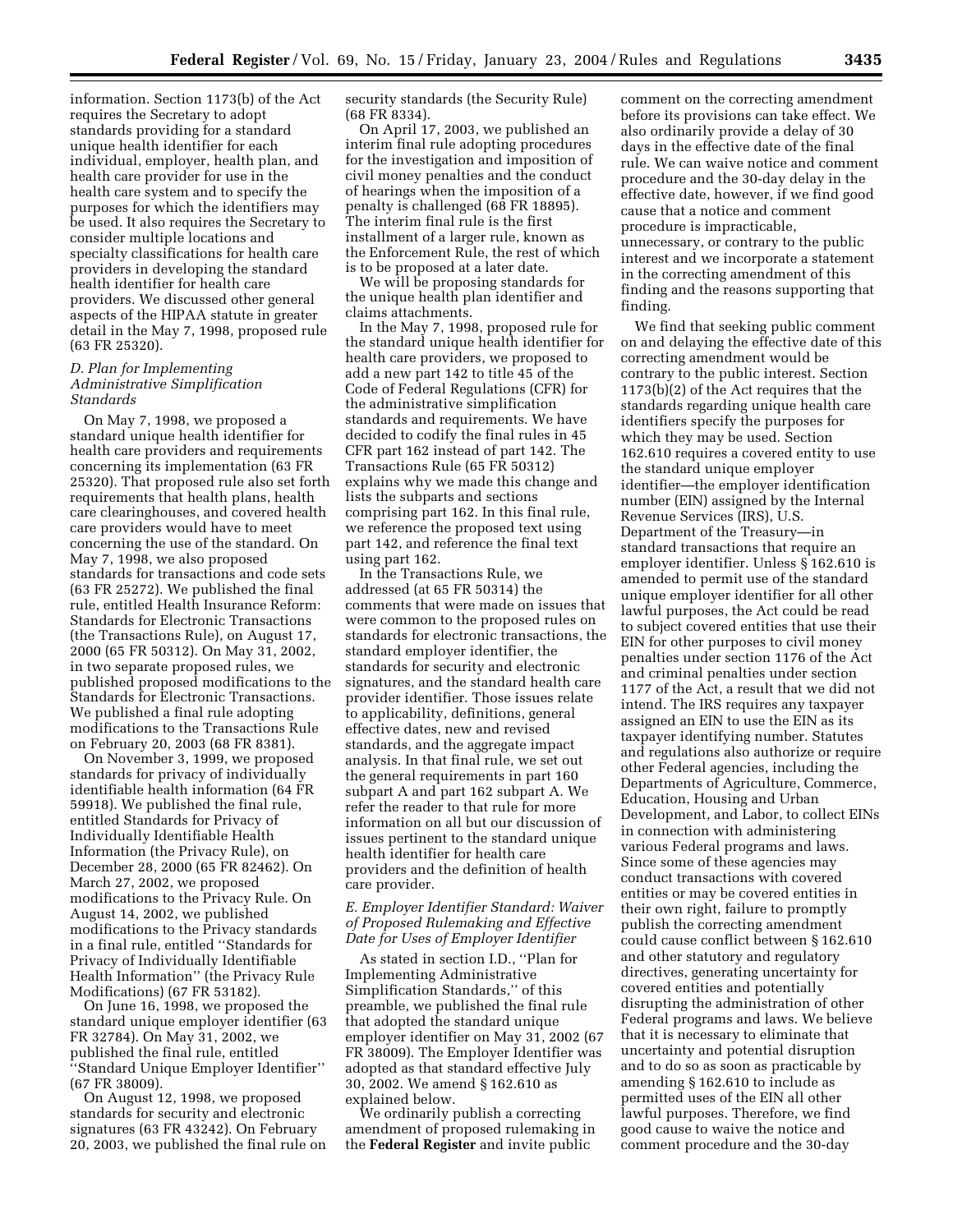delay in the effective date as being contrary to the public interest.

#### **II. Provisions of the Regulations and Discussion of Public Comments**

Within each section of this final rule, we set forth the proposed provision contained in the May 7, 1998, proposed rule, summarize and respond (if appropriate) to the comments we received on the proposed provision, and present the final provision.

It should be noted that the proposed rule contained multiple proposed ''requirements.'' In this final rule, we replace the term ''requirement'' with the term ''implementation specification,'' where appropriate. We do this to maintain consistency with the use of those terms as they appear in the statute and the other published HIPAA rules. Within the comment and response portion of this final rule, for purposes of continuity, however, we use the term ''requirement'' when we are referring specifically to matters from the proposed rule. In all other instances, we use the term ''implementation specification.

In the May 7, 1998, proposed rule, we proposed a standard unique health identifier for health care providers. We listed the kinds of identifying information that would be collected about each health care provider in order to assign the identifier.

In addition to the requirement that health care providers use the standard, the May 7, 1998, proposed rule also proposed other requirements for health care providers:

• Each health care provider must obtain, by application if necessary, an NPI.

• Each health care provider must accept and transmit NPIs whenever required on all standard transactions it accepts or transmits electronically.

• Each health care provider must communicate to the National Provider System (NPS) any changes to the data elements in its record in the NPS within 60 days of the change.

• Each health care provider may receive and use only one NPI. An NPI is inactivated upon death or dissolution of the health care provider.

#### *A. General Provisions*

#### 1. Applicability

The May 7, 1998, proposed rule for the standard unique health identifier for health care providers discussed the applicability of HIPAA to covered entities. The proposed rule provided that section 262 (Administrative Simplification) of HIPAA applies to health plans, health care clearinghouses,

and health care providers when health care providers electronically transmit any of the transactions to which section 1173(a)(1) of the Act refers. Comments received with respect to Applicability are discussed in sections II. A. 2., ''Definition of Health Care Provider,'' and II. A. 5., ''Implementation Specifications for Health Care Providers, Health Plans, and Health Care Clearinghouses'' of this preamble.

#### 2. Definition of Health Care Provider

In the Transactions Rule, we summarized the comments we received on the definitions we proposed in the May 7, 1998, NPI proposed rule (at 63 FR 25324), with the exception of the definition of ''health care provider.'' We codified all of the definitions in 45 CFR 160.103 and 45 CFR 162.103. Specifically, we codified the definition of ''health care provider'' at 45 CFR 160.103. We are responding in this preamble to the comments we received on the definition of ''health care provider,'' as we believe that these comments present issues that are more relevant to the standard unique health identifier for health care providers. As appropriate, our responses refer to discussions and decisions that were published in the Privacy Rule (65 FR 82462). This final rule does not change the definition of ''health care provider'' at § 160.103. This final rule adds the definition of ''covered health care provider'' at § 162.402.

#### *Proposed Provisions (§ 142.103)*

In the May 7, 1998, proposed rule, we proposed to define ''health care provider'' as a provider of services as defined in section 1861(u) of the Act, a provider of medical or other health services as defined in section 1861(s) of the Act, and any other person who furnishes or bills and is paid for health care in the normal course of business (63 FR 25325). We based the proposed definition on section 1171(3) of the Act for the reasons we stated in the May 7, 1998, proposed rule.

Comments and Responses on the Definition of ''Health Care Provider''

*Comment:* We received many comments concerning the kinds of entities that should receive NPIs. Some of these comments recommended that the definition of a ''health care provider'' be constructed narrowly to restrict the kinds of entities that would be eligible to receive NPIs; others recommended that the definition be constructed broadly. Comments did not reflect a consensus or majority view across all commenters or even within the two groups of commenters who

recommended a narrow or a broad definition of ''health care provider.''

Commenters favoring a narrow definition of ''health care provider'' gave the following examples of entities to which NPIs should or should not be issued:

• Only to those licensed to furnish health care.

- Only to individuals and entities that furnish health care.
- Only to billing health care providers.
- Only to licensed health care providers that furnish care, bill, and are paid by third party payers for services.
- Not to physicians who have opted out of government medical programs.
- Not to groups, partnerships, or corporations.

• Not to entities that bill or are paid for health care services furnished by other health care providers. A billing or pay-to entity should be identified by its taxpayer identifying number, not by an NPI.

• Not to clearinghouses, administrative services only vendors, billing services, or health care provider service locations.

Commenters favoring a broad definition of ''health care provider'' gave the following examples of entities to which NPIs should be issued:

• Any health care provider that has a taxpayer identifying number.

• Any individual or organization, including Independent Practice Associations and clearinghouses, that ever has custody of or transmits a health care claim or encounter record.

• All health care provider groups.

• Each billing health care provider, health care provider billing location, pay-to provider, performing health care provider, health care provider service location, and health care provider specialty.

• Each incorporated individual and ''doing business as'' name of an organization.

• The lowest organizational level of an entity that needs to be identified.

*Response:* Although there was no consensus from commenters as to which entities should receive NPIs, several principles can be inferred.

Many commenters who favored a narrow definition of ''health care provider'' want to simplify the current situation for health care providers; that is, a health care provider may have many health care provider numbers assigned by health plans for different business functions. The health care provider numbers sometimes represent the actual health care provider that furnishes health care, but may also represent the health care provider's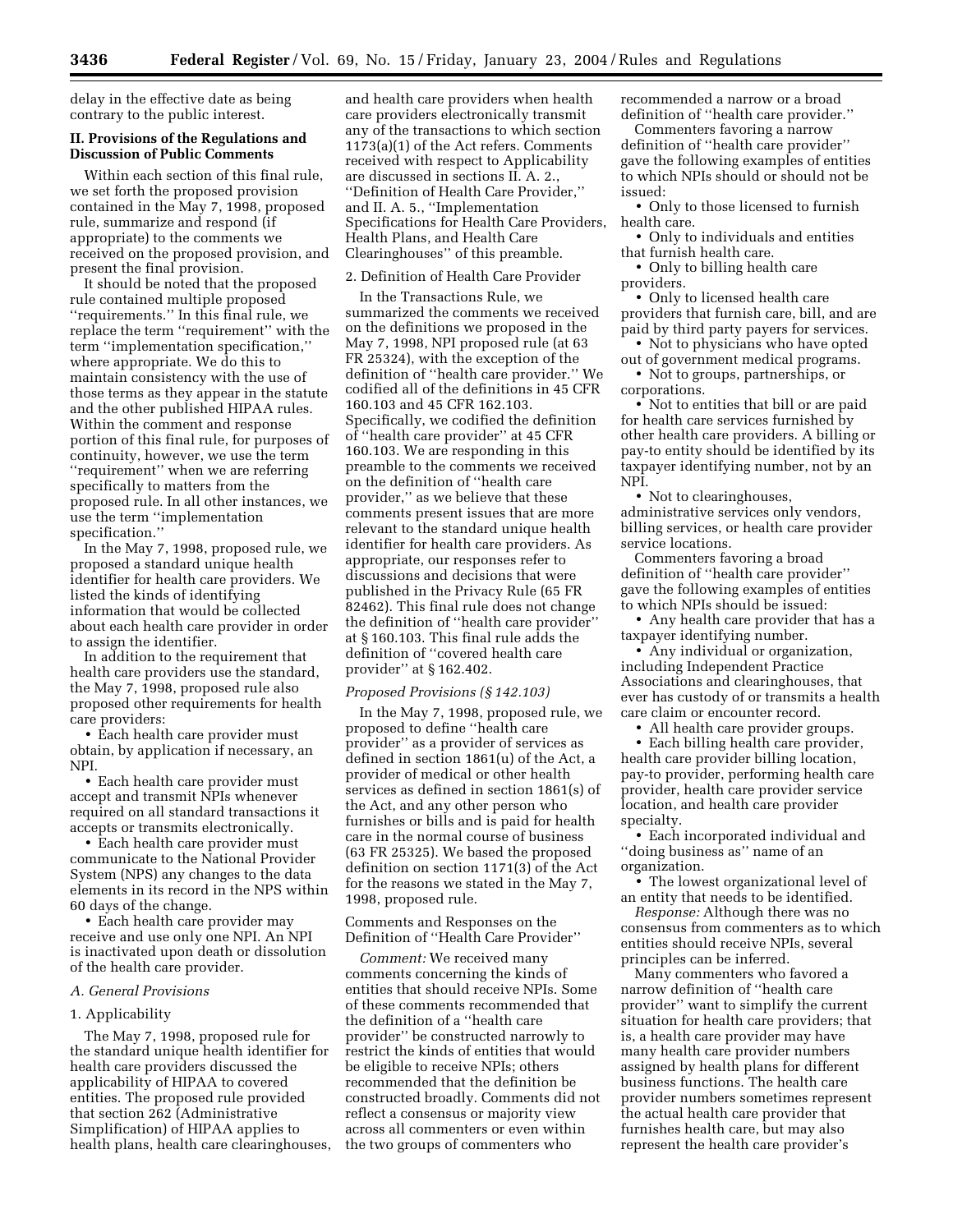service locations, corporate headquarters, specialties, pay-to arrangements, or contracts. Those who favored a narrow definition generally believed the NPI should represent only the health care provider that furnishes health care.

Commenters who favored a broad definition of ''health care provider'' recognized the many business functions and uses in health care transactions fulfilled by health care provider numbers today. These business functions will continue to need to be performed after the implementation of the NPI. In order for the NPI to replace the multiple, proprietary health care provider numbers assigned by health plans today, the NPI must be assigned so that the business functions can continue. Those who favored a broad definition believed that if the NPI is not able to identify the health care provider entities that must be identified in an electronic health care claim or equivalent encounter information transaction, health plans will be forced to continue to use their existing proprietary health care provider numbers and the NPI will add to, rather than replace or simplify, health care provider numbering systems currently in use.

The varying needs for health care provider numbers guided our decisions on which entities would be eligible to receive NPIs. Our general rule is that all health care providers, as we define that term in the regulations, will be eligible to receive NPIs. We discuss this in detail later in this section.

It is important to note that not all health care providers who are eligible to receive NPIs will necessarily be required to comply with the HIPAA regulations. This is because some health care providers are not covered entities under HIPAA. The fact that a health care provider obtains an NPI does not impose covered entity status on that health care provider. Only those entities that (1) meet the definition of health care provider at § 160.103, and (2) transmit health information in electronic form on their own behalf, or that use a business associate to transmit health information in electronic form on their behalf, in connection with a transaction for which the Secretary has adopted a standard (a covered transaction) are health care providers who are required to comply with the HIPAA regulations. These health care providers are covered health care providers and are considered ''covered entities'' under HIPAA. As noted above, we add a definition of ''covered health care provider'' at § 162.402.

The following discussion clarifies the eligibility of health care providers to be assigned NPIs and distinguishes between those that are covered entities under HIPAA and those that are not.

'Health care provider'' is defined in the regulations at § 160.103 as follows ''Health care provider means a provider of services as defined in section 1861(u) of the Act, 42 U.S.C. 1395X(u), a provider of medical or health services as defined in section 1861(s) of the Act, 42 U.S.C. 1395x(s), and any other person or organization who furnishes, bills, or is paid for health care in the normal course of business.'' Examples of health care providers included in this definition are: Physicians and other practitioners; hospitals and other institutional providers; suppliers of durable medical equipment, supplies related to health care, prosthetics, and orthotics; pharmacies (including on-line pharmacies) and pharmacists; and group practices. Additional examples are health maintenance organizations that may be considered health care providers as well as health plans if they also provide health care.

There are individuals and organizations that furnish atypical or nontraditional services that are indirectly health care-related, such as taxi, home and vehicle modifications, insect control, habilitation, and respite services. These types of services are discussed in the Transactions Rule at 65 FR 50315. As stated in that Rule, many of these services do not qualify as health care services because the services do not fall within our definition of ''health care.'' An individual or organization must determine if it provides any services that fall within our definition of ''health care'' at § 160.103. If it does provide those services, it is considered a health care provider and would be eligible for an NPI. If it does not, and does not provide other services or supplies that bring it within the definition of ''health care provider,'' it would not be a health care provider under HIPAA, and would not be eligible to receive an NPI.

The nonhealth care services of some atypical or nontraditional service providers are reimbursed by some health plans. Nevertheless, there is no requirement under HIPAA to use the standard transactions when submitting electronic claims for these types of services, because claims for these services are not claims for health care. (Health plans, however, are free to establish their own requirements for submitting claims in these circumstances, which means that a health plan could require atypical and nontraditional service providers to

submit standard transactions. The health plans could not require these entities to obtain NPIs to use in those transactions, however, because those entities are not eligible to receive NPIs.)

There are other individuals and organizations that, in the normal course of business, bill or receive payment for health care that is furnished by health care providers. These individuals and organizations may include billing services, value-added networks, and repricers. While these entities bill for health care, we do not read the statutory definition of ''health care provider'' as encompassing them. Rather, they would usually be acting as agents of health care providers in performing the billing function, or as health care clearinghouses assuming that they perform the data translation function described in the definition of ''health care clearinghouse'' at § 160.103. The definition of ''health care clearinghouse'' specifically lists these entities as examples of health care clearinghouses. The health care industry does not consider these types of entities to be health care providers. Further, we do not believe that the Congress intended for them to be considered as such, as the statutory definition of ''health care provider'' refers only to ''other person furnishing health care services or supplies'' and thus would exclude persons who only bill for, but do not furnish, health care services or supplies. Thus, this final rule does not include billing services and similar entities as health care providers. Therefore, because these kinds of entities are not health care providers, they will not be eligible for NPIs.

*Comment:* The Workgroup for Electronic Data Interchange (WEDI) commented that the NPI should be the only identifier for health care providers when the HIPAA transactions require provider identification. WEDI suggested that, to the extent provider-payer contracts require locations, location codes, and contract references, these should be handled outside of the NPS. To the extent numbers associated with providers (for example, Taxpayer Identifying Number (TIN) and Drug Enforcement Administration (DEA) number) are required for specific purposes other than provider identification, the HIPAA transactions should accommodate those numbers (and qualifiers) in the appropriate segments of the transactions.

WEDI recommended that:

• Health care providers who are individual human beings obtain one and only one NPI for life;

• Health care providers endeavor to have only one NPI per organization, but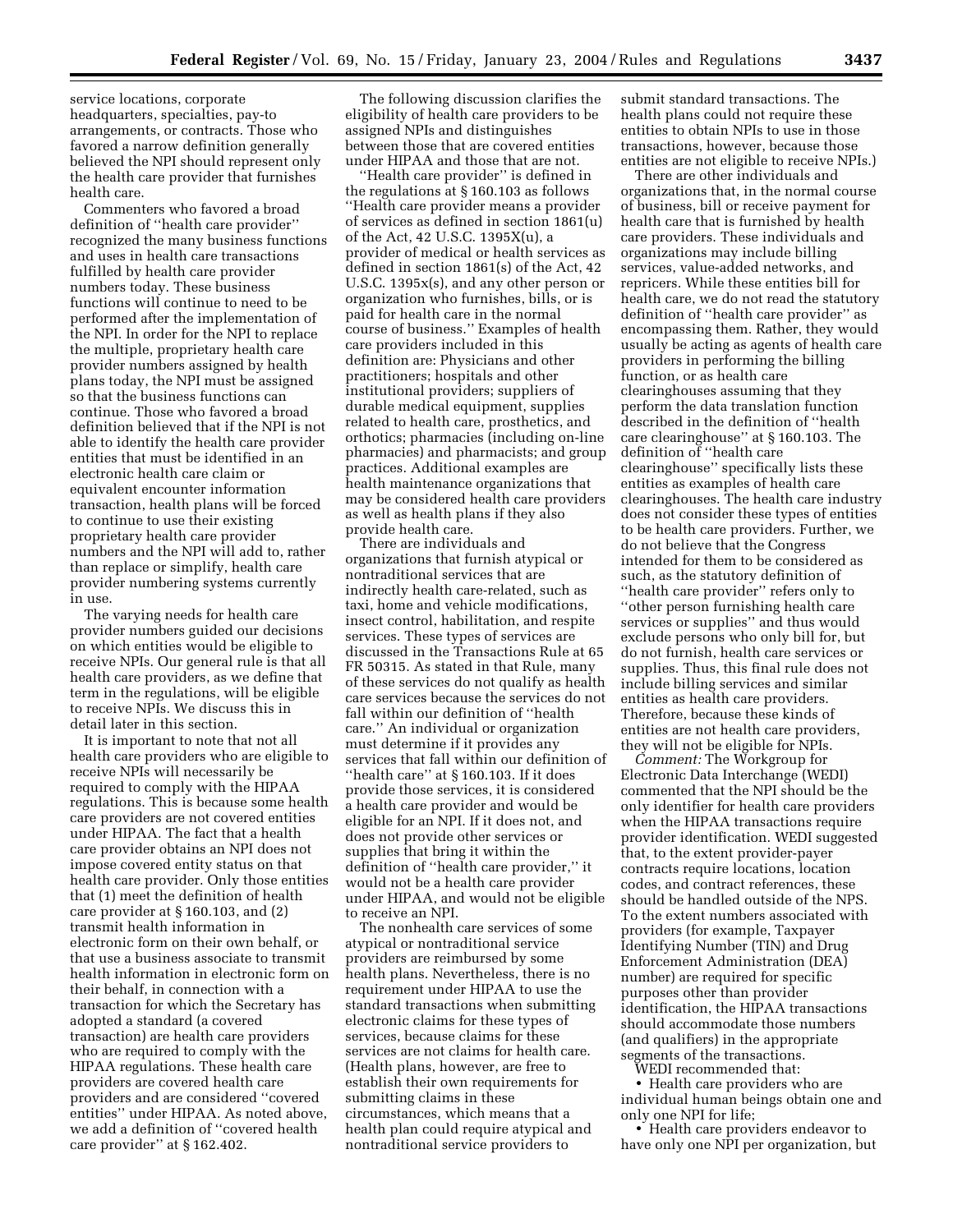that the final decision on how many NPIs are necessary for an organization health care provider be left to the health care provider; and

• At a minimum, and as the most critical criterion, the NPS data associated with any additional NPIs that an organization decides to obtain must not be identical to those associated with any other NPI in use by the organization.

Some commenters supported our proposal that, if a separate physical location of an organization health care provider, member of a chain, or subpart of an organization health care provider needs to be separately identified, it would be eligible to get a separate NPI. A few commenters stated that different physical locations or subparts of an organization health care provider should not get separate NPIs. One commenter recommended that the NPS issue separate NPIs for separate physical locations, members of a chain, or subparts of an organization health care provider only if these are separately licensed or certified. The commenter believes that the issuance of separate licenses and certifications justifies their recognition as separate health care providers. Another commenter recommended that the NPS issue separate NPIs for these entities if Medicare considers the entities to be separate health care providers. A number of large health plans consider each physical location of a supplier of health care-related supplies to be a separate health care provider in order to uniquely identify it on claims to enable accurate pricing and reimbursement.

*Response:* We agree in concept with the recommendations made by WEDI.

At the time we published the proposed rule and received public comments on it, the Secretary had not yet adopted standards for any of the HIPAA Administrative Simplification provisions. Since that time, and as noted in section I. D., ''Plan for Implementing Administrative Simplification Standards'' of this preamble, the Secretary has adopted a number of Administrative Simplification standards, including the Privacy and Security standards. The following discussion describes the assignment of NPIs to certain organization health care providers and the relationship, if any, of the assignment methodology to the standards and implementation specifications adopted in the Privacy and Security Rules.

Many health care providers that are organizations (such as hospitals and chains of suppliers of health carerelated supplies, pharmacies, and

others) are made up of components or separate physical locations. Many of these components or separate physical locations are separately certified or licensed by States as health care providers.

• Examples of hospital components include outpatient departments, surgical centers, psychiatric units, and laboratories. These components are often separately licensed or certified by States and may exist at physical locations other than that of the hospital of which they are a component. Many health plans consider these components to be health care providers in their own right. Many of these components bill independently of the hospital of which they are a component.

• Organization health care providers that are chains generally have a corporate headquarters and a number of separate physical locations. A durable medical equipment supplier chain, for example, has a corporate headquarters and separate physical locations at which durable medical equipment is dispensed to patients. The separate physical locations are generally separately licensed or certified by States. They often operate independently of each other and usually do their own billing. Many health plans consider each separate physical location to be a health care provider itself; and many of these health plans, including Medicare, reimburse for these items based on the geographic location where the items are dispensed to patients and not on the geographic location of the corporate headquarters.

An entity that meets certain Federal statutory implementation specifications and regulations is eligible to participate in the Medicare program. Our definition of ''health care provider'' at § 160.103 includes those eligible to participate in Medicare as described in Federal statute (that is, in § 1861(s) and § 1861(u) of the Social Security Act). These entities, according to Federal statute and regulations, must be issued their own identification numbers in order to bill and receive payments from Medicare. The Federal statutes and regulations similarly affect the Medicaid program.

Health care providers that are covered entities (see the definition at § 160.103) are required to comply with this final rule. Thus, while all health care providers (as defined in § 160.103) are eligible to be assigned NPIs and may, therefore, obtain NPIs, health care providers that are covered entities must obtain NPIs. As mentioned earlier in this section, a health care provider that is not a covered entity and which has been assigned an NPI does not become

a covered entity as a result of NPI assignment.

We refer to the components and separate physical locations described in the bulleted examples above as ''subparts'' of organization health care providers.

We use the term ''subpart'' to avoid confusion with the term ''health care component'' in the Privacy and Security Rules. We discuss terms and concepts in the Privacy and Security Rules later in this section.

Section 1173(b)(1) of the Act provides that the Secretary ''shall take into account multiple uses for identifiers and multiple locations and specialty classifications for health care providers.'' This language indicates that Congress realized that certain health care providers operate at multiple locations and/or provide multiple types of health care services, and intended that the identifier standard take these variations in circumstance into account. We accommodate this language by requiring covered health care providers to obtain NPIs for subparts of their organizations that would otherwise meet the tests for being a covered health care provider themselves if they were separate legal entities, and permitting health care providers to obtain NPIs for subparts that do not meet these tests but otherwise qualify for assignment of an NPI. For example, a subpart may qualify for assignment of an NPI based on such factors as the subpart having a location and licensure separate from the organization health care provider of which it is a subpart. Licensure is often indicative of specialty (Healthcare Provider Taxonomy) classification. Thus, the assignment scheme created by this final rule provides flexibility in addressing the varied circumstances of health care providers, as Congress intended.

A ''subpart'' described in this final rule may differ from a ''health care component'' described in the Privacy and Security Rules. Therefore, it is appropriate to discuss these concepts and their relationship, if any, to the assignment of NPIs as established by this final rule.

Standards and implementation specifications for the Privacy and Security standards fall under part 164— Security and Privacy, of 45 CFR, whereas the implementation specifications for the standard unique health identifier for health care providers (and for the other identifiers mandated by HIPAA) are within part 162—Administrative Implementation Specifications, of 45 CFR. The broad concepts of ownership, control, and structure of covered entities are relevant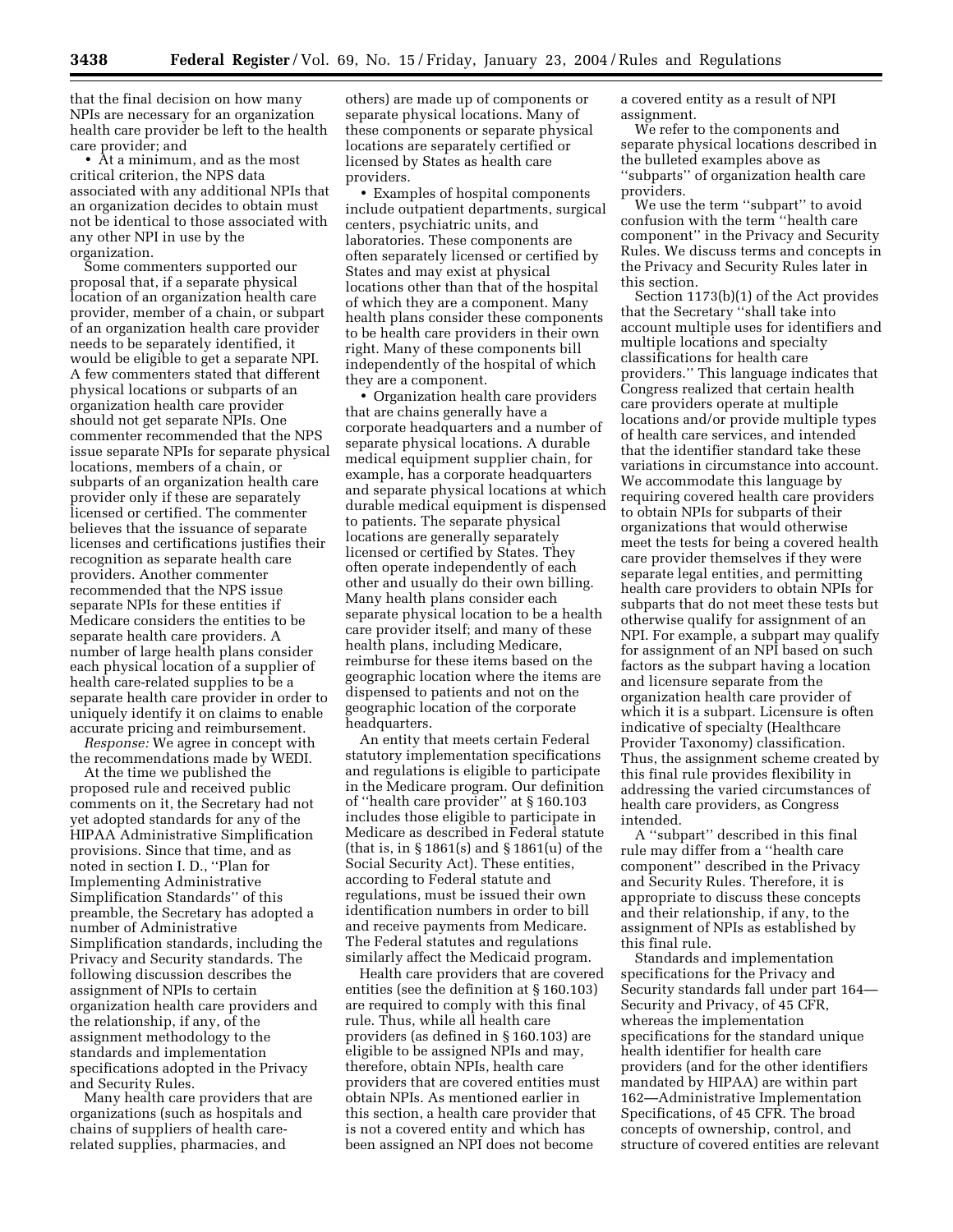to determining the scope of, and defining responsibility for, implementing the Privacy and Security standards; therefore, we addressed those concepts in those rules. On the other hand, the concepts of ownership, control, and structure are of no significant value or importance in determining the health care providers that may be eligible to obtain NPIs, which is why those concepts are not discussed in this final rule.

The term ''hybrid entity'' is defined in part 164, which is applicable to the Privacy and Security Rules, and may be a factor in determining responsibility for the implementation of the Privacy and Security standards and implementation specifications. It is defined in § 164.103 and is discussed in the Privacy Rule at 65 FR 82502. It is possible that an organization health care provider may be a hybrid entity and, as such, may designate health care components for purposes of implementing the Privacy and Security Rules. It is possible and, indeed, likely that subparts as described earlier in this preamble may be health care components of a hybrid entity. It is also possible that the subparts may not align precisely with the designated health care components. There is no necessary correlation between what is a subpart and what is a health care component, and there need not be because, as stated above, the nature and function of the Privacy and Security standards differ from those of the health care provider identifier standard. The level of assignment of NPIs must be adequate to enumerate entities that meet the definition of ''health care provider'' at § 160.103. It is, therefore, possible that a designated health care component may in essence be assigned multiple NPIs if the health care component is made up of multiple health care providers or subparts, as described earlier.

The term ''organized health care arrangement'' is discussed in the Security and Privacy Rules and is defined at § 160.103. It is possible that subparts that are also health care components may elect to come together to form an organized health care arrangement. Whether or not subparts participate in an organized health care arrangement for purposes of implementing the Privacy or Security standards has no effect on their eligibility to be assigned NPIs.

It must be kept in mind, with respect to the subparts as described in this preamble, that the organization health care provider is a legal entity and is the covered entity under HIPAA if it (or a subpart or component) transmits health information in electronic form (or uses

a business associate to do so) in connection with a covered transaction. The subparts are simply parts of the legal entity. The legal entity—the covered entity—is ultimately responsible for complying with the HIPAA rules and for ensuring that its subparts and/or health care components are in compliance. The organization health care provider, of which the subpart is a part, is responsible for ensuring that the subpart complies with the implementation specifications in this final rule. The organization health care provider is responsible for determining if its subpart or subparts must be assigned NPIs, as discussed above in this section of the preamble. The organization health care provider is also responsible for applying for NPIs for its subparts or for instructing its subparts to apply for NPIs themselves. (That is, it is not necessary that an application for an NPI be made by the organization health care provider on behalf of its subpart.)

*Comment:* Some commenters expressed concern that the professional claim or equivalent encounter information transaction be able to accommodate address or location information associated with billing, payto, and furnishing health care providers.

*Response:* The ASC X12N 837 Health Care Claim: Professional, adopted in the Transactions Rule, accommodates addresses for all these entities.

*Comment:* Some commenters stated their desire for an identifier to represent each service address, for the purpose of reporting the location of service on a professional health care claim.

*Response*: We believe that the location of service can properly be reported by use of data elements in the standard professional health care claim or equivalent encounter information transaction. The address where service was furnished (if different from the billing or pay-to provider's address and if not at the patient's home) is accommodated in the X12N 837 Professional Claim in the Service Facility Location loop. For these reasons, we do not believe a health care provider identifier needs to be assigned to every address at which a service can be provided. If health plans need service location data in addition to the data that are accommodated in the standard health care claim transaction, they should notify the organization responsible for that transaction (*see* § 162.910 and § 162.1102).

*Comment*: Several commenters named specific kinds of practitioners or entities that should be eligible to receive NPIs. These commenters cited practitioners who write prescriptions, home health

housekeepers, long-term care providers, providers of home health services, meals on wheels, and transportation.

*Response*: Entities that do not furnish health care, and do not meet the definition of health care provider, will not be eligible to receive NPIs. A title does not necessarily indicate that an entity does or does not furnish health care. Entities who are unsure as to whether they are health care providers should check the definition of ''health care'' in § 160.103 to determine whether the kinds of services they furnish are health care services.

*Comment*: Some commenters stated that billing services should not receive NPIs. None of these commenters gave a definition or criteria to distinguish billing services from entities that would be eligible to be assigned NPIs. Other commenters stated that these definitions and criteria would be difficult to apply.

*Response*: As stated earlier in this section, billing services do not meet our regulatory definition of health care provider and, therefore, will not be eligible for NPIs. Generally, the health care provider that furnished health care is the ''Billing provider'' on the X12N 837 transaction and would identify itself with an NPI. If a billing service needs to be identified as the ''Billing provider,'' it would identify itself with either an Employer Identification Number (EIN) or a Social Security Number (SSN).

*Comment*: Several commenters noted that the term ''medical care'' in our descriptions of individual and organization health care providers should be replaced with the term ''health care.'' They were concerned that one could construe ''medical care'' to mean only care that was physiciansupplied or physician-authorized.

*Response*: We agree with the comment and have replaced the term ''medical care'' with ''health care'' in our discussion of individual and organization health care providers.

*Comment*: A majority of commenters stated that the NPS should not distinguish between organization health care providers and group health care providers. The NPS should collect the same data for both. A few other commenters suggested a definition for group, but did not suggest that different data should be collected for a group health care provider than for an organization health care provider.

*Response*: As described in the proposed rule (at 63 FR 25325), group health care providers are entities composed of one or more individuals (members), generally created to provide coverage of patients' needs in terms of office hours, professional backup and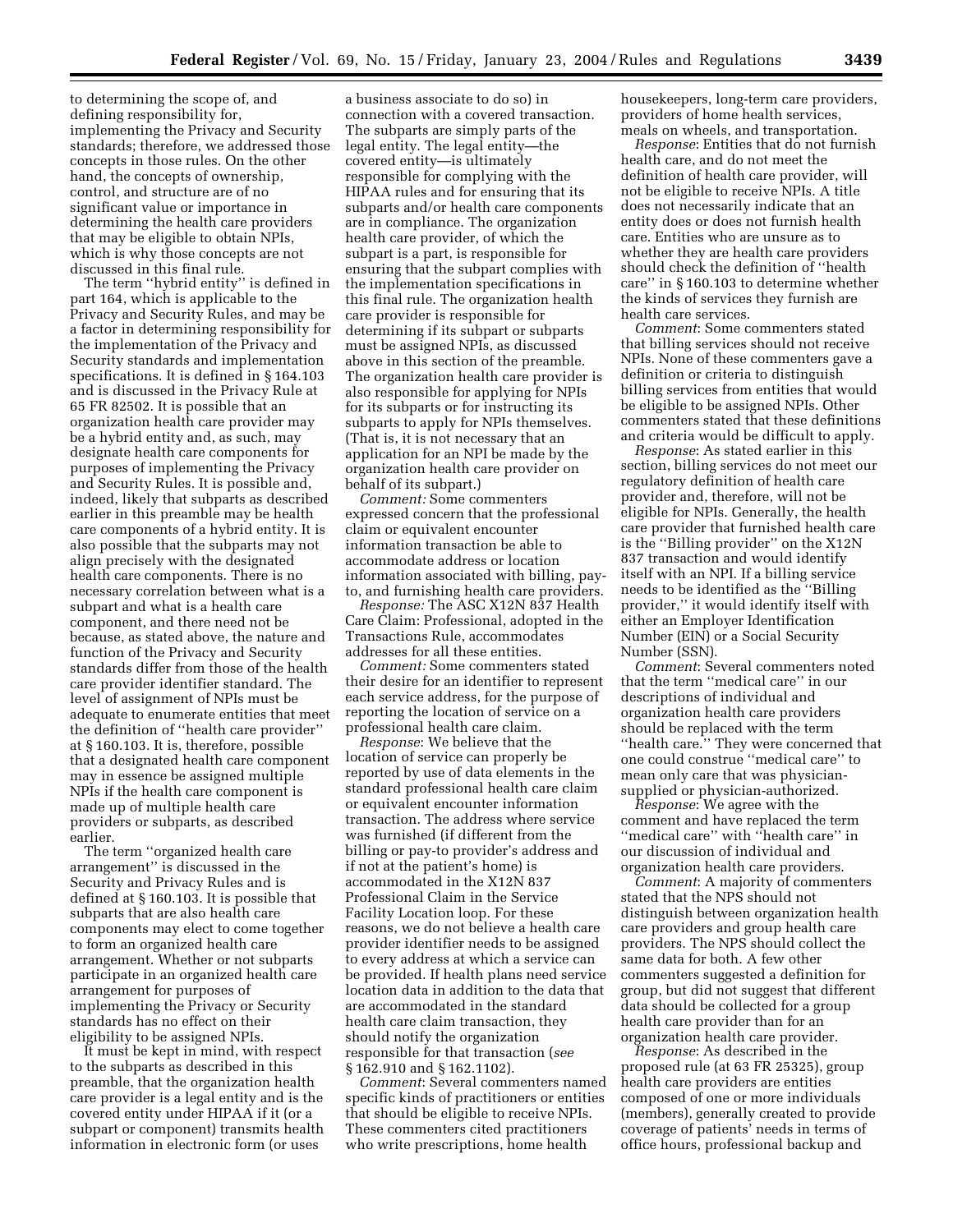support, or range of services resulting in specific billing or payment arrangements. Organization health care providers are health care providers who are not individual health care providers (that is, health care providers who are human beings). Examples of organization health care providers are hospitals, pharmacies, and nursing homes. For purposes of this rule, we consider group health care providers to be organization health care providers. There is additional information about these health care providers in section II.C.1.(d) of this preamble.

We agree with the majority of commenters that the NPS should collect the same data for group and organization health care providers. Because the same data are collected, there is no need for separate definitions of group and organization health care providers for NPI enumeration purposes.

*Comment*: Several commenters suggested that an NPI suffix or subidentifier (sub-ID) be used to identify physical locations or subparts of a health care provider. Two commenters suggested that we explore the need for an electronic data interchange (EDI) identifier for transaction routing.

*Response*: We considered allowing each health care provider, if it so chose, to establish sub-IDs under its NPI. The health care provider might use the sub-IDs for different physical locations, subparts, EDI transaction routing, or other purposes. We decided not to establish sub-IDs because our decisions regarding which entities would be eligible to receive NPIs (including separate physical locations and subparts of certain kinds of organization health care providers) obviate the need for them. Sub-IDs may be useful as a later implementation feature that would support EDI routing or other purposes. We will consider an expansion at a later time to include them, if we determine that they would be beneficial.

*Comment*: Many commenters stated that all health care providers should be able to obtain NPIs, whether they conduct health care transactions electronically or on paper. Some commenters stated that health care providers that do not conduct any of the transactions named in HIPAA should be able to obtain NPIs.

*Response*: All health care providers as we define that term—may obtain NPIs. Only covered health care providers are required to obtain and use NPIs in standard transactions.

*Comment*: Many commenters stated that NPIs should be mandatory for paper and fax transactions, as well as electronic.

*Response*: In the May 7, 1998, proposed rule, we did not propose to apply this standard to paper transactions. Therefore, we focus on standards for electronic transactions. Most of the paper forms currently in use today cannot accommodate all of the data content included in the standard transactions. This does not prevent health plans from requiring for paper transactions the same data, including identifiers, as are required by the HIPAA regulations for electronic transactions.

#### **Final Provisions (§ 160.103)**

As defined by section 1171(3) of the Act, a ''health care provider'' is a provider of services as defined in section 1861(u) of the Act, a provider of medical or other health services as defined in section 1861(s) of the Act, and any other person who furnishes health care services or supplies. Section 160.103 defines ''health care provider'' as the statute does and clarifies that the definition of a ''health care provider'' includes any other person or organization that furnishes, bills, or is paid for health care in the normal course of business.

Section 1173(b)(1) of the Act requires the Secretary to adopt standards providing for a standard unique health identifier for each health care provider, and to take into account multiple uses, locations, and specialty classifications for health care providers. All health care providers who meet our definition of ''health care provider'' at § 160.103, regardless of whether they conduct transactions electronically or on paper or conduct any covered transactions will be eligible to apply for health care provider identifiers.

We define ''covered health care provider'' at § 162.402. Subparts of organization health care providers, as described earlier in this section, may be assigned NPIs.

Registered nurses, dental hygienists, and technicians are examples of entities who furnish health care but who do not necessarily conduct covered transactions. They are eligible to receive NPIs because they are health care providers.

We define two categories of health care providers for enumeration purposes. A data element, the ''Entity type code,'' in the NPS record for each health care provider will indicate the appropriate category.

• NPIs with an ''Entity type code'' of 1 will be issued to health care providers who are individual human beings. Examples of health care providers with an ''Entity type code'' of 1 are physicians, dentists, nurses,

chiropractors, pharmacists, and physical therapists.

• NPIs with an ''Entity type code'' of 2 will be issued to health care providers other than individual human beings, that is, organizations. Examples of health care provider organizations with an ''Entity type code'' of 2 are: hospitals; home health agencies; clinics; nursing homes; residential treatment centers; laboratories; ambulance companies; group practices; health maintenance organizations; suppliers of durable medical equipment, supplies related to health care, prosthetics, and orthotics; and pharmacies.

Entities that participate in the Medicare program and many that participate in the Medicaid program are eligible for NPIs. (Note, however, our discussion of atypical and nontraditional service providers earlier in this section.) Many subparts of organization health care providers (as discussed earlier in this section) are eligible to be assigned NPIs, and an NPI must be obtained for, or by, them if they would be considered a covered health care provider if they were a separate legal entity. By definition, subparts are not themselves legal entities; the legal entity is the organization health care provider of which they are a subpart. Organization health care provider subparts—because they too are organizations—will be issued NPIs with ''Entity type code'' of 2.

We do not consider individuals who are health care providers (that is, they meet our definition of ''health care provider'' at § 160.103) and who are members or employees of an organization health care provider to be ''subparts'' of those organization health care providers, as described earlier in this section. Individuals who are health care providers are legal entities in their own right. The eligibility for an ''Entity type code 1'' NPI of an individual who is a health care provider and a member or an employee of an organization health care provider is not dependent on a decision by the organization health care provider as to whether or not an NPI should be obtained for, or by, that individual. The eligibility for an ''Entity type code 1'' NPI of a health care provider who is an individual is separate and apart from that individual's membership or employment by an organization health care provider. If such an individual is a covered health care provider, he or she is required to obtain an NPI. An example of the above discussion is a physician who is a member of a group practice. Both are health care providers and, therefore, both may apply for NPIs, but the physician would receive an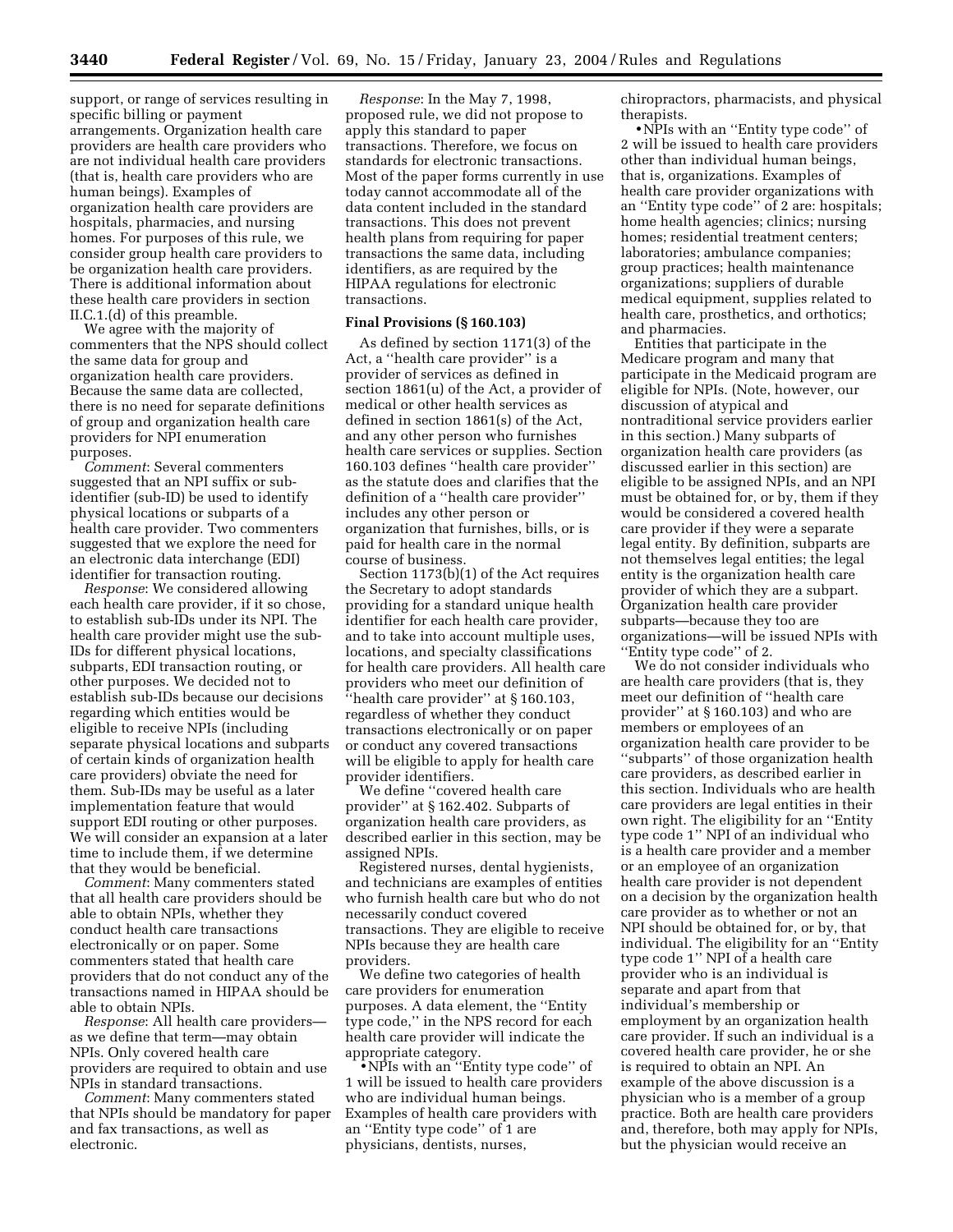''Entity type code 1'' NPI, while the group practice would receive an ''Entity type code 2'' NPI. If either is a covered health care provider, that covered health care provider must apply for an NPI.

''Entity type code'' determinations will be made according to the following:

• An individual human being furnishes health care. The described individual is a health care provider and will be assigned an NPI with an ''Entity type code'' of 1.

• An organization furnishes health care. The described organization is a health care provider and will be assigned an NPI with an ''Entity type code'' of 2.

• An organization health care provider subpart, as described earlier in this section, is a health care provider and will be assigned an NPI with an ''Entity type code'' of 2.

Hereafter in this preamble, we include these subparts in our references to health care providers unless there is a reason to distinguish them.

An NPI will be used to identify the health care provider on a health care claim or equivalent encounter information transaction. If an organization health care provider consists of subparts that are identified with their own unique NPIs, a health plan may decide to enroll none, one, or a limited number of them (and to use only the NPI(s) of the one(s) it enrolls). A health plan may not require a health care provider or a subpart of an organization health care provider that has an NPI to obtain another NPI for any purpose. Links among the various NPI types may be made and maintained by health plans and other users of the NPS data, but will not be maintained in the NPS.

The data to be collected by the NPS for health care providers are described in section II. C. 2. of this preamble, ''Data Elements and Data Dissemination.'' The NPS will capture data elements for health care providers with an ''Entity type code'' of 1 (individuals) that are different from those that it will capture for those with an ''Entity type code'' of 2 (organizations) because the data available to search for duplicates (for example, date and place of birth) are different. The NPS will ensure the uniqueness of the NPI by assigning only one NPI to a health care provider with a distinct string of data in the NPS. The NPS will contain the kinds of data necessary to adequately categorize each entity to which it assigns an NPI. An NPI will be a lasting identifier for the health care provider to which it has been assigned. For health care providers with an ''Entity type code'' of 1, the NPI

will be a permanent identifier, assigned for life, unless circumstances justify deactivation, such as a health care provider who finds that his or her NPI has been used fraudulently by another entity. In that situation, the health provider can apply, and will be eligible, for a new NPI, and the previously assigned NPI will be deactivated. For health care providers with an ''Entity type code'' of 2, the NPI will also be considered permanent, except in certain situations such as when a health care provider does not wish to continue an association with a previously used NPI, or when a health care provider's NPI has been used fraudulently by another. In those situations, the health care provider that holds the NPI can apply, and be eligible for, a new NPI, and the previously assigned NPI will be deactivated. A new NPI will not be required for change of ownership, change from partnership to corporation, or change in the State where an organization health care provider is incorporated; indeed, ownership and incorporation information will not be contained in the NPS. A new NPI will not be required when there is a change in an organization health care provider's name, Employer Identification Number, address, Healthcare Provider Taxonomy classification, State of licensure, or State license number. Instead, the health care provider will supply that information to the NPS and the data in the NPS about these entities will be updated. After a corporate merger, the surviving organization may continue to use its NPI. A health care provider's NPI will not be deactivated if that health care provider is sanctioned or barred from one or more health plans. When an organization health care provider is disbanded, the organization health care provider's NPI will be deactivated. If a previously deactivated organization health care provider is later reactivated, its previous NPI will be reactivated.

#### 3. NPI Standard

#### *Proposed Provisions (§ 142.402(a))*

The May 7, 1998, proposed rule (at 63 FR 25328) described our proposal for the standard health care provider identifier. We proposed the NPI standard as an 8-position alphanumeric identifier. It would include as the 8th position a numeric check digit to assist in identifying erroneous or invalid NPIs. The check digit would be a recognized International Standards Organization (ISO) standard. The check digit algorithm would be computed from an all-numeric base number. Therefore, any alpha characters that may be part of the NPI would be translated to a specific

numeric before the calculation of the check digit. The NPI format would allow for the creation of approximately 20 billion unique identifiers. It would be an intelligence-free identifier. In the May 7, 1998 proposed rule, we also proposed the type of data included in the file containing identifying information for each health care provider.

In addition to the description of the NPI standard, this section of the May 7, 1998, proposed rule discussed several other points on which we received comments:

We noted that we proposed the 8 position alphanumeric format rather than a longer numeric-only format in order to keep the identifier as short as possible while providing for an identifier pool that would serve the industry's needs for a long time.

We listed selection criteria for the standard and discussed candidate identifiers, including the National Association of Boards of Pharmacy number, the Social Security Number, and the Employer Identification Number.

We noted that the USA Registration Committee approved the NPI as an International Standards Organization card issuer identifier in August 1996 for use on standard health identification cards.

#### Comments and Responses on the NPI Standard

*Comment:* Several commenters on the format of the NPI expressed general support for our proposal or specific support for an 8-position alphanumeric identifier. Very few of these commenters gave a reason for support of the 8 position alphanumeric format. A strong majority of commenters recommended instead that the NPI be a 10-position numeric identifier, because a 10 position identifier would yield an adequate pool of identifiers and would not exceed the length permitted for identifiers in the standard transactions proposed under HIPAA. A few other commenters recommended a 9-position numeric identifier. Several commenters who favored a numeric identifier stated that if additional capacity for NPIs were needed in the future, additional numeric digits should be added at that time. Commenters who preferred a numeric identifier were very specific in listing its advantages. They stated that a numeric identifier—

• Is more quickly and accurately keyed in data-entry applications;

• Is more easily used in telephone keypad applications;

• Does not require translation before application of the check digit algorithm,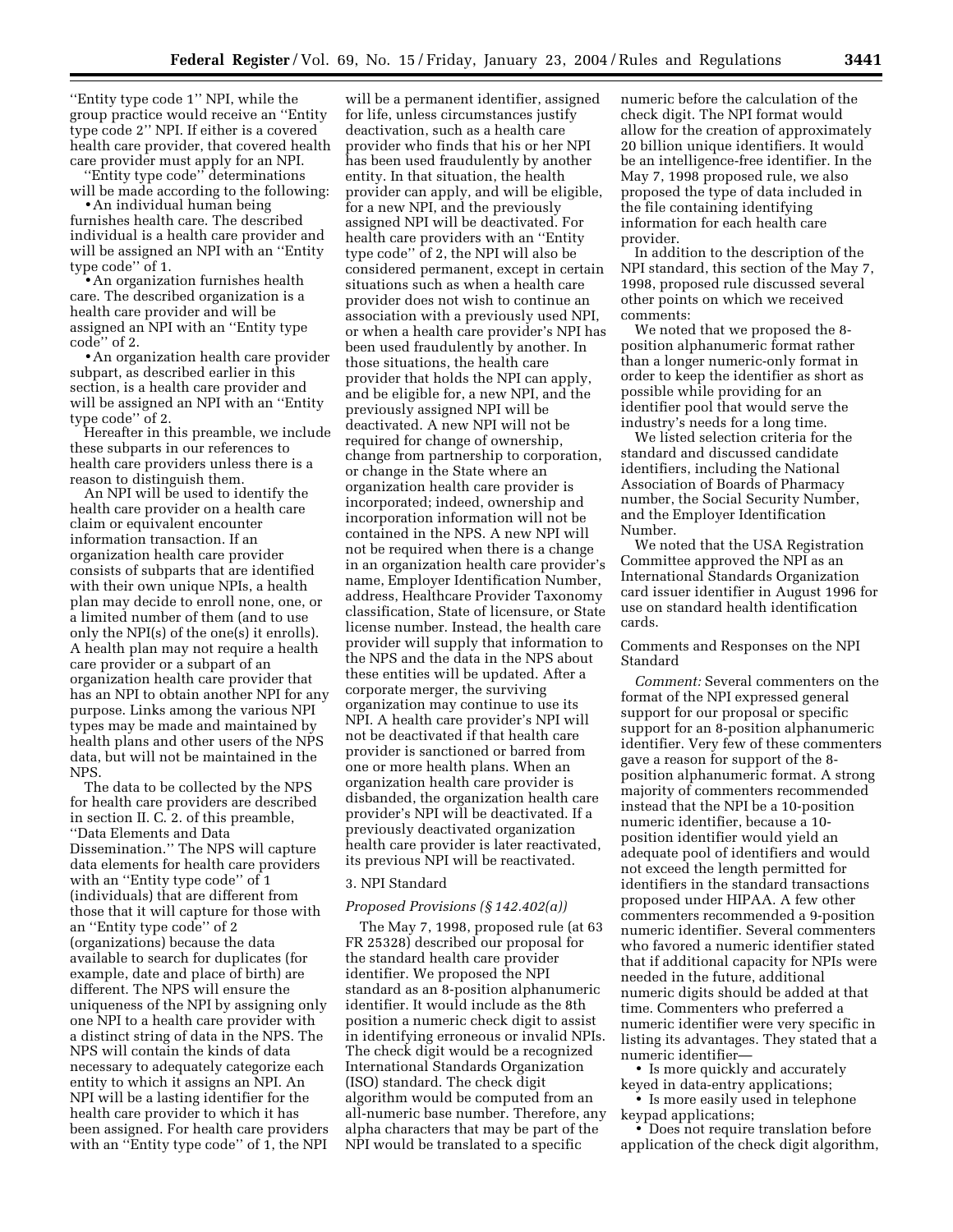and thus uses the full ability of the check digit algorithm to detect keying errors;

• Is compatible with ISO identification card standards for a card issuer identifier (discussed below), while an alphanumeric identifier is not; and

• Will require less change for systems that currently use a numeric identifier.

*Response:* We find the stated advantages of a 10-position numeric identifier convincing. We have revised proposed § 142.402 (now § 162.406(a)) to provide that the NPI will be a 10 position numeric identifier, with the 10th position being an ISO standard check digit. The use of a 10-digit numeric NPI and our initial assignment strategy will allow for 200 million unique NPIs. We estimate 200 million NPIs would last approximately 200 years, allowing for health care provider growth, as discussed later in the preamble of this final rule in section V.D., ''Specific Impact of the NPI.'' If additional capacity for NPIs is needed in the future, additional numeric digits will be added to the identifier at that time. A modification to the NPI format would be accomplished through rulemaking. A 10-position numeric identifier is specified in § 162.406(a).

*Comment:* Some commenters asked that we clarify how the NPI would appear when used as a card issuer identifier on a standard health care identification card. Commenters also asked that we clarify any modification made to the check digit algorithm to allow the NPI to be used as a card issuer identifier.

*Response:* In December 1997, an American National Standard for a Uniform Healthcare Identification Card was approved by the National Committee for Information Technology Standards (NCITS), which is a standards-developing organization accredited by the American National Standards Institute. The specification for this standard, NCITS.284, is available from the American National Standards Institute, 11 West 42nd Street, New York, New York 10036. One identifier field on the standard health care identification card is the card issuer identifier. A card issuer identifier is an identifier for an entity that issues a health care identification card. In most cases, the entity issuing a health care identification card would be a health plan; in some cases, however, the entity could be a health care provider. We note that, under HIPAA, health care providers are neither required to issue health care identification cards, nor to use the NCITS.284 standard card. The NCITS.284 standard requires that the

first five digits of the card issuer identifier be "80840," where the initial two digits, 80, signify health applications, the next three digits, 840, signify United States. The remainder of the card issuer identifier identifies the entity that issued the card. In August 1996, the USA Registration Committee, a standards-developing organization accredited by the American National Standards Institute, approved the NPI as an identifier for a card issuer for use on a standard health care identification card. If the NPI is used to identify the card issuer on a card that complies with NCITS.284, the card issuer identifier would consist of 15 positions as follows: ''80840,'' signifying health applications in the United States, followed by the 10 position NPI (the 9-position identifier portion of the NPI, followed by the NPI check digit).

We note that the initial five digits ''80840'' would be required with the NPI only when the NPI is used as a card issuer identifier on a standard health care identification card. However, in order that any NPI could potentially be used as a component of the card issuer identifier on a standard health care identification card, the NPI check digit calculation must always be performed as though the NPI is preceded by ''80840.'' This is easily accomplished by including a constant in the check digit calculation when the NPI is used without this prefix. The NPI check digit is calculated using the ISO standard Luhn check digit algorithm, a modulus 10 ''double-add-double'' algorithm. The specification for calculation of the NPI check digit will be made available on the CMS Web site (*http:// www.cms.hhs.gov*[\). The specification](http://www.cms.hhs.gov)  will explain how to compute the check digit and how to verify an NPI using the check digit, both when the ''80840'' prefix is present and when it is not.

*Comment:* A strong majority of commenters supported our proposal that the NPI be intelligence-free. A few commenters stated that an intelligencefree identifier would not meet their needs because their systems use the facility provider type, which is coded as part of the identifier in some current systems.

*Response:* If the NPI were to include intelligence, that is, coded information about the health care provider, as part of the identifier, a new NPI would have to be issued any time the coded information about the health care provider changed. This would undermine the lasting nature of the NPI. For this reason we agree with the large majority of commenters that the NPI not contain intelligence about the health care provider.

*Comment:* A small number of commenters stated that the Taxpayer Identifying Number (TIN) should be selected, or reconsidered, as the standard unique health identifier for health care providers.

*Response:* The TIN is the identifier under which the health care provider reports a United States tax return to the Internal Revenue Service (IRS). It can be an SSN, assigned by the Social Security Administration, or an IRS Individual Taxpayer Identification Number (ITIN), assigned by the IRS, or an EIN, assigned by the IRS. A large number of commenters on the ''Data'' section of the May 7, 1998, NPI proposed rule stated their opposition to dissemination of the SSN except in strictly controlled situations that fully comply with the Privacy Act. Use of the SSN or the TIN as the standard unique health identifier for health care providers would require the wide dissemination and use of the SSN or TIN in the HIPAA transactions under conditions that would not be protected by the Privacy Act. The majority of commenters did not support the use of the SSN as the standard unique health identifier for health care providers for individuals.

*Comment:* The National Council for Prescription Drug Programs requested that we make several clarifications regarding our reference to the National Association of Boards of Pharmacy (NABP) number, which we discussed as a candidate identifier in the May 7, 1998, proposed rule.

*Response:* As requested, we note that the NABP number has been renamed the National Council for Prescription Drug Programs (NCPDP) Provider Number. In 1997, the NCPDP and the NABP mutually severed the contract made in 1977. The NCPDP has full responsibility for maintenance of the pharmacy file. The NCPDP Provider Number is issued solely by NCPDP. All references to the NABP number should be changed instead to the NCPDP Provider Number.

*Comment:* A small number of commenters stated that the proposed NPI would not meet one or more of the selection criteria for standards or would not be consistent with the law because it would not reduce the administrative costs of providing and paying for health care. These kinds of comments cited the high costs of developing and operating a new system for health care provider enumeration.

*Response:* Elsewhere in this preamble, we discuss how the collection of health care provider data and the enumeration of health care providers can be satisfactorily accomplished with the NPI and how those associated costs can be kept to a minimum. We acknowledge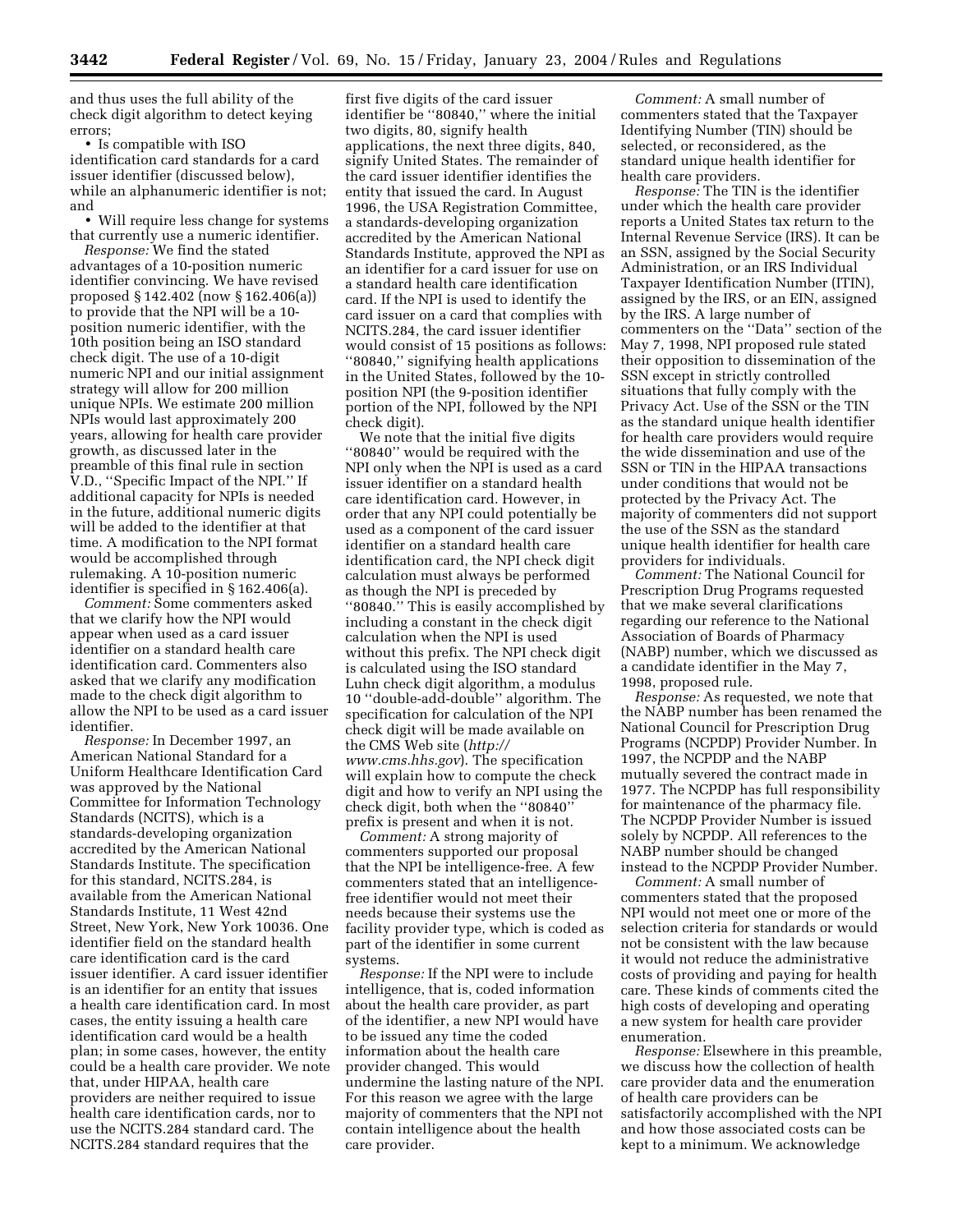that organizations will incur costs in the move to a standard enumeration process. After the initial implementation, however, we believe that the costs will diminish significantly, and that long-term use of a standard identifier will be costeffective.

#### *Final Provisions (§ 162.406(a))*

We are adopting the NPI format of an all-numeric identifier, 10 positions in length, with an ISO standard check-digit in the 10th position (§ 162.406(a)). The NPI will not contain intelligence about the health care provider. This format and our assignment strategy will allow for at least 200 million unique NPIs.

#### 4. Effective Date and Compliance Dates

#### *Proposed Provisions (§ 142.410)*

The May 7, 1998, proposed rule proposed the compliance dates for the standard unique health identifier for health care providers.

The May 7, 1998, proposed rule proposed that:

• Each health plan that is not a small health plan must comply with the requirements of § 142.104 and § 142.404 by 24 months after the effective date of the final rule.

• Each small health plan must comply with the requirements of § 142.104 and § 142.404 by 36 months after the effective date of the final rule.

• Each health care clearinghouse and health care provider must begin using the NPI by 24 months after the effective date of the final rule.

Comments and Responses on Effective Date and Compliance Dates

*Comment:* An overwhelming number of commenters requested that there be an extended period of time between the publication of the NPI final rule and the date the implementation period for the NPI would begin. Commenters stated that their resources were fully committed to millennium issues and that those resources could not be used to address the numerous changes needed to implement the NPI until after the millennium work was satisfactorily completed. Some commenters asked that we publish the final rule on Standards for Electronic Transactions before any of the other rules.

*Response:* Work on the millennium is complete. Many commenters are undoubtedly expending resources at this time in implementing the HIPAA Privacy Rule (65 FR 82462 and 67 FR 53182), the Transactions Rule (65 FR 50312 and 68 FR 8381), the Security Rule (68 FR 8334) and the Employer Identifier Rule (67 FR 38009). The

reader should note that we published the Transactions Rule (65 FR 50312) before any of the other HIPAA final rules. The National Provider System (NPS) will be a large, complex system. Its development cannot be finalized until publication of this final rule. The NPS must operate efficiently and be capable of performing many operations. It must undergo testing to ensure proper operation of all functions and must pass a variety of stress tests. To ensure adequate time for completion of system development and testing, we set the effective date of this final rule to be 16 months after publication in the **Federal Register**. Covered entities will need to be in compliance no later than 24 months after the effective date (36 months for small health plans). While the purpose of this extended effective date is to allow HHS sufficient time for NPS development and testing, it will also permit health care entities sufficient time to accommodate changes needed in order to implement the NPI.

#### *Final Provisions (§ 162.404)*

We set the effective date and compliance dates as follows:

a. *Effective date of this final rule.* The effective date of the NPI is May 23, 2005. The effective date of this final rule marks the beginning of the implementation period for the NPI.

b. *Compliance dates of the NPI.* We adopt the requirement that covered entities (except small health plans) must obtain an NPI and must use the NPI in standard transactions no later than May 23, 2007. Small health plans must do so no later than May 23, 2008.

If the Secretary adopts a modification to this standard, the compliance date of the modification would be no earlier than the 180th day following the adoption of the modification. The Secretary would determine the actual date, taking into account the time needed to comply due to the nature and extent of the modification. The Secretary would be able to extend the time for compliance with any modification by small health plans by rulemaking, if he determines that an extension is appropriate.

5. Implementation Specifications for Health Care Providers, Health Plans, and Health Care Clearinghouses

#### *Proposed Provisions (§ 142.404, § 142.406, and § 142.408)*

In section II. E., ''Requirements,'' of the preamble of the May 7, 1998, proposed rule (63 FR 25330), we discussed the requirements that health plans, health care clearinghouses, and covered health care providers would

have to meet in implementing the NPI. The proposed regulation text, in § 142.404, stated that health plans would be required to accept and transmit, directly or through a health care clearinghouse, the NPI on all standard transactions wherever required. The proposed regulation text, in § 142.406, stated that health care clearinghouses would be required to use the NPI wherever a standard electronic transaction requires it.

The preamble of the May 7, 1998, proposed rule (63 FR 25330) states: ''In § 142.408, Requirements: Health care providers, we would require each health care provider that needs an NPI for HIPAA transactions to obtain, by application if necessary, an NPI \* \* \*'' Section 142.408(a) of the proposed regulation text states: ''Each health care provider must obtain, by application if necessary, a national provider identifier.'' The text of the proposed rule states, in § 142.408(c): ''Each health care provider must communicate any changes to the data elements in its file in the national provider system to an enumerator of national provider identifiers within 60 days of the change.''

Comments and Responses on Requirements for Health Care Providers, Health Plans, and Health Care Clearinghouses

We believe that the Congress intended that each health care provider be eligible for an NPI and intended to authorize the Secretary to require covered health care providers to obtain one. HIPAA requires the adoption of a standard unique health identifier for health care providers and directs the Secretary to specify the purposes for which the identifier may be used. The statute sets forth the maximum amount of time by which all covered entities must comply with the standards, leaving discretion to the Secretary to designate compliance dates (within the limitations of the law). We proposed in the May 7, 1998, proposed rule, and require in this final rule, that covered entities must be in compliance with the standards no later than 2 years (3 years for small health plans) from the effective date of the regulation. Thus, as of the compliance date, a covered health care provider must have obtained and begun to use an NPI.

*Comment:* Some commenters recommended that all data about a health care provider in the NPS be required to be updated; others stated that only certain data elements should be required to be updated. Most indicated that data needed for unique identification should be kept current.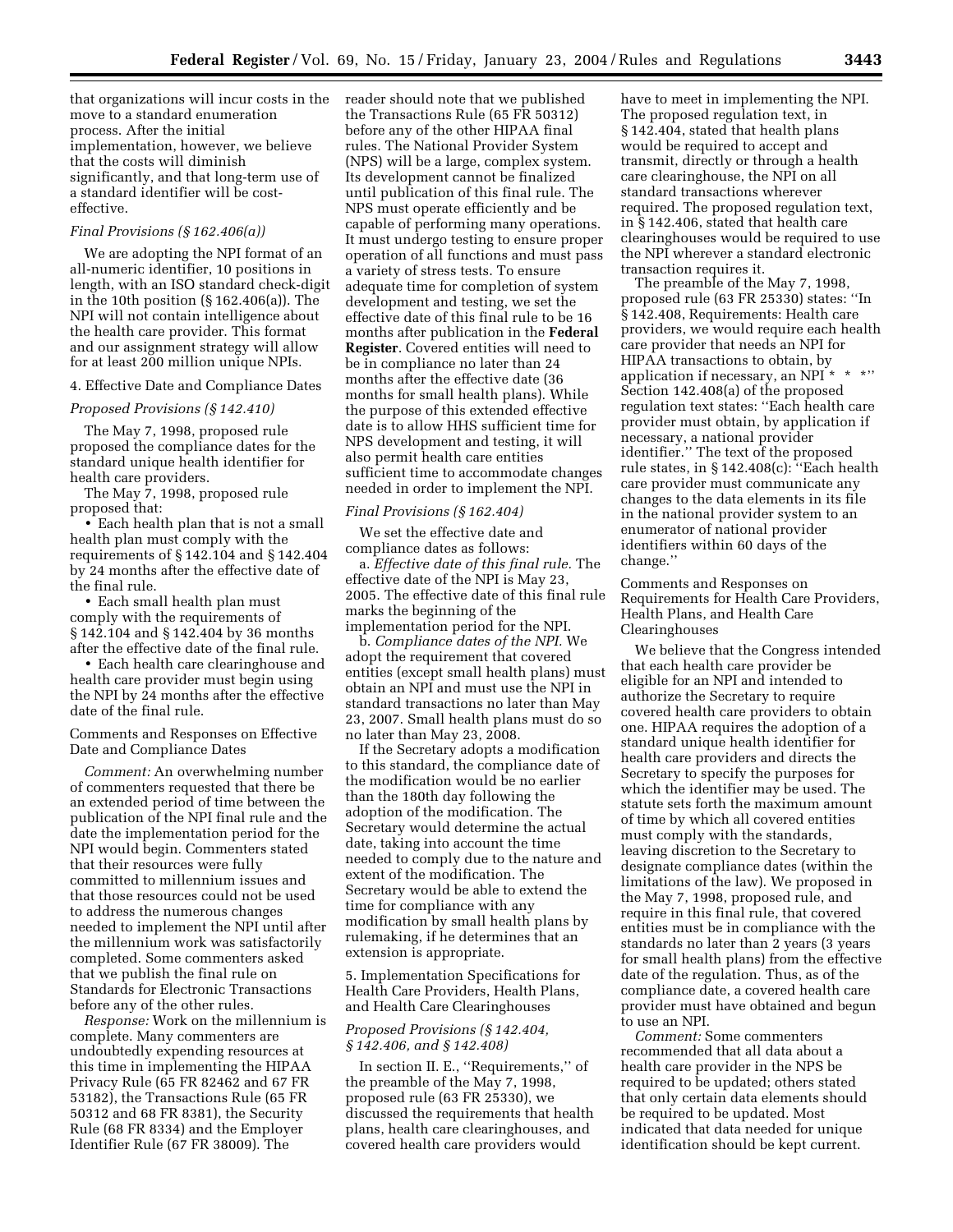*Response:* In the proposed rule, the NPS was proposed to include many data elements that we have since decided not to include. (*See* section II. C. 2. of this preamble, ''Data Elements and Data Dissemination.'') We have decided that the NPS will consist entirely of data elements about a health care provider that are needed for administrative (communications) purposes and for the unique identification of the health care provider. We believe it is appropriate and necessary for the health care providers to notify the NPS of changes in their required NPS data, but, given limits on our statutory authority, we can require such notification only of covered health care providers.

*Comment:* We received many comments concerning the length of time a health care provider should be allowed before it must notify the NPS of changes to its NPS data. Most commenters thought that the 60-day period was too long and believed a 15 to-30-day period was more appropriate.

*Response:* The May 7, 1998, proposed rule at § 142.408(c) proposed 60 days to allow reasonable flexibility in the time required for a health care provider to complete a paper form (the NPI application/update form) containing the update(s) and forward it to the NPS. We will attempt to design the NPS to be responsive and easy to use. We will consider a design that will allow a health care provider (or possibly a health care provider's authorized representative (*see* section II. B. 2., ''Health Care Provider Enumeration,'' of this preamble)) to communicate the health care provider's changes directly into the NPS over the Internet, using a secure Web-based transaction. A paper form (the NPI application/update form) will be developed for this same purpose and will be available from the NPS and [from the CMS Web site \(](http://www.cms.hhs.gov)*http:// www.cms.hhs.gov*) for use by health care providers. We realize that many health care providers may prefer to send electronic updates if the capability exists. According to the majority of commenters, health care providers should be required to communicate changes in their NPS data in far less than 60 days. We agree. Therefore, we adopt in this final rule a requirement that covered health care providers notify the NPS of changes in their required NPS data within 30 calendar days of the changes (§ 162.410(a)(4)).

*Comment:* Several commenters indicated that health plans will need to know about changes in health care provider information. Commenters did not believe it would be fair for health care providers to have to notify both the NPS and the health plans in which they are enrolled of changes.

*Response:* We agree that health plans will need to know of changes in the data associated with their enrolled health care providers. Most health plans collect more information about a health care provider than the NPS will collect. Therefore, we expect that health plans will still require health care providers to notify them of changes in this information. The NPS will have the capability to provide listings or reports of changes in NPS data in accordance with section II. C. 2. of this preamble, ''Data Elements and Data Dissemination.''

*Comment:* Several commenters stated that the NPS should be required to apply updates within a specified period of time after receipt of the updated information from a health care provider.

*Response:* We expect that the update process will be designed in a way that will allow the system to process updates within a reasonable timeframe (for example, 10 business days from receipt). The volume of updates at any given time may impact system performance. If changes are unable to be made (for example, the health care provider furnishing updates does not appear to match any health care provider in the NPS), the health care provider will receive a message that will indicate why the NPS is unable to update the record. The message will request that the problem be resolved and the information be resubmitted.

*Comment:* Several commenters asked if health plans should take any action to notify the NPS of changes to health care provider data if they become aware of these changes.

*Response:* Although health plans would not be required to provide information to the NPS to update health care provider data, we encourage health plans to instruct and remind their enrolled health care providers to notify the NPS of changes in their data.

*Comment:* There were numerous comments about penalties for non-use of the NPI:

• If NPIs could not be assigned to covered health care providers before the compliance date for those health care providers, and sufficiently ahead of that time to enable the health care providers to be capable of using the NPI in standard transactions, penalties should not be enforced for nonuse of the NPI.

• Sufficient time should elapse to ensure adequate experience in using the NPI before penalties are assessed.

• Financial penalties for noncompliance should not be assessed until 1 year after the NPI compliance dates.

• The method of enforcing compliance with the standard should be made public.

• The penalties for nonuse of a single standard and nonuse of multiple standards should be clarified.

• When noncompliance forces nonpayment, the entity expecting payment will resolve the issue.

*Response:* NPIs will be assigned to health care providers as quickly as possible and within the parameters of the performance criteria that are in effect. (*See* earlier comment and response for additional information.) HHS is preparing, and has issued in part, a separate regulation on enforcement of the HIPAA standards. This regulation is expected to address all but perhaps the last concern of these commenters. The regulation cannot place requirements on entities that are not covered entities, and the entities involved in the situation described in the last bullet may not be covered entities.

*Comment:* Many commenters suggested that (1) health care providers not be required to use the NPI within the first year after the effective date of its adoption, although willing trading partners could use the NPI by mutual agreement at any time after the effective date; and (2) health plans should give their health care providers at least 6 months' notice before requiring them to use the NPI.

*Response:* Upon the effective date of the adoption of this standard (which will be 16 months after the date it is published), health care providers may apply for NPIs. Covered entities (except for small health plans) must begin using the NPI in standard transactions no later than 24 months after the effective date. (Small health plans have 36 months to begin using NPIs.) These are statutory requirements that we have incorporated into this final rule. We believe these timeframes enable more than sufficient time for covered health care providers to become aware of their responsibilities under this final rule, to apply for and be assigned their NPIs, and to complete work needed to begin using their NPIs. Applying for an NPI up to 18 months after the effective date of the adoption of this standard will still give health care providers 6 months before the statutory compliance date arrives. We encourage health plans to give health care providers 6 months' notice before requiring them to use NPIs; however, we do not require that action by the health plans. How soon health care providers could use NPIs would depend on when they obtained the NPIs, and health plans have no direct control over that action.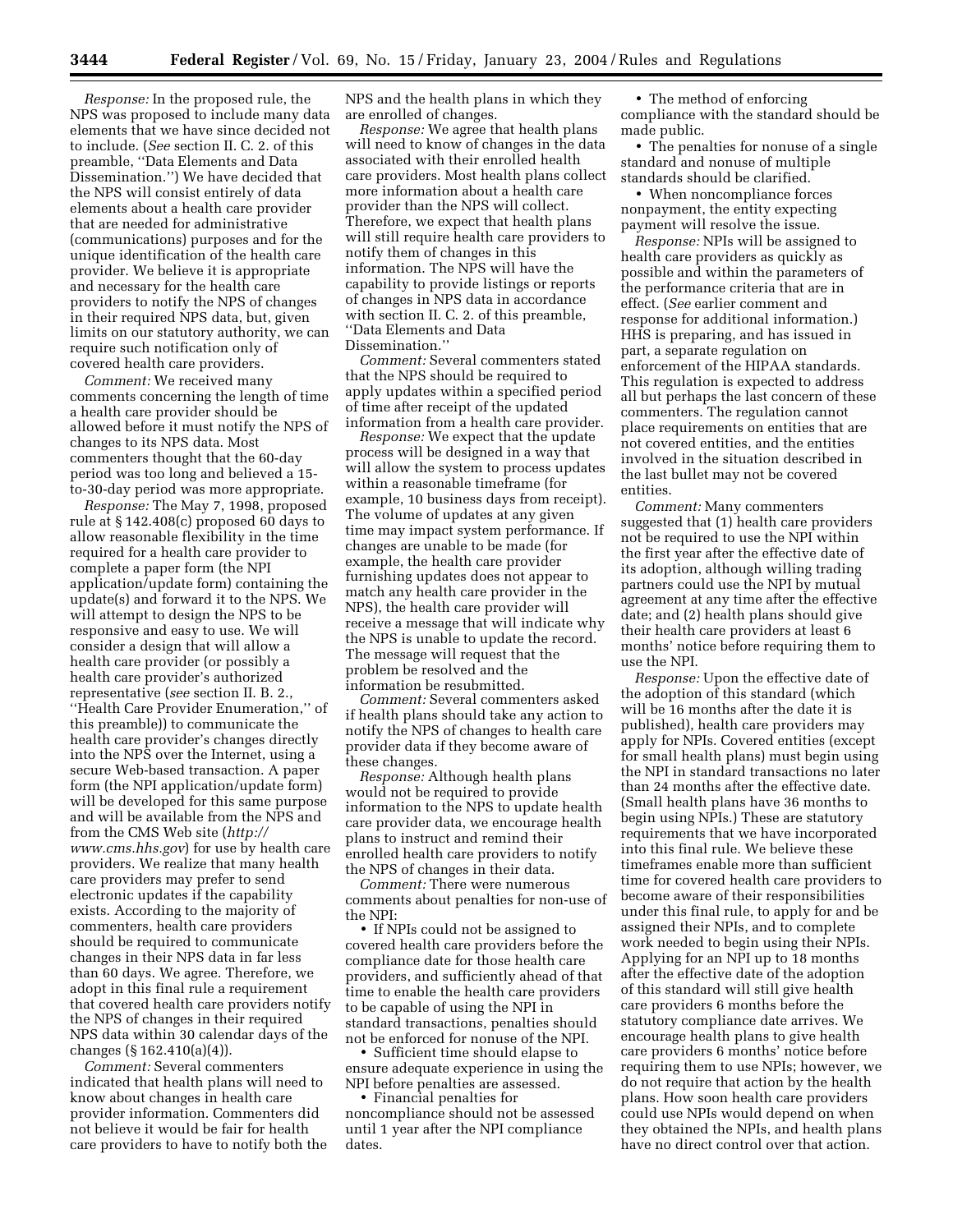We encourage all parties to work together to ensure a smooth transition.

*Final Provisions (§ 162.410, § 162.412, § 162.414)* 

All health care providers are eligible for NPIs.

We require each covered health care provider to obtain an NPI from the NPS, by application if necessary, for itself and for its subparts, if appropriate, and to use its NPI in standard transactions. Covered health care providers must disclose their NPIs to other entities that need those health care providers' NPIs for use in standard transactions. Covered health care providers must communicate to the NPS any changes in their required data elements within 30 days of the change. If covered health care providers use business associates to conduct standard transactions on their behalf, they must require their business associates to use NPIs appropriately as required by the transactions the business associates conduct on its behalf.

Situations exist in which a standard transaction must identify a health care provider that is not a covered entity. An organization health care provider subpart may need to be identified in a standard transaction but the organization health care provider may not be required to obtain an NPI for the subpart. A noncovered health care provider may or may not have applied for and received an NPI. In the latter case, and in the case of the subpart described above, an NPI would not be available for use in the standard transaction. We encourage every health care provider to apply for an NPI, and encourage all health care providers to disclose their NPIs to any entity that needs that health care provider's NPI for use in a standard transaction. Obtaining NPIs and disclosing them to entities so they can be used by those entities in standard transactions will greatly enhance the efficiency of health care transactions throughout the health care industry. If subparts are assigned NPIs, the covered health care provider must ensure that the subpart's NPI is disclosed, when requested, to any entity that needs to use the subpart's NPI in a standard transaction.

Here are examples that illustrate the desirability for a health care provider that is not required to be enumerated to obtain and disclose an NPI:

(1) A pharmacy claim that is a standard transaction must include the identifier (which, as of the compliance date, would be the NPI) of the prescriber. Therefore, the pharmacy needs to know the NPI of the prescriber in order to submit the pharmacy claim.

The prescriber may be a physician or other practitioner who does not conduct standard transactions. The prescriber is encouraged to obtain an NPI so it can be furnished to the pharmacy for the pharmacy to use on the standard pharmacy claim.

(2) A hospital claim is a standard transaction and it may need to identify an attending physician. The attending physician may be a physician who does not conduct standard transactions. The physician is encouraged to obtain an NPI so it can be furnished to the hospital for the hospital to use on the standard institutional claim.

In the examples above, the NPI of a health care provider that is not a covered entity is needed for inclusion in a standard transaction. The absence of NPIs when required in those claims by the implementation specifications may delay preparation or processing of those claims, or both. Therefore, we strongly encourage health care providers that need to be identified in standard transactions to obtain NPIs and make them available to entities that need to use them in those transactions.

Under § 162.410 (Implementation specifications: Health care providers), we require each covered health care provider to:

• Obtain from the NPS, by application if necessary, an NPI for itself and, if appropriate, for its subparts.

• Use the NPI it obtained from the NPS to identify itself in all standard transactions that it conducts where its health care provider identifier is required.

• Disclose its NPI, when requested, to any entity that needs the NPI to identify that health care provider in a standard transaction.

• Communicate to the NPS any changes to its required data elements in the NPS within 30 days of the change.

• If it uses one or more business associates to conduct standard transactions on its behalf, require its business associate(s) to use its NPI and the NPIs of other health care providers appropriately as required by the transactions the business associate(s) conducts on its behalf. (For example, a claim for a laboratory service will require the NPI of the laboratory and may also require the NPI of the referring physician. If a business associate prepares the laboratory claim, the business associate must use the laboratory's and the referring physician's NPIs. If the business associate does not already know the NPI of the referring physician, it may have to contact the referring physician to obtain his or her NPI.)

• If it has been assigned NPIs for one or more subparts, comply with the above requirements with respect to each of those NPIs.

Under § 162.412 (Implementation specifications: Health plans), we require health plans to: use the NPI of any health care provider (including subparts of organization health care providers) that has been assigned an NPI to identify that health care provider (or subpart) in all standard transactions where the health care provider's (or subpart's) identifier is required. Health plans may not require health care providers that have been assigned NPIs to obtain additional NPIs.

Under § 162.414 (Implementation specifications: Health care clearinghouses), we require health care clearinghouses to use the NPI of any health care provider (including subparts of organization health care providers) that has been assigned an NPI to identify that health care provider (or subpart) in all standard transactions where that health care provider's (or subpart's) identifier is required.

#### *B. Implementation of the NPI*

#### 1. The National Provider System

#### *Proposed Provisions (§ 142.402)*

The May 7, 1998, proposed rule (at 63 FR 25331) described the National Provider System (NPS) as a central electronic enumerating system. The system would be a comprehensive, uniform system for identifying and uniquely enumerating health care providers at the national level. The Department of Health and Human Services (HHS) would exercise overall responsibility for oversight and management of the system.

#### Comments and Responses on the National Provider System

We did not receive comments specific to our description of the NPS. However, commenters were emphatic that the NPS be fully tested before it began assigning NPIs, and that the system ensure that the same NPI would not be issued to more than one health care provider. Commenters also suggested that an option be made available by which health care providers could apply for NPIs electronically in lieu of completing a paper application form. This comment is addressed in section II. B. 2. of this preamble, ''Health Care Provider Enumeration.''

#### *Final Provisions (§ 162.408(a))*

NPIs will be assigned to health care providers by the NPS, which will be a central electronic enumerating system operating under Federal direction. The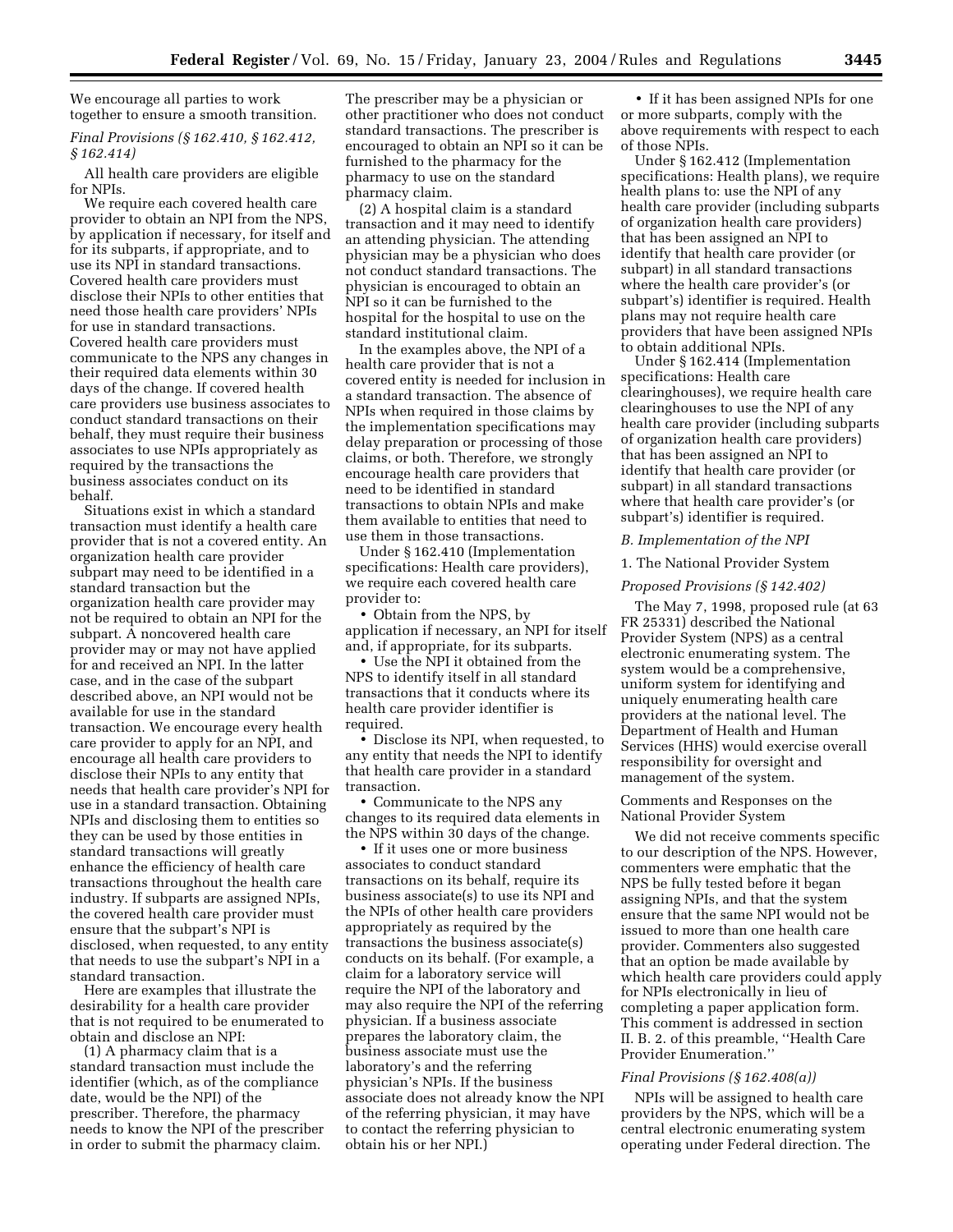NPS will uniquely identify and enumerate health care providers at the national level. The NPS may enumerate subparts of organization health care providers.

The NPS will be designed to be easy to use. The design will employ the latest technological advances wherever feasible for capturing health care provider data and making information available to users. This is discussed in section II. C. 2. of this preamble, ''Data Elements and Data Dissemination.''

HHS will exercise overall responsibility for oversight and management of the NPS. The NPS will include a database that will store the identifying and administrative information about health care providers that are assigned NPIs. The data elements comprising the NPS are described and listed in section II. C. 2. of this preamble, ''Data Elements and Data Dissemination.''

Identifying and uniquely enumerating health care providers for purposes of the NPI is separate from the process that health plans follow in enrolling health care providers in their health programs. The NPS will assign NPIs to health care providers. However, the assignment of the NPI will not eliminate the process that health plans follow in receiving and verifying information from health care providers that apply to them for enrollment in their health programs.

Health care providers will submit applications for NPIs to HHS. As health care provider data are entered into the NPS from the application, the NPS will check the data for consistency, standardize addresses, and validate the Social Security Number (SSN) if the individual applying for an NPI provides it; the NPS will validate the date of birth only if the SSN is validated. (If a health care provider chooses not to furnish his or her SSN when applying for an NPI, the assignment of an NPI to that health care provider may be delayed and additional information may be requested from that health care provider in order to establish uniqueness.) If the NPS encounters problems in processing the application, appropriate messages will be communicated to the applicant. If problems are not encountered, the NPS will then search its database to determine whether the health care provider already has an NPI. If a health care provider has already been issued an NPI, an appropriate message will be communicated. If not, an NPI will be assigned. If the health care provider is similar (but not identical) to an alreadyenumerated health care provider, the situation will be investigated. Once an NPI is assigned, the health care provider will be notified of its NPI.

#### 2. Health Care Provider Enumeration

In section III of the preamble of the May 7, 1998, NPI proposed rule, ''Implementation of the NPI'' (at 63 FR 25331), we asked for comments on the entity or entities that would be responsible for assigning NPIs to health care providers. We explained that the HIPAA legislation did not contain a specific funding mechanism for activities related to enumeration. We asked for comments on how the enumeration activity and the NPS itself could be funded, and how the costs of enumeration could be kept as low as practicable. We presented two options for the enumeration of health care providers: (1) All health care providers, except existing Medicare providers, would be enumerated by a single entity. Existing Medicare providers would automatically be enumerated and would not have to apply for NPIs; (2) Federal health plans and Medicaid would enumerate their enrolled health care providers, and a federally-directed registry would enumerate all remaining health care providers. We also presented a phased approach to enumeration and requested public comment on it. In the phased approach, we proposed that enumeration would occur in the following order: (1) Medicare providers; (2) Medicaid, other Federal providers, and health care providers that do not conduct business with Federal health plans or Medicaid but that do conduct electronically any of the transactions specified in HIPAA; and (3) all remaining health care providers. The May 7, 1998, proposed rule also stated that phase three would not begin until phases one and two were completed.

Comments and Responses on Provider Enumeration

*Comment:* Several commenters stated that it would cost more than our estimate of \$50 to enumerate a health care provider; others believed our estimate of \$50 to be reasonable. Some commenters pointed out that Federal and Medicaid health plans do not maintain all of the information about health care providers that would be required to assign NPIs; thus, if those health plans' prevalidated health care provider files were to be used to populate the NPS, costs might exceed \$50 per health care provider in order to obtain the missing information needed to assign NPIs. Commenters also pointed out that the cost to enumerate an entity that furnishes atypical or nontraditional services would exceed \$50.

*Response:* We respond to these issues as follows:

• We agree with the comment that there may be situations where information in addition to what is contained in existing health care provider files will be required in order to assign NPIs. For example, we have found that some Medicaid and Medicare provider files do not contain all of the information required to assign an NPI. Populating the NPS with existing files that lack certain required NPS data elements increases the cost of enumeration because additional resources would be needed to collect the missing information.

• Any inconsistencies or errors that are present in health care provider files that are considered to be used to populate the NPS would be imported into the NPS as part of that process. Resolving these inconsistencies and errors before loading these files will require resources and time. This will increase the cost of enumeration and possibly slow the process.

• Where the format or structure of a health care provider file being considered for use in populating the NPS differs from the format or structure of the NPS, additional costs will be incurred in attempting to conform that source file to the NPS.

• As discussed in section II. C. 2. of this preamble, ''Data Elements and Data Dissemination,'' we are reducing the amount of health care provider information being captured by the NPS to only that which is required to uniquely identify and communicate with the health care provider. Some of the information that will not be collected is the kind that is costly to collect, such as membership in groups, certification and school information. Not collecting these health care provider data lowers the cost of enumeration.

• On applications for NPIs from individuals, the NPS will verify the SSN if it is furnished on the application.

• Problems in processing the applications will have to be resolved. This will increase the cost of enumeration.

• The NPS will be designed, wherever feasible, to take advantage of technologies that will make its operation efficient. This may include the use of the Internet to accept applications and updates from health care providers. While up-front costs will be higher for some designs, the more efficient the design and operation of the NPS, the lower the cost of enumeration and ongoing operations.

Medicare Part B carriers indicated in comments that it costs about \$50 to enroll a health care provider in the Medicare program. This process involves reviewing and validating a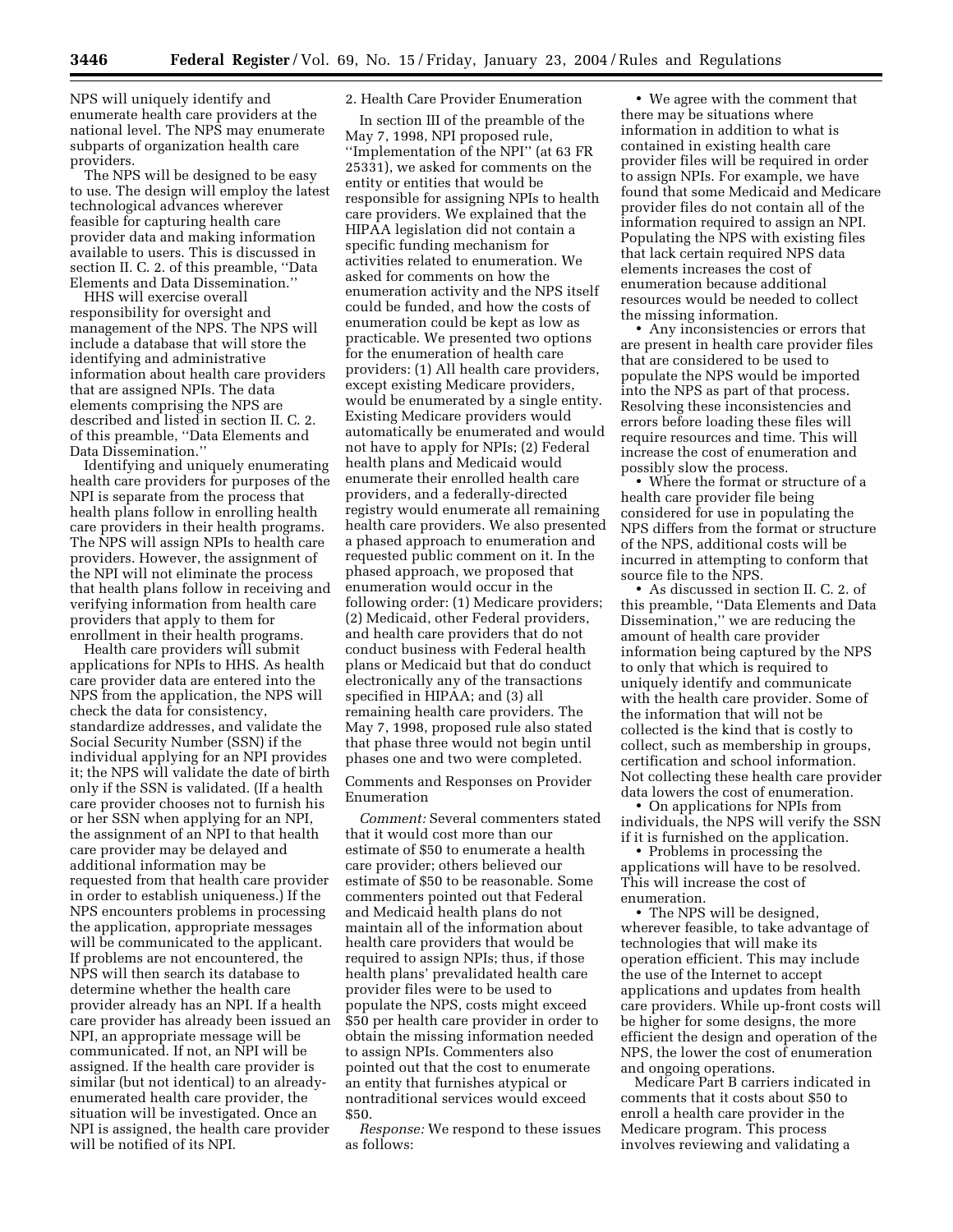paper application containing far more information than will be collected and validated on the NPI application/update form. The NPS will verify the SSN only if it is furnished in applying for an NPI; the date of birth will be verified only if the SSN is furnished. The NPS will run various edits and consistency checks and will check for duplicate records to ensure that only one NPI is assigned to a health care provider and that the same NPI is not assigned to more than one health care provider. Enabling the receipt of Web-based applications and the limited validation will make the cost of enumerating a health care provider far less than enrolling a health care provider in a health plan. The majority of atypical and nontraditional service providers are not considered health care providers and, therefore, would not be eligible for NPIs. The use of modern technology to receive and process applications for NPIs makes it difficult if not impossible to attach a dollar value to the enumeration of a single provider. Implicit in enumeration are the costs of software, licenses, salaries, training, and overhead. We estimate that the combination of all of the above factors would reflect an average cost of enumerating a single health care provider to be closer to \$10.

*Comment:* The majority of commenters favored enumeration option 1, where a single entity would enumerate all health care providers except existing Medicare providers (who would automatically be enumerated). (The May 7, 1998, proposed rule recommended enumeration option 2, which would have required Federal health plans and Medicaid to enumerate their enrolled health care providers, with a federallydirected registry enumerating all remaining health care providers.) The supporters of a single enumeration entity cited the following advantages of option 1: (1) It would be less costly than multiple enumeration entities; (2) it would ensure uniform operation of the enumeration process, reducing inconsistencies that could lead to duplicate assignment of NPIs; (3) it would be less confusing to health care providers, particularly those that participate in multiple health plans; (4) it would be a single point of contact with which to do business and seek help and information; and (5) it would ensure uniformity in resolving problems and would be more capable and efficient in responding to data integrity issues that may require investigation. Comments from Federal health plans and Medicaid State agencies (which were the proposed enumeration entities

under option 2) stated that they preferred not to have a role as an enumerator. Some Federal health plans anticipated that too many health care providers would request that they handle their updates and changes. Medicaid State agencies indicated that they would require additional Federal funding to assume the responsibilities of enumeration.

Nonetheless, some commenters did support option 2. They stated that having Federal health plans and Medicaid State agencies enumerate their own health care providers had several advantages: (1) These entities already conduct a significant amount of enumeration activity in their health plan enrollment processes, which would bring a wealth of experience to the NPI enumeration process; (2) much of the information required to assign an NPI to a health care provider is already collected by these entities; (3) fraud detection would be enhanced because, as enumeration entities, they would have access to the data in the NPS; and (4) the initial cost of enumerating health care providers would be incremental to these entities, a major factor in making option 2 less costly than option 1.

*Response:* After analyzing all the comments and reviewing our computations as to the costs of enumeration under both options, we have determined that a single entity, under HHS direction, should handle the enumeration functions. We believe that enumeration by a single entity will be the most efficient option.

While supporters of option 2 cited several advantages, the reluctance of the Federal health plans and Medicaid State agencies to undertake enumeration functions was a major factor causing us to support a single entity. Selection of option 2 would have required those Federal health plans and Medicaid State agencies to perform functions they were not willing to perform. Another factor in our decision to choose option 1 was an oversight in our cost computations. While our narrative discussion of costs indicated that prevalidated Medicare provider files would populate the NPS under both options, Table 5 in the Impact Analysis portion of the May 7, 1998, proposed rule did not reflect those savings in the cost of option 1. If those savings had been reflected, the cost of option 1 would have been less. (Please see the next comment and response regarding Medicare provider files.) Costs for option 2 did not include the expenses that would be incurred by Federal health plans and Medicaid State agencies in resolving problems found in their health care provider records that would prevent some of those records

from being loaded into the NPS for enumeration of the health care providers. This would have increased the cost of option 2. Had we applied both of these cost factors, both options would cost about the same.

The use of one entity, under HHS direction, to enumerate health care providers will ensure uniform operation of the NPS. Health care providers will have a single contact point for applications, updates, and questions. Problems will be resolved in a uniform manner. These factors make a single enumerator the more efficient option.

*Comment:* Several commenters cautioned against loading pre-existing health care provider files into the NPS. They indicated that any errors present in those files would be carried undetected into the NPS. Commenters cautioned that any data to be loaded into the NPS should be validated, accurate, and up to date.

*Response:* We agree with the commenters' recommendation that accurate, current data should be included in the NPS. After publication of the May 7, 1998 proposed rule, we reexamined the existing Medicare provider files in anticipation of using them to populate the NPS. Our reexamination revealed that some mandatory NPS data elements are not present in some of the Medicare files. In addition, data integrity problems have been identified, and reformatting some of the Medicare files to make them consistent with the structure of the NPS may be more difficult than first expected. It may require considerable time to update and reformat these files for NPS purposes.

It is important to note that we are undertaking steps to update our existing Medicare provider files for independent business reasons. If we find it is feasible to use updated, accurate Medicare provider files to populate the NPS, we will do so, and we will notify the affected Medicare providers that they will not have to apply for NPIs. The NPS will notify the affected providers of their NPIs.

*Comment*: Nearly all commenters recommended that the enumeration function and operation of the NPS be federally funded because a Federal statute mandates the adoption and use of a standard unique health identifier for health care providers. Many commenters stated that the costs cannot be borne directly by health care providers or indirectly by health care provider organizations and clearly stated that health care providers should receive NPIs at no cost. Some stated that if fees need to be assessed, they should come from the health plans, not the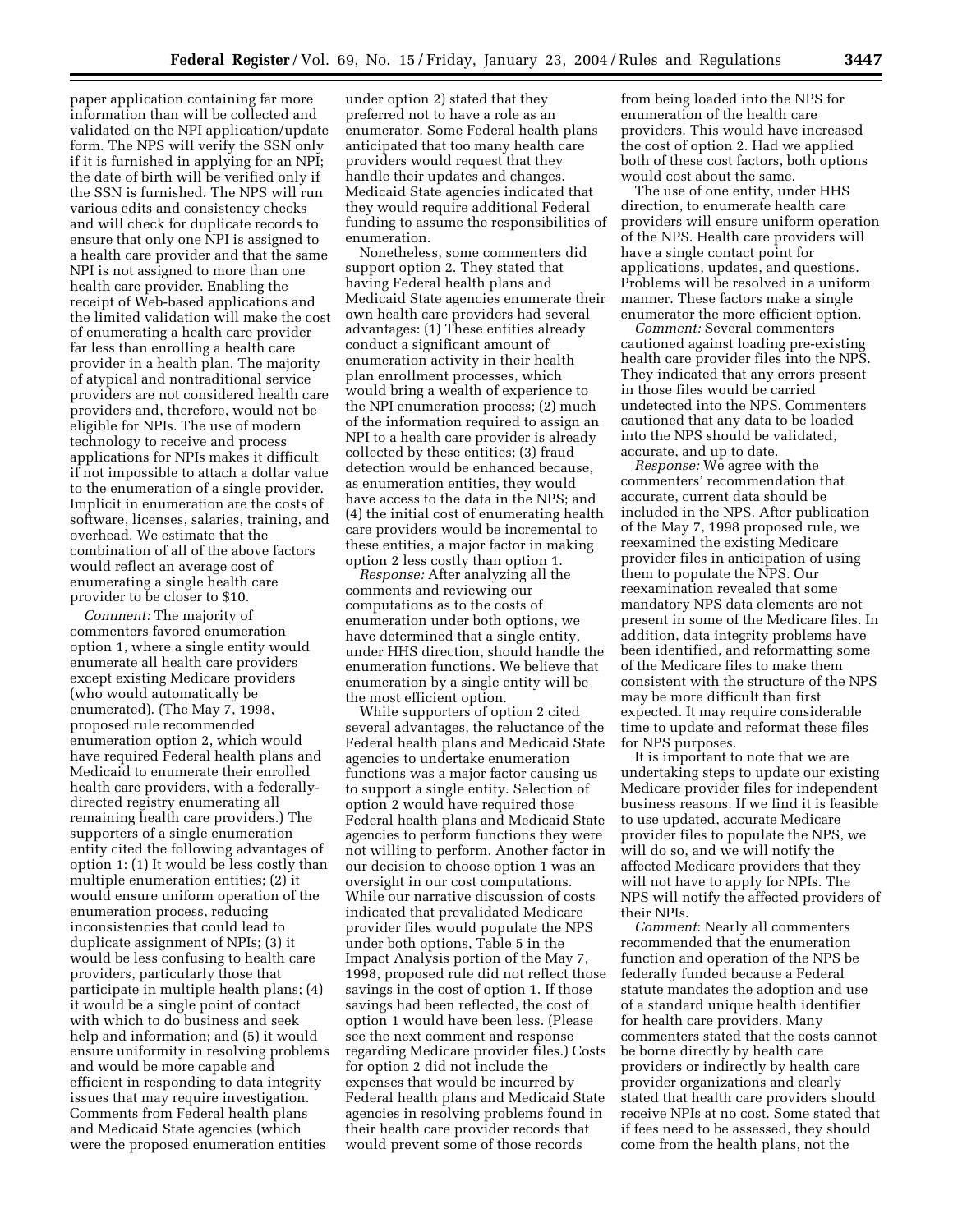health care providers, as the health plans will receive the most benefit from the use of the standard. There was some support for the collection of initial fees from health plans, health care clearinghouses, and other nonprovider entities to obtain data from the NPS; the fees would help offset the cost of maintaining the database. Another commenter recommended that the public sector and large health plans pay fees to a public-private sector trust organization. The fees would represent their proportion of the total health benefit dollars; the trust organization would administer various databases required by the HIPAA standards (not solely the NPS). One commenter suggested Federal funds be used initially, with the enumeration entity eventually becoming self-sufficient.

*Response*: HIPAA did not provide the authority to charge health care providers a user fee to obtain an NPI. Federal funds will support the enumeration process and the NPS, at least initially. After the NPI is implemented, HHS will investigate the use of other funding mechanisms. The data dissemination process is discussed in section II.C.2., ''Data Elements and Data Dissemination,'' of this preamble.

*Comment*: Some commenters supported the phases of enumeration as described in the May 7, 1998, proposed rule. Many commenters supported assignment of NPIs to existing Medicare providers first for these reasons: (1) These health care providers are the majority of the health care providers that conduct standard transactions; (2) the NPS is being developed by HHS; and (3) Medicare provider information is already available in HHS in the Centers for Medicare & Medicaid Services (CMS).

Many commenters stated that health care providers that do not conduct the transactions specified in HIPAA should be enumerated at the same time as all other health care providers—all health care providers must be equally able to receive NPIs. Many of these commenters believed that costly dual systems would have to be maintained (one for health care providers with NPIs and one for those without) and confusion in the marketplace would be created if paper processors did not also receive NPIs within the same time frame as electronic processors.

Other commenters suggested that NPIs be issued on a first-come, firstserved basis.

Some commenters suggested enumeration phases by health care provider type or by geographical region of the country.

*Response*: The NPS will be stress tested, but even successful passage of the stress test will not enable all health care providers to apply for and be assigned NPIs at the same time.

Covered health care providers are required to use NPIs where those identifiers are required in standard transactions. We expect that covered health care providers will be the first to apply for NPIs. We estimate that, on the effective date of the NPI, approximately 2.3 million health care providers will be ready to apply for NPIs. They may apply for NPIs beginning on the effective date, which is May 23, 2005. Covered health care providers must begin to use their NPIs in standard transactions no later than May 23, 2007.

We estimate that, on the effective date of the NPI, the number of health care providers that typically do not conduct standard transactions will be approximately 3.7 million. A few examples of these health care providers are registered nurses employed by hospitals or other facilities, X-ray and other technicians, and dental hygienists. These health care providers may apply for NPIs at any time after the effective date of this final rule. However, because there is no requirement for these health care providers to use NPIs, we do not expect them to apply for NPIs as soon as those that conduct standard transactions or those that must be identified in standard transactions.

It may be determined some time after publication of this final rule that ''bulk enumeration'' of some health care providers is feasible. Bulk enumeration is a term used to mean massenumeration of a large number of health care providers, all at one time, from a database or file that uniquely identifies them in a way consistent with the identification criteria in this final rule. Bulk enumeration would eliminate the need for those health care providers to apply for NPIs. For example, bulk enumeration might involve a specific classification of health care providers that comprises the membership of a large professional organization, or it could involve different classifications of health care providers that are employed by one large organization health care provider. In both of these examples, the health care providers to be enumerated may or may not be covered entities. This enumeration could occur at any time, if it is feasible. HHS, along with the other affected entities, and working within the requirements of the Privacy Act, will determine the feasibility of bulk enumeration. Any health care provider that would be enumerated in this way will be notified.

The NPS will process applications for NPIs as they are received.

It is true that some health plans may have to maintain—for internal purposes—dual health care provider numbers: the NPI and the number(s) issued to health care providers by the health plans themselves. Health plans impose this burden on themselves in accommodating their own internal operational needs. We expect that health plans may decide to use NPIs for additional purposes beyond those required in this final rule.

*Comment:* The majority of commenters made it clear that NPIs must be assigned and the NPS fully and successfully tested well before the compliance date.

*Response:* We agree. The NPS will have been fully tested before it begins to assign NPIs. The speed of assignment of NPIs will be dependent in part on the complete, correct, and timely submission of the NPI applications.

*Comment:* Several commenters stated that the application forms for NPIs should be retained indefinitely in a manner where the signatures or certification statements could be verified if necessary. Commenters stated that signatures or certification statements could be useful in prosecuting a health care provider that knowingly requested more than one NPI for itself.

*Response:* The NPI application forms will contain a statement whereby the signer attests to the accuracy of the information on the application. Paper applications will be maintained indefinitely for signature or certification statement verification and audit purposes. Applications completed electronically will be processed only if the person completing the application attested to the accuracy of the information by ''checking'' a designated box appearing in the on-line application. Those electronic applications that are successfully processed (that is, the health care provider is assigned an NPI) will be maintained indefinitely in a manner whereby certification statements can be verified if required.

*Comment:* Several commenters asked that the NPI application form be designed to accommodate updates to health care provider data.

*Response:* We believe this is a good suggestion, particularly because all of the information that will be required on the application for an NPI will have to be updated if changes occur. Therefore, we will attempt to design a form that can serve both application and update purposes.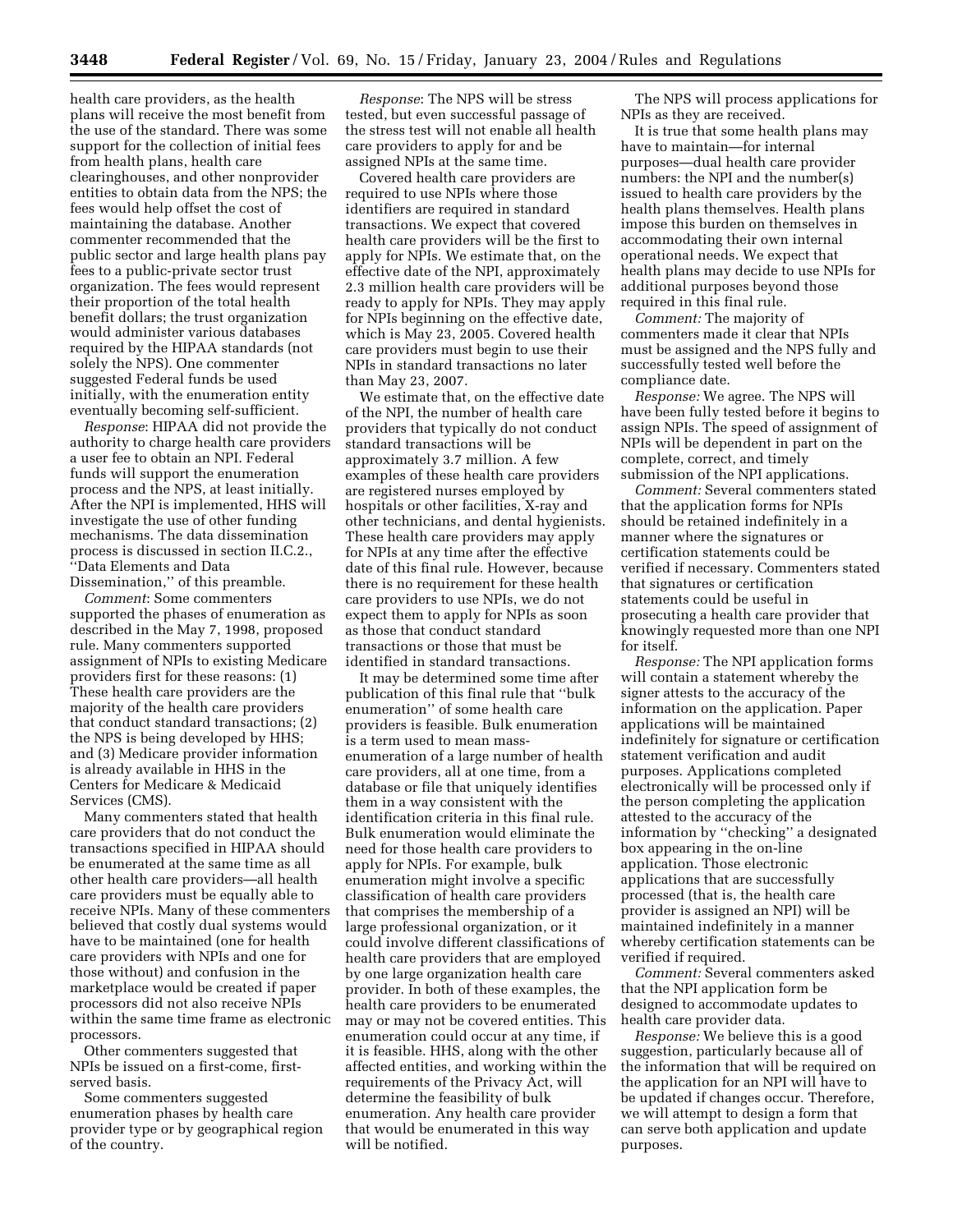#### Final Provisions

One entity will be given enumeration functions under the direction of HHS (option 1 as presented in the May 7, 1998, proposed rule) to enumerate all eligible health care providers who apply for NPIs. There are many advantages in using a single entity, which were discussed in the comment and response section above.

The enumeration function and the development and operation of the NPS will be federally funded, at least for the foreseeable future. Under this final rule, health care providers will not be charged a fee to be assigned NPIs or to update their NPS data.

If feasible, we will populate the NPS with Medicare provider files.

Health care providers will apply for NPIs, and covered health care providers must apply for NPIs.

We will attempt to design the NPI application form in order to also accommodate updates. The form will be available from the NPS and via the Internet (*<http://www.cms.hhs.gov>*).

We will attempt to design the NPS so that it can receive and accept NPI applications and updates on paper or over the Internet.

We expect that the use of modern technology to receive and process applications for NPIs and to apply updates to the NPS records of enumerated health care providers will greatly reduce our earlier estimates. In addition, the limited validation by the NPS of data reported by health care providers will further reduce NPS costs. We discuss the cost of operating the NPS in section V, ''Regulatory Impact Analysis,'' of this preamble.

Before enumeration begins, the NPS will be fully tested. We will strive to ensure that the NPS functions properly and guards against assigning the same NPI to more than one health care provider, assigning more than one NPI to the same health care provider, and reusing NPIs (assigning to a health care provider an NPI that had at one time been issued to another).

Health care providers may apply for NPIs beginning on the effective date of this final rule.

At this time, we do not expect bulk enumeration of health care providers, except possibly of Medicare providers, as discussed earlier. HHS will explore the feasibility of other such enumerations. If considered feasible, the affected health care providers will be notified and will not have to apply for NPIs.

We will consider the feasibility of allowing health care providers to designate authorized representatives to handle their NPI applications and updates.

Applications for NPIs and updates will be retained by HHS indefinitely in a manner in which signatures on paper applications or certification statements on electronic applications can be verified if required.

We will make available as much information as possible about the implementation of the NPI on the CMS Web site (*<http://www.cms.hhs.gov>*).

The web site will include information about the availability and submission of the NPI application/update form.

#### 3. Approved Uses of the NPI

The preamble of the May 7, 1998, proposed rule discussed approved uses of the NPI. We did not receive comments that objected to those uses.

By 24 months after the effective date of this final rule, covered health care providers, health plans (except for small health plans), and health care clearinghouses must use the NPI in standard transactions. Small health plans must do so within 36 months of the effective date. Covered health care providers must disclose their NPIs to other entities when these entities need to include those health care providers' NPIs in standard transactions. We encourage all other health care providers to do the same.

The NPI may also be used for any other lawful purpose requiring the unique identification of a health care provider. It may not be used in any activity otherwise prohibited by law.

Examples of permissible uses include, in addition to the above, the following:

• The NPI may be used as a crossreference in health care provider fraud and abuse files and other program integrity files.

• The NPI may be used to identify health care providers for debt collection under the provisions of the Debt Collection Improvement Act of 1996 (Pub. L. 104–134, enacted on April 26, 1996) and the Balanced Budget Act of 1997 (Pub. L. 105–33, enacted on August 5, 1997).

• Health care providers may use their own NPIs to identify themselves in nonstandard health care transactions and on related correspondence.

• Health care providers may use other health care providers NPIs to identify those other health care providers in health care transactions and on related correspondence.

• Health plans may use NPIs in their internal health care provider files to process transactions and in communications with health care providers.

• Health plans may communicate NPIs to other health plans for coordination of benefits.

• Health care clearinghouses may use NPIs in their internal files to create and process standard transactions and in communications with health care providers and health plans.

• NPIs may be used to identify health care providers in patient medical records.

• NPIs may be used to identify health care providers that are health care card issuers on health care identification cards.

We encourage health care providers that are not required to comply with HIPAA regulations to use NPIs in the ways listed above.

#### 4. System of Records Notice

A System of Records Notice (HHS/ HCFA/OIS No. 09–70–0008) published in the **Federal Register** on July 28, 1998 (63 FR 40297), listed the ways in which data from the NPS that are protected by the Privacy Act may be used. Few comments were received on the System of Records Notice.

We are including a summary of the comments below:

*Comment:* One commenter believes that the data collected to assign NPIs to physicians should be kept to an absolute minimum. Data that are not required for enumeration or legitimate administrative purposes should not be collected. Data released beyond HHS must be released in accordance with the provisions of the Privacy Act, insofar as that Act applies to the data in question, and the Freedom of Information Act, as appropriate. Data in addition to those which are published in the Unique Physician Identification Number (UPIN) Directory should not be released. Most of the data collected to enumerate an individual should not be publicly available. Another commenter was concerned that removal of a health care provider's record from the NPS could result in the re-issuance of that health care provider's NPI to another health care provider. The NPI must remain unequivocally unique and the NPS must never re-issue a previously assigned NPI. Removal of a health care provider's records at some point after the health care provider's death is reasonable, as long as there are guarantees that the health care provider's NPI will never be used by another health care provider or re-issued to another health care provider.

*Response:* In section II. C. 2. of this preamble, ''Data Elements and Data Dissemination,'' we describe the information that we expect will be collected and stored in the NPS. The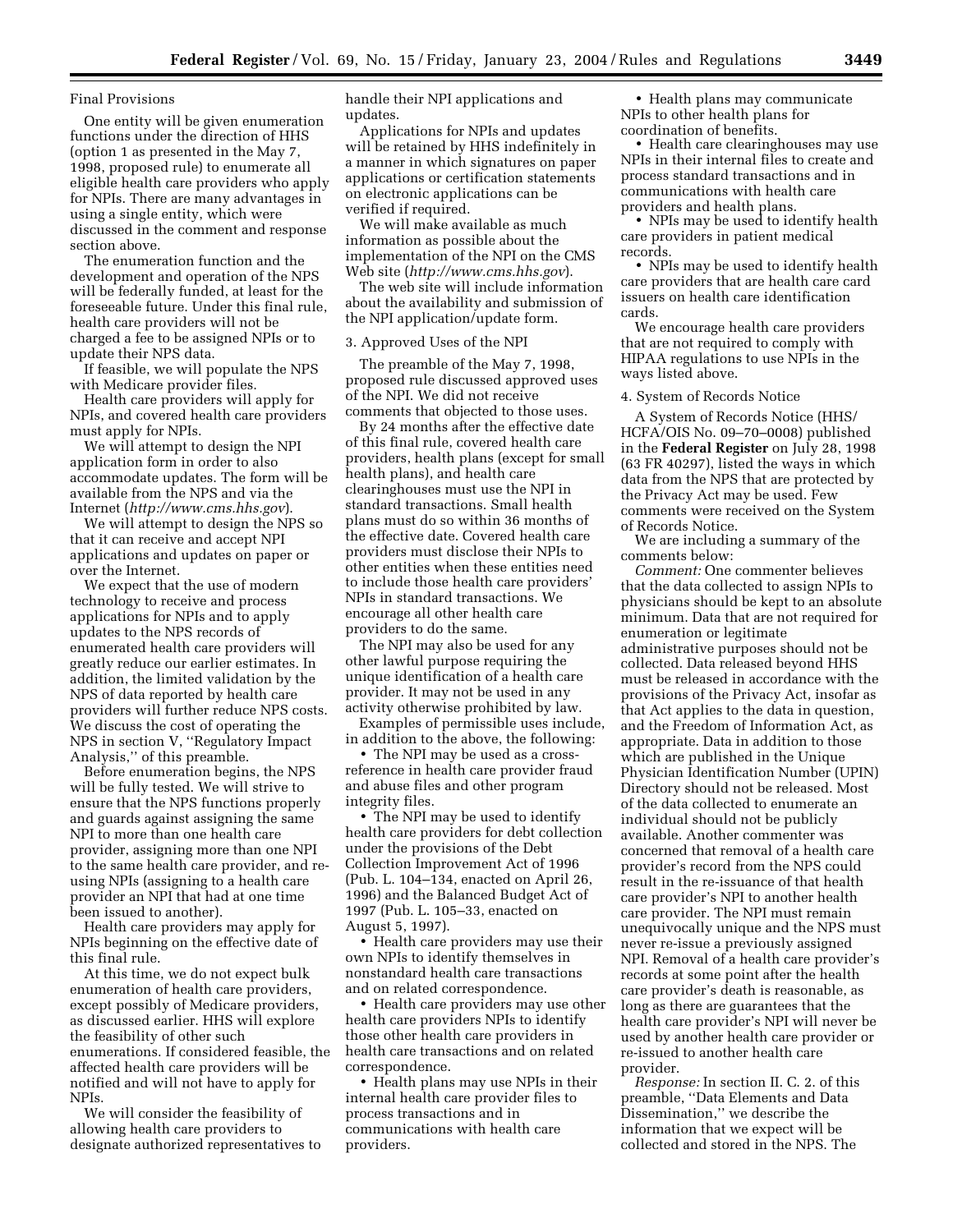requirements described in the comments we received on the NPS System of Records Notice will be met in the design and operation of the NPS and in the enumeration functions.

#### 5. Summary of Effects on Various Entities

Below is a summary of how the implementation of the NPI will affect health care providers, health plans, and health care clearinghouses.

#### a. Health Care Providers

At this time, bulk enumeration of health care providers is not expected to occur. If, however, it is determined to be feasible, we will populate the NPS with data from Medicare provider files. If bulk enumeration were to occur, the affected health care providers would be notified of their NPIs and would not have to apply for them. Otherwise, in order to be assigned NPIs, covered health care providers must apply for NPIs. (Health care providers that are not covered entities are encouraged to apply for NPIs.) After applying for NPIs, health care providers will be assigned and notified of their NPIs by the NPS. Health care providers will submit a paper application or, if feasible, will have the option of applying for NPIs via the Internet. The NPI application/ update form and information about health care provider enumeration will be available from the CMS Web site (*<http://www.cms.hhs.gov>*).

Covered health care providers that have been assigned NPIs must furnish updates (changes) in their required NPS data or that of their subparts to the NPS within 30 days of the changes; they may use the NPI application/update form for this purpose. We recommend that health care providers notify the health plans in which they are enrolled of any changes at the same time they notify the NPS of these changes. (This recommendation does not preclude health plans from requiring notification of updates within a shorter time frame.)

We encourage health care providers who have been assigned NPIs but who are not covered entities also to notify the NPS of changes in their NPS data within 30 days of the changes.

Covered health care providers must use their NPIs to identify themselves and their subparts, if appropriate, on all standard transactions when their health care provider identifiers are required. We encourage all health care providers and subparts that have been assigned NPIs to do the same.

Covered health care providers must disclose their NPIs and those of their subparts to entities that need the NPIs to identify those health care providers

in standard transactions. We encourage all health care providers and subparts that have been assigned NPIs to do the same.

Covered health care providers must require their business associates, if they use them to conduct standard transactions on their behalf, to use their NPIs and the NPIs of other health care providers and subparts appropriately as required by those transactions.

Covered health care providers that are organization health care providers with subparts as described earlier in this preamble must ensure that, when NPIs are assigned to subparts, either the covered health care provider or the subpart (1) uses the NPIs of the subparts on all standard transactions when their health care provider identifiers are required, (2) discloses their NPIs to entities that need the NPIs to identify those subpart(s) in standard transactions, (3) communicates changes in required data elements of the subparts to the NPS, and (4) requires business associates of the subparts, if they use them to conduct standard transactions on their behalf, to use their NPIs and the NPIs of other health care providers and subparts appropriately as required by the transactions that the business associates conduct on their behalf.

#### b. Health Plans

Health plans must use the NPI of any health care provider or subpart that has been assigned an NPI to identify that health care provider or subpart on all standard transactions when the NPI is required. All plans except small health plans have 24 months from the effective date of this final rule to implement the NPI; small health plans have 36 months. Health plans that need NPS data in order to create standard transactions will be able to obtain NPS data from the NPS. (*See* section II. C. 2. of this preamble, ''Data Elements and Data Dissemination.'') Use of data from the NPS in order to comply with HIPAA requirements is a routine use as published in the NPS System of Records Notice.

HIPAA does not prohibit a health plan from requiring its enrolled health care providers to obtain NPIs if those health care providers are eligible for NPIs as discussed earlier in this preamble.

#### c. Health care clearinghouses

Health care clearinghouses must use the NPI of any health care provider or subpart that has been assigned an NPI to identify that health care provider or subpart on all standard transactions when the NPI is required. As with

health plans, health care clearinghouses will be able to obtain NPS data from the NPS.

## *C. Data*

### 1. NPS Data Structures

#### *Proposed Provisions (§ 142.402)*

In section IV. B. of the preamble of the May 7, 1998, proposed rule, ''Practice Addresses and Group/Organization Options,'' (63 FR 25336), we asked for public comment on some of the data structures that would be captured in the NPS for each health care provider.

#### Comments and Responses on NPS Data Structure Concepts

Below are the questions as posed in the May 7, 1998, proposed rule followed by a summary of the comments and our responses:

#### a. Should the NPS Capture Practice Addresses of Health Care Providers?

#### *Comment:*

Responding yes: Some commenters stated that they need to capture the multiple practice addresses of a health care provider for their business functions. They believe it would be best to do this once in the health care provider's NPS record, rather than in many local systems.

Responding no: A large majority of commenters stated that the NPS should not capture any practice addresses or should capture only one physical location address per NPI. Some of these commenters believed that each location where a health care provider practices needs to be identified, but they believed locations should receive separate identifiers, rather than be captured as multiple addresses in the health care provider's NPS record. Many other commenters noted that health care provider practice addresses change frequently and that address information will be burdensome and expensive to maintain and will be unlikely to be maintained accurately at the national level. They believe that, if needed, it should be collected and maintained in local systems.

*Response:* The NPS will capture the mailing address and one physical location address for each health care provider. Only one physical location address will be associated with each NPI. Practice addresses would be of limited use in the electronic matching of health care providers. The volatility of practice address information would make maintenance of the information burdensome and expensive. Collecting only one physical location address minimizes the burden of data collection and maintenance, while providing an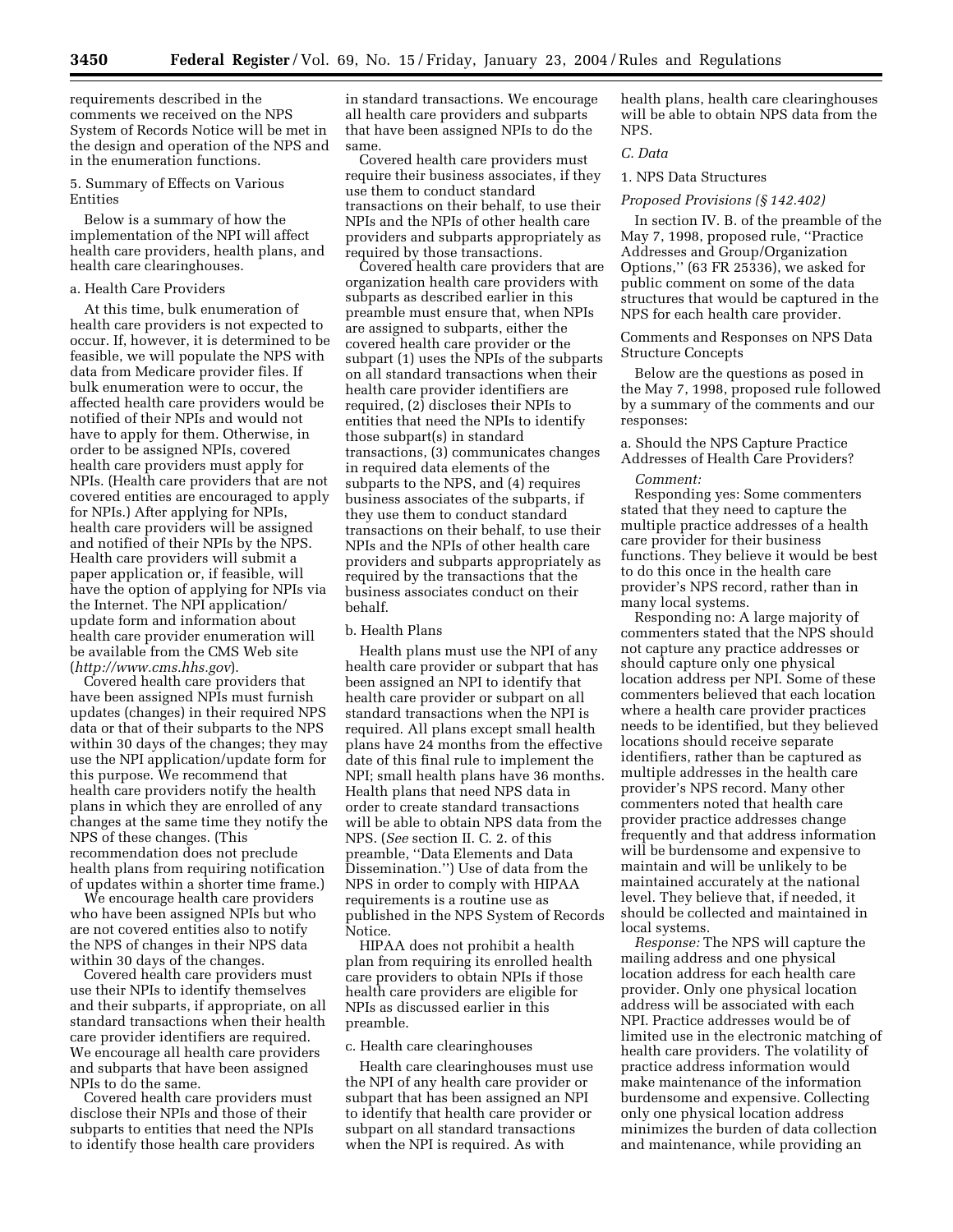address where the health care provider can be contacted in situations when a mailing address is insufficient. For example, a mailing address containing a Post Office box number cannot be used for mail delivery by other than the United States Postal Service.

b. Should the NPS Assign a Location Code to Each Practice Address in a Health Care Provider's Record?

#### *Comment:*

Responding yes: A small number of commenters recommended that the NPS assign location codes. Most of these commenters were health plans that need to identify all the practice addresses of a health care provider. They want to use location codes as pointers to these addresses in a health care provider's NPS record.

Responding no: A large majority of commenters stated that the NPS should collect only one physical location address of each health care provider and should not assign location codes. If only one physical location address is collected, there is no need to assign location codes to distinguish multiple practice addresses. Respondents noted several technical weaknesses of the proposed location code. They stated that the format of the location code would allow for a lifetime maximum of 900 location codes per health care provider, and this number may not be adequate for health care providers with many locations. The location code would not uniquely identify an address; different health care providers practicing at the same address would have different location codes for that address, resulting in complexity, rather than simplification, for business offices that maintain data for large numbers of health care providers.

*Response:* The combination of the NPI assignment strategy described earlier in this final rule and the data elements contained in the standard claim and equivalent encounter information transaction eliminate the need for location codes. The NPS will not establish location codes.

c. Should the NPS Link the NPI of a Organization Health Care Provider That Is a Group Practice to the NPIs of the Individual Health Care Providers Who Are Members of the Group?

#### *Comment:*

Responding yes: Some commenters responded that they need to be able to associate organization health care providers who are group practices with the individual members of the group. They believe this association can most efficiently be maintained once in the NPS, rather than in many local systems.

Responding no: A large majority of commenters noted that health care provider membership in groups changes frequently and that this information will be burdensome and expensive to maintain and will be unlikely to be maintained accurately at the national level. Some health plans recognize contractual arrangements that may not correspond to groups. Commenters believe that, if needed, membership in groups should be collected and maintained in local systems.

*Response:* We agree that the NPS should not link the NPI of an organization health care provider that is a group practice to the NPIs of individual health care providers who are members of the group. The large number of members of some groups and the frequent moves of individuals among groups would make national maintenance of group membership burdensome and expensive. Contractual arrangements would be impractical to maintain nationally and would most likely differ from health plan to health plan. Most organizations that need to know group membership and contractual arrangements prefer to maintain this information locally, so that they can ensure its accuracy for their business purposes.

d. Should the NPS Collect the Same Data for Organization and Group Health Care Providers?

#### *Comment:*

Responding yes: A large majority of commenters stated that a distinction between organization and group health care providers would be artificial and would serve no purpose.

Responding no: Some commenters stated that organization and group health care providers should be distinguished in the NPS. None of these commenters suggested different data that should be collected for a group health care provider, as opposed to an organization health care provider. We believe that most of these comments reflect a recommendation that group health care providers receive NPIs rather than a recommendation that different data be collected for group health care providers, as opposed to organization health care providers.

*Response:* No commenter suggested that different data be collected for a group practice than for an organization health care provider and a strong majority of commenters stated that the same data should be collected. We agree that the NPS should collect the same data for group and organization health care providers. Groups will be enumerated as organization health care providers.

Comments and Responses on NPS Data Structure Alternatives

In the May 7, 1998, proposed rule, we presented two alternatives for the structure of health care provider data in the NPS.

Under ''Alternative 1,'' the NPS would capture multiple practice addresses. It would assign a location code for each practice address of an individual or group health care provider. Organization and group health care provider records would have different associated data in the NPS. Group health care providers could have individuals (such as physicians) listed as members of the group, and the NPS would link the NPIs of group health care providers to the NPIs of the individuals that make up the group. Under ''Alternative 2,'' the NPS would collect the mailing address and one physical location address for a health care provider. It would not assign location codes. It would not collect different data for organization and group health care providers. It would not link the NPI of an organization to the NPIs of individuals or any other health care providers.

*Comment:* A majority of respondents preferred Alternative 2.

*Response:* The comments on the four preceding questions and on the two alternatives indicated a strong preference for Alternative 2. We agree with commenters that Alternative 2 will provide the data needed to identify the health care provider at the national level. We agree that the NPS record will be based on the data described in Alternative 2.

#### Final Provisions

In the ''Final Provisions'' portion of section II. A. 2. of this preamble, ''Definition of a Health Care Provider,'' we describe the entities that will be eligible to receive NPIs. The data structures discussed below apply to every entity that is assigned an NPI.

The mailing address and one practice address (physical location) will be collected by the NPS for each health care provider. One physical location address will be associated with each NPI.

Because only one physical location address will be collected per health care provider, location codes will not be necessary and, therefore, will not be established by the NPS.

Group practices often have many members, and individual health care providers often move from group to group. Maintenance of this information on a national level would be difficult and costly. Many health plans prefer to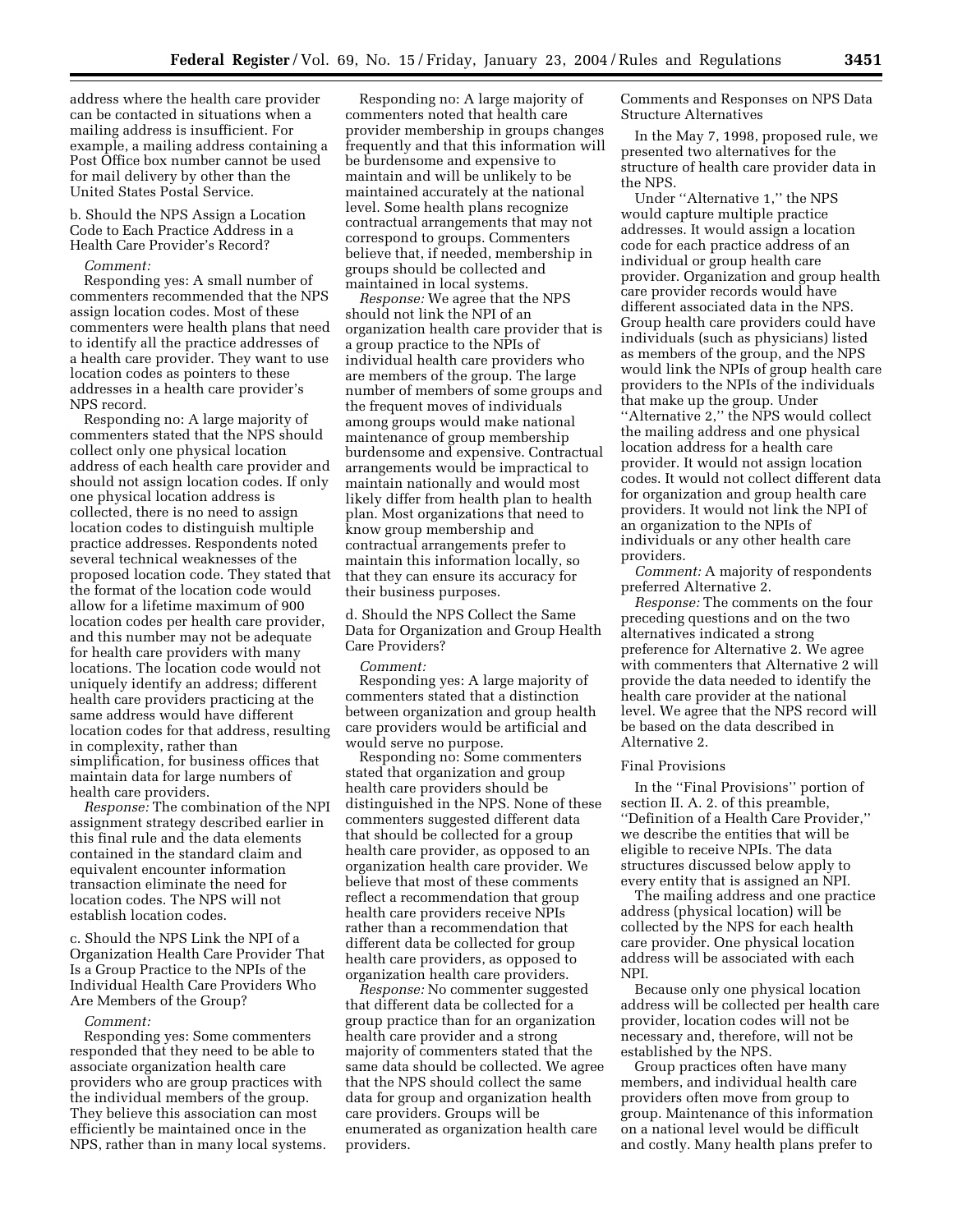collect and maintain this information themselves. Therefore, the NPS will not link the NPI of a group to the NPIs of individual health care providers who are members of that group.

The NPS will collect the same data from group health care providers as it will collect from organization health care providers.

Group practices will be considered organization health care providers and will be enumerated as organization health care providers.

We will design the NPS along the lines of Alternative 2 as presented in the May 7, 1998, proposed rule.

#### 2. Data Elements and Data Dissemination

#### Proposed Provisions

In the preamble of the May 7, 1998, proposed rule, in section IV, ''Data,'' we listed the data elements that we proposed to include in the NPS. We solicited comments on the inclusion and exclusion of those data elements and the inclusion of other data elements that the public believed appropriate. We asked how the NPS could be designed to make it useful, efficient, and lowcost.

In that same section, we also posed data questions and discussed options for NPS data structures. Section II.C.1. of this preamble, ''NPS Data Structures,'' contains the comments and responses and decisions made regarding NPS data structures. As a result of those decisions, some data elements that were included in the list of proposed data elements published in the May 7, 1998, proposed rule will not, in fact, be included in the NPS database. Therefore, the information in section II.C.1. of the preamble should be kept in mind in reading this section.

In the preamble of the May 7, 1998, proposed rule, in section V., ''Data Dissemination,'' we proposed two levels of dissemination of information from the NPS:

• (1) Level I—To the entity(ies) performing the enumeration functions. The(se) entity(ies) would have direct access to the NPS and to all the data elements in the NPS; and

• (2) Level II—To the general public. The general public would be able to request and receive selected data elements, excluding those that are protected by the Privacy Act. (Requests for Privacy Act-protected data and Freedom of Information Act (FOIA) requests would be handled in accordance with existing HHS policies.)

The May 7, 1998, proposed rule contained a table indicating the level of dissemination of the NPS data elements. We proposed that we would charge fees for data and data files, but that the fees would not exceed the costs of dissemination (63 FR 25338). We solicited comments on the information that should be available in paper and electronic formats and the frequency with which information should be made available.

Comments and Responses on Data Elements and Data Dissemination

*Comment:* An overwhelming number of commenters said that the NPS should contain only the data elements required to communicate with and uniquely identify and assign an NPI to a health care provider. They believed this information should be the kind that could effectively be maintained at the national level, leaving the more complex and volatile data to health plans to capture and maintain, as they currently do. Many commenters listed the specific data elements that they recommended we remove from the list presented in the May 7, 1998, proposed rule. The majority of commenters believe that, as a result of the removal of the data elements not needed for enumeration and communication, the NPS would be easier and less expensive to maintain and would operate more efficiently.

*Response:* To be valuable, the NPS must be accurate, up to date, and meet its intended purpose in the most feasible way. The NPS must collect information sufficient to uniquely identify a health care provider and assign it an NPI and must collect information sufficient to communicate with a health care provider. The data elements that we have retained are necessary to uniquely identify and communicate with a health care provider. Our decision to reduce the composition of the NPS to the data elements needed for unique identification and communication removes many of the data elements that were proposed to comprise the NPS in the May 7, 1998, proposed rule. The comments and responses that follow contain additional information and rationale concerning our decision to include or exclude certain data elements.

*Comment:* Some commenters said that collecting but not validating certification or school information would make that information meaningless. Most commenters did not believe the NPS should collect certification or school information in the first place because it would not be useful in uniquely identifying the individual applying for an NPI. They believe that collection and validation of

this information should continue to be done by health plans in their health care provider enrollment processes. Most commenters supported the collection of credential designation(s) (for example, M.D., C.S.W., and R.N.), license number(s), and State(s), which issued the license(s) for individual health care providers whose taxonomy classifications require licenses.

*Response:* We agree with commenters that it would be costly to collect, validate, and maintain certification and school information. We do not believe the NPS should replicate unnecessarily the work carried out by health plans. We agree that health plans, which do this work now, should appropriately continue to do so. The NPS will capture an individual health care provider's license number (if appropriate), the State which issued the license (multiple occurrences of both data elements), and the credential designation(s). The credential designation(s) (called ''Provider's credential designation'' in the May 7, 1998, proposed rule) will be captured in the data element ''Provider credential text,'' which will be a repeating field. This data element was renamed to make it compatible with X12N HIPAA data dictionary naming conventions and also to avoid giving the impression that the NPS will be validating the credentials. The license number and State in which it was issued will be useful to health plans in matching NPS records to their health care provider files. As a result of the decision not to collect certification and school information, the following data elements will not be included in the NPS:

• Provider certification code;

• Provider certification (certificate) number;

- School code;
- School name;
- School city, State, country;
- School graduation year.

*Comment:* Commenters did not see value in the NPS capturing ''Provider's birth county name.'' They believe the State name and country (the latter required if the health care provider was not born in the United States) would be sufficient for identification purposes.

*Response:* We agree. The ''Provider's birth county name'' data element will be excluded from the NPS.

*Comment:* Some commenters suggested that the ''Taxpayer Identifying Number'' (TIN) be added to the NPS. They believed this was needed to match NPS records to health plans' health care provider files and that it could help in unique identification.

*Response:* We agree that the numbers used to report income taxes will be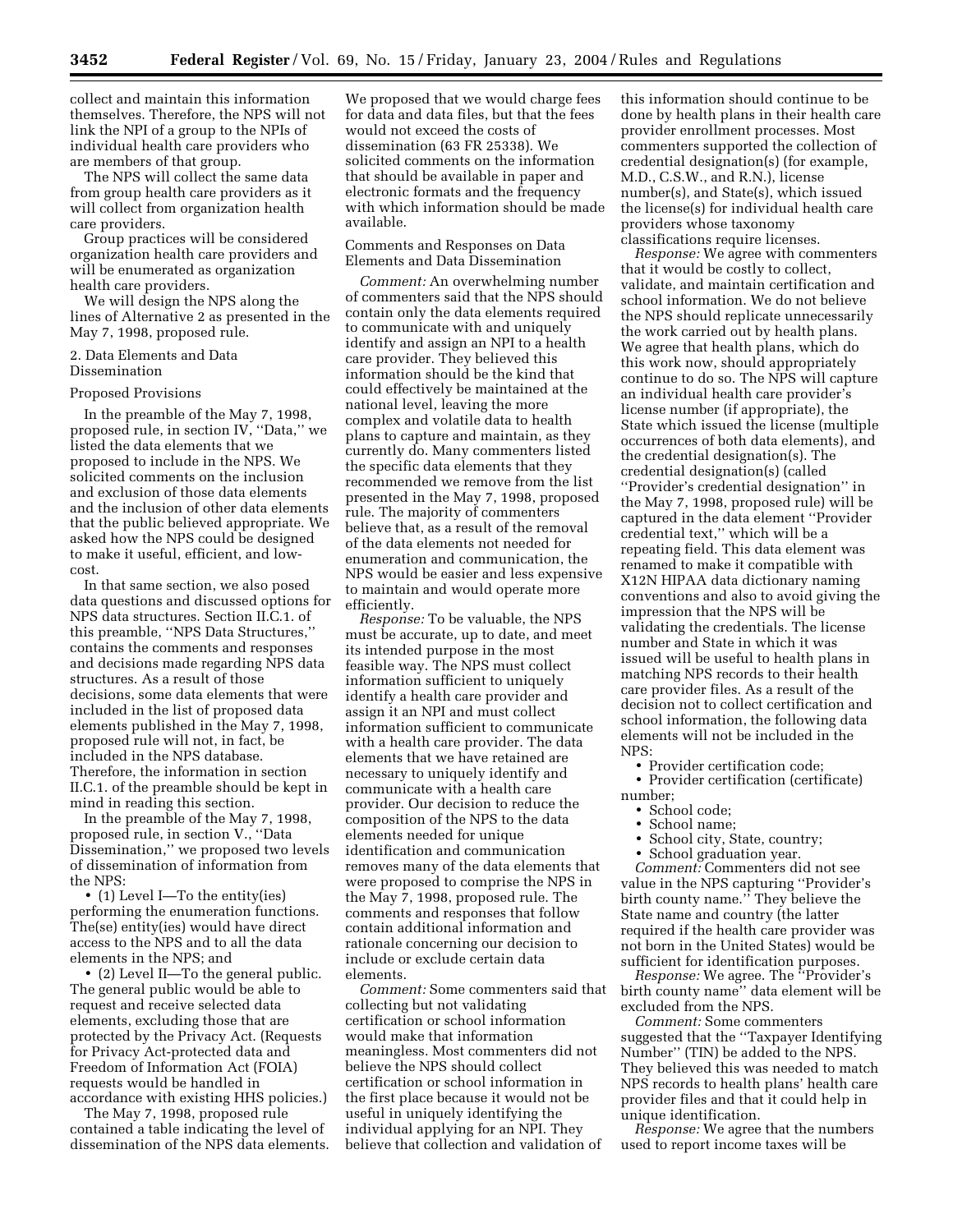useful in uniquely identifying health care providers.

According to the Internal Revenue Service (IRS), three numbers (known as ''Taxpayer Identifying Numbers,'' or TINs) may be used (depending on circumstances) to report income taxes: (1) The Social Security Number (SSN), assigned by the Social Security Administration to individuals; (2) the IRS Individual Taxpayer Identification Number (ITIN), assigned by the IRS to individuals who are not eligible to receive Social Security Numbers; and (3) the Employer Identification Number (EIN), assigned by the IRS to organization health care providers (that is, health care providers that would not be assigned ''Entity type code'' 1 NPIs). For purposes of being assigned NPIs, health care providers will be asked voluntarily to supply their SSN or IRS ITIN (if they are individuals who would be assigned an ''Entity type code'' 1 NPI), or will be required to supply their EIN (if they are organizations that would be assigned ''Entity type code'' 2 NPIs).

Requesting the SSN from individual health care providers will dictate that we include on the NPI application/ update form appropriate disclosure and Privacy Act statements.

*Comment:* Some commenters suggested that Medicare and Medicaid sanction information be added to the NPS. One commenter wanted to know where sanction data would be housed and who would maintain these data.

*Response:* The NPS will not contain sanction data or indicators that sanction data exist. Sanction data were not included in the data element list published in the May 7, 1998, proposed rule. While maintainers of sanction databases may incorporate the NPI into their databases to enable searches by NPI, the NPS will not house sanction information. The Web address for the Office of Inspector General sanctioned [health care providers file is](http://exclusions.oig.hhs.gov/) *http:// exclusions.oig.hhs.gov/.*

*Comment:* Some commenters said that ''License revoked indicator'' and ''License revoked date'' should be included in the NPS.

*Response:* The NPS will not capture this or similar information. The uniqueness of the health care provider can be established without this information. This information would more appropriately be collected by health plans.

*Comment:* A number of data elements were suggested to be added to the NPS. These included ''Owner of the provider,'' ''Practice type control code'' (office-based, hospital-based, Federal facility practice, and other), ''Source of

information for certification,'' ''Provider type,'' and ''Provider specialty code.''

*Response:* The May 7, 1998, proposed rule did not propose that the NPS collect health care provider ownership information. This information is volatile and already resides on most health plans' health care provider enrollment files. Practice type control information is not required to uniquely identify or classify a health care provider for NPS purposes; therefore, it will not be included in the NPS. ''Source of information for certification'' will not be captured because, as explained earlier in this section, certification information will not be collected by the NPS. The definitions of ''Provider type'' and ''Provider specialty code'' may differ from one health plan to another; the NPS will capture the type(s), classification(s), and area(s) of specialization as described in the Healthcare Provider Taxonomy Code set. By capturing this information, we take into account the specialty classifications as required by HIPAA. The taxonomy can be viewed at this Web site: *[http://www.wpc-edi.com/](http://www.wpc-edi.com/taxonomy) taxonomy/.*

*Comment:* A commenter suggested that a health care provider's ''pay-to address'' be added to the NPS. Another commenter stated that health plans will use the health care provider's mailing address as the pay-to address. Another commenter suggested that HHS consider electronic data interchange (EDI) addresses for inclusion in the NPS.

*Response:* In most situations, a health care provider's ''pay-to address'' is its mailing address. Therefore, we do not believe it is necessary to add a ''pay-to address'' to the NPS. Because EDI addresses are not standardized at this time, they will not be included in the NPS. The composition of the NPS will be revised if necessary in the future.

*Comment:* Several commenters suggested adding the name of the establishing enumerator or agent and the name and telephone number of the enumerator who made the last update to the NPS. They believe that this information would help ensure the accuracy of the database by preventing multiple enumerators from updating or attempting to update the same records.

*Response:* As discussed in section II. B. 2. of this preamble, ''Health Care Provider Enumeration,'' there will be one entity, under HHS direction, that will be charged with enumeration functions. The decision to use a single enumerator renders the data elements proposed by these commenters unnecessary. The ''Establishing enumerator/agent number'' will not be included in the NPS.

*Comment:* One commenter suggested we add ''Provider status'' and ''Date of deactivation'' to the NPS.

*Response:* In section II. A. 2. of this preamble, ''Definition of Health Care Provider,'' we describe the reasons why an NPI may be deactivated. We have added to the NPS two new data elements: ''National Provider Identifier deactivation reason code'' and ''National Provider Identifier deactivation date.'' These data elements will capture the information suggested by this commenter. (It should be noted that ''Provider's date of death'' will be excluded as a data element from the NPS. Fact of death and resulting deactivation date will be captured in the two new data elements.) We have also added a data element called ''National Provider Identifier reactivation date,'' which will capture the date that a health care provider's NPI is reactivated.

*Comment:* Several commenters suggested adding ''Cross reference to replacement NPI.'' They thought it would be important to link former and current NPIs.

*Response:* In section II. A. 2. of this preamble, ''Definition of Health Care Provider,'' we explain that an NPI is designed to last indefinitely. There may, however, be an unusual circumstance that would justify a health care provider's request to be issued a new, different NPI. In these situations, the NPS will link the new, or replacement, NPI to the previous NPI(s) of that same health care provider. (By ''same health care provider,'' we mean an entity with exactly the same data elements, or string of NPS data.) We will add two new data elements to the NPS: ''Replacement NPI'' and ''Previous NPI.'' Both will be repeating fields (see ''Data Status'' preceding the National Provider System Data Elements and Data Dissemination table). When a user retrieves the NPS record of a health care provider, either of those fields may contain data. (If neither field contains data, the health care provider has had only one—its original—NPI.) The user can then retrieve the related NPS record by requesting the record of the NPI appearing in the ''Replacement NPI'' or the ''Previous NPI'' field, whichever is appropriate.

*Comment:* One commenter suggested that ''Effective from'' and ''Effective through'' dates be added for telephone numbers and addresses.

*Response:* We expect that the NPS will be designed to associate dates with the information about a health care provider, thus creating a history of a health care provider's record. When changes are made to a health care provider's telephone number or address,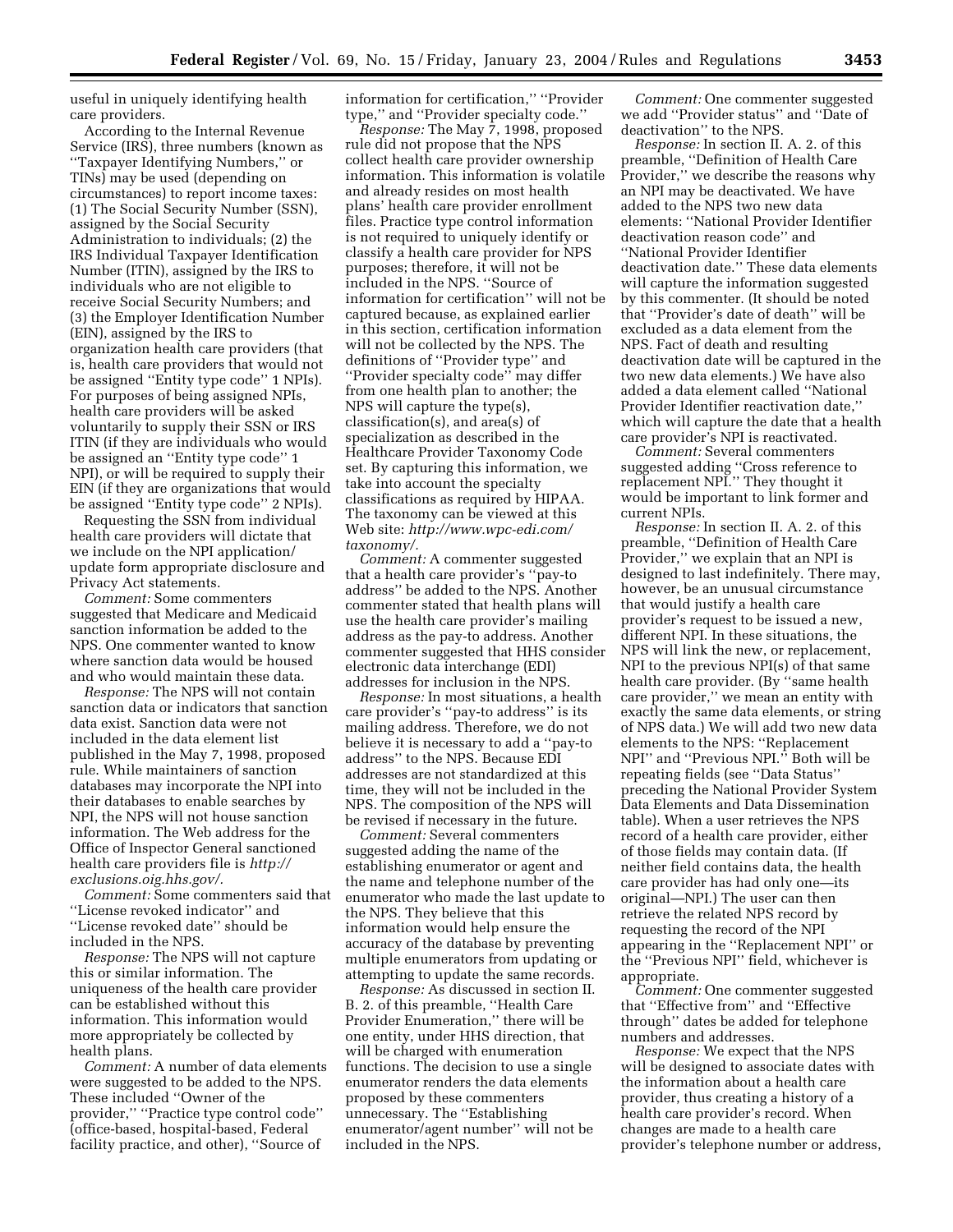that health care provider's record will include the dates of those changes. ''Effective from'' and ''Effective through'' dates for telephone numbers and addresses may not hold true; there could be unexpected situations that could cause changes to occur sooner or later than reported. We believe it will be more accurate to include a date to reflect each time a change is made in this information.

*Comment:* A commenter suggested that the On-line Survey Certification and Reporting System (OSCAR) number be maintained after the initial load of Medicare providers, and that the NPS include a ''Facility type'' indicator for OSCAR providers.

*Response:* As explained earlier in section II. B. 2. of this preamble, ''Health Care Provider Enumeration,'' we are evaluating the feasibility of populating the NPS with existing Medicare provider files. If this is done, the OSCAR number, which is a Medicare-assigned number, will be captured in the NPS automatically. Whether or not we populate the NPS with Medicare files, the NPI application/update form will collect health care provider identification numbers that are assigned by certain health plans (including Medicare) and other organizations. Health care providers that apply for NPIs will be able to furnish these numbers (''Other provider identifier'') and to indicate the type of number being furnished (for example, OSCAR, UPIN, DEA, and Medicaid) (''Other provider identifier type code''), on the NPI application/ update form. These will be optional and repeating NPS data elements. The NPS will capture as many "Other provider identifier'' entries and the corresponding ''Other provider identifier type code'' entries as are reported on the NPI application/update form. The NPS will apply changes or updates to the ''Other provider identifier'' or ''Other provider identifier type code'' when health care providers notify the NPS of changes to this information.

The NPS will not require a ''Facility type'' indicator for health care providers with OSCAR numbers. It will collect the Healthcare Provider Taxonomy Code on the NPI application/update form.

*Comment:* Several commenters suggested the NPS retain the health care provider mailing and health care provider practice (provider location) phone number, facsimile number, and electronic mail address only during the initial assignment of NPIs, and then discontinue maintenance of this information.

*Response:* These data elements are needed for communication with the health care provider. HHS may need to communicate with a health care provider at any time during the implementation period or after. Therefore, these data elements will be maintained beyond the initial assignment of NPIs. In section II. A. 5. of this preamble, ''Implementation specifications for Health Care Providers, Health Plans, and Health Care Clearinghouses,'' we are requiring health care providers who are covered entities to update their required NPS data, which includes the data elements noted in the comment above, whenever changes occur.

*Comment:* Many commenters suggested that several data elements be repeated; for example: ''Provider's other name'' and ''Provider's other name type''; ''Other provider number'' and ''Other provider number type''; ''Provider license number'' and ''Provider license State''; ''Provider classification''; the data elements associated with schools; and the data elements associated with credentials.

*Response:* The data element table appearing in the May 7, 1998, proposed rule did not indicate repeating fields. In the National Provider System Data Elements table at the end of this section, repeating fields are noted as such. The NPS will contain as many repeating fields as there is information for ''Provider other last or other organization name'' and ''Provider other last or other organization name type code.'' As mentioned earlier, the NPS will also be able to accommodate multiples of other health care provider numbers in the data element ''Other provider identifier'' and types of other health care provider numbers in the data element ''Other provider identifier type code.'' The NPS will accommodate multiple entries for ''Provider license number'' and ''Provider license State.'' As explained earlier, the school information will be excluded from the NPS. ''Provider credential text'' (for example, M.D. and D.D.S.) will be a repeating field. These repeating fields are either optional or situational and will not be validated.

*Comment:* Many commenters asked that ''Provider's race'' be removed from the NPS. They did not believe it would be accurately reported. They stated that there are inconsistent definitions for ''race''; they did not understand the purpose for collecting this information.

*Response:* We understand and appreciate the comments stating that the NPS should be capturing only what is needed for unique identification of and communication with a health care

provider. While collection of race and ethnicity data could support a number of important research activities, this information is not needed to uniquely identify a health care provider; thus, we have concluded that the NPS is not the appropriate vehicle for collecting this information. Therefore, we will not collect these data elements even on an optional basis.

*Comment:* Several commenters suggested that a number of other data elements be excluded from the NPS: all user-requested data elements (these were denoted by a ''U'' in the data element list in the May 7, 1998, proposed rule), ''Other provider number," "Other provider number type,'' ''Organization type control code,'' ''Provider certification code,'' ''Provider certification (certificate) number,'' ''Provider license number,'' ''Provider license State,'' ''School code,'' ''School name,'' ''School city, State, country,'' ''School graduation year,'' ''Provider classification,'' ''Date of birth,'' all electronic mail addresses and fax numbers, ''Date of death,'' ''Provider sex,'' and ''Resident/Intern code.''

*Response:* We stated in the previous response that ''Provider race code'' (which was a user-requested data element in the list included in the May 7, 1998, proposed rule) will not be retained. We discussed all other data elements presented as user-requested data elements in the list in the May 7, 1998, proposed rule in previous comments and responses except for ''Organization type control code'' and ''Resident/Intern code.'' These two latter data elements will be excluded; they are not needed for the unique identification of or communication with a health care provider.

*Comment:* Several commenters questioned the use of ''optional'' data elements, believing that ''optional'' information will rarely be furnished and, if it is furnished, may not be reliable and probably would not be kept current.

*Response:* Certain information about health care providers that is desirable to uniquely identify them in order to assign NPIs cannot be required to be furnished. ''Situational'' data elements should not be confused with ''optional'' data elements. ''Situational'' data elements are required if a certain situation, or condition, exists. ''Optional'' data elements do not have to be supplied at all. For example, ''Provider other last or other organization name'' is optional. A health care provider may choose not to report a former name or a professional name. We have attempted to make as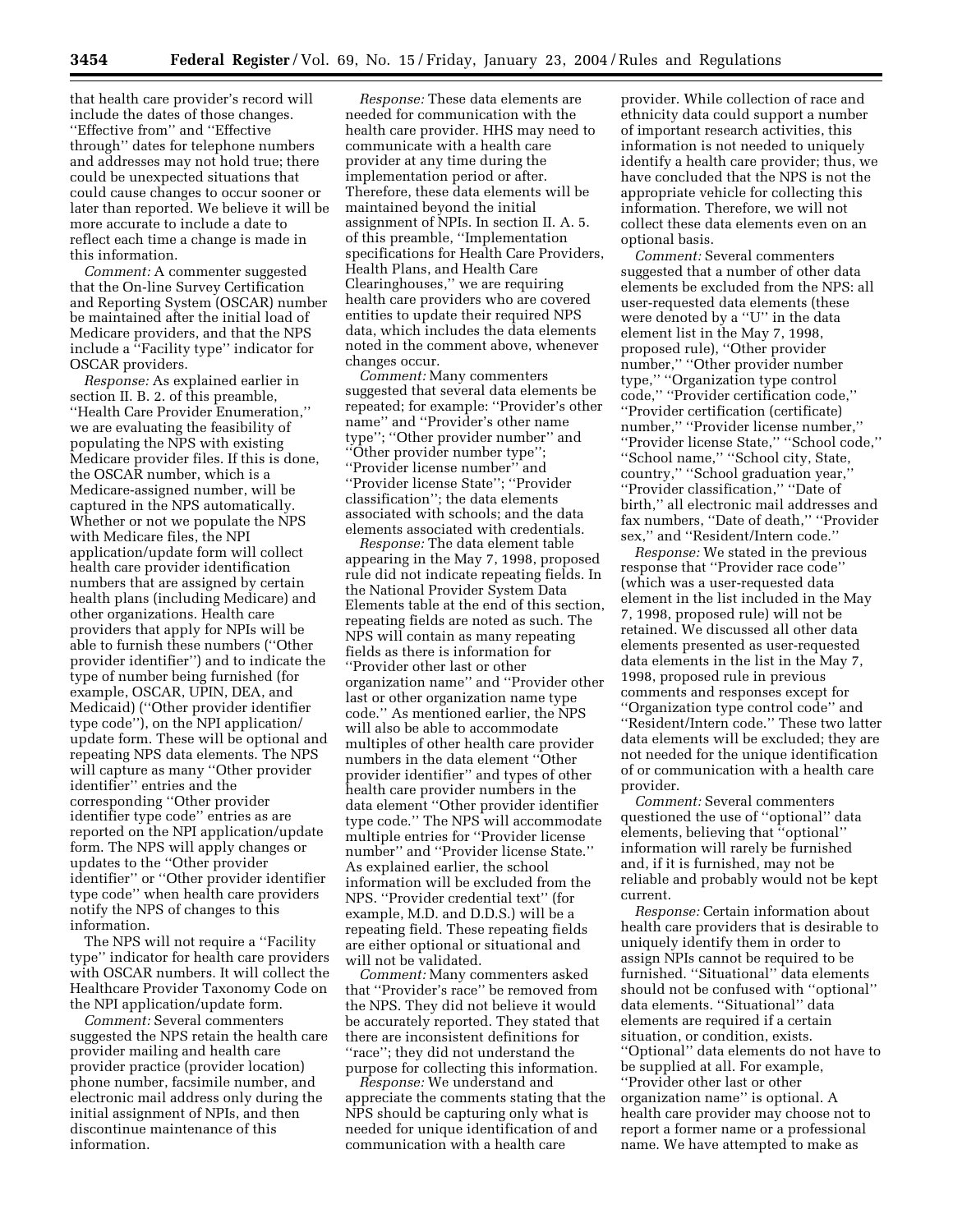few data elements as possible ''optional'' in the NPS.

*Comment:* Several commenters suggested that data element names, qualifiers, and definitions be consistent with the X12N HIPAA data dictionary.

*Response:* The NPS data element names, qualifiers, and definitions, wherever possible, are mappable to those in the X12N HIPAA data dictionary and are compatible with X12N naming conventions. We believe the mapping capability and naming convention compatibility are essentially what the commenters wanted and believe we have satisfied their concerns.

*Comment:* Two commenters suggested that the Drug Enforcement Administration (DEA) number be collected from health care providers that have one.

*Response:* The DEA number is an example of an ''Other provider identifier.'' The DEA number can be accommodated in this field in the NPS. We recognize that mapping between DEA numbers and NPIs is very important for the conversion of retail pharmacy files during NPI implementation. Therefore, we will collect the DEA number in the ''Other provider identifier'' field if it is reported on the NPI application/update form and will carry the fact that it is a DEA number by setting the ''Other provider identifier type code'' to indicate that.

*Comment:* Several commenters suggested that we publish a data model and record layout or both describing in detail the data elements, field lengths, format, repeating fields, and required and situational fields.

*Response:* The data element table in this preamble includes an indication of ''required,'' ''optional,'' or ''situational'' for each data element, and repeating data elements are noted as such. More detailed information, as requested in the comment, will be posted to the CMS Web site *([http://www.cms.hhs.gov\)](http://www.cms.hhs.gov)* when it becomes available during the NPS design.

*Comment:* Several commenters said an audit trail of NPI updates is needed for qualified users. This would indicate which enumerator updated which fields.

*Response:* The NPS will construct an audit trail. We expect that the audit trail would include the date a change was made, the old value, the new value, and the initiator of the change. As stated in section II. B. 2. of this preamble, ''Health Care Provider Enumeration,'' there will not be multiple enumerators. The NPS will contain a date (''Last update date'') that will indicate when a change was made to a health care provider's record. Extracts containing

NPS changes will be made available in HHS-determined format and media to satisfy requests from approved users (see later discussion in this section of the data dissemination strategy).

*Comment:* Several Medicaid State agencies suggested that the Healthcare Provider Taxonomy Code set contain all health care provider types and specialties needed by Medicaid plans. Another commenter asked that the code set reflect services provided by pharmacists. Another stated that the code set did not contain a category for pain medicine. Several other commenters said the taxonomy code set is inconsistent.

*Response:* Until recently, this code set was maintained through an open process by the National Healthcare Provider Taxonomy Committee for use in Accredited Standards Committee X12N standard transactions. It is now maintained through an open process by the National Uniform Claim Committee. The Web site at which the code set is available is *[http://www.wpc-edi.com/](http://www.wpc-edi.com/taxonomy/) taxonomy/.* The web site contains information on how changes to the code set can be requested. (Note: Pharmacy service providers and physicians whose specialization is ''Pain Medicine'' are included in the code set.) Comment: Several commenters suggested that the NPS contain a feature whereby the Healthcare Provider Taxonomy Code set classifications will be available for selection when applying for an NPI.

*Response:* We will consider this comment in the design of the NPI application/update form.

*Comment:* Many commenters supported the creation of an industrywide forum to determine the data element content, identify the mandatory and optional data elements, and determine the data dissemination requirements of the NPS. They recommended that WEDI foster such a group.

*Response:* WEDI is named in the Act as an external group with which the Secretary must consult in certain circumstances in standards development. To address these issues, WEDI formed several workgroups, which consisted of representatives from every aspect of the health care industry. Following the workgroups' meetings, WEDI supplied HHS with comments on NPS data, data dissemination, and other issues, supplementing the comments WEDI provided to HHS during the public comment period. We have considered these comments in developing this final rule.

*Comment:* Most commenters did not favor the two-level data dissemination approach presented in the May 7, 1998, proposed rule but favored instead a three-level approach:

• Commenters agreed that only the entity performing the enumeration functions and HHS should have access to the entire NPS.

• Commenters did not want Privacy Act restrictions violated but believe that our approach denied health plans and certain other health care industry entities information that they needed in order to process HIPAA transactions, while it gave the general public an excessive—and unnecessary—amount of information. They said that health plans and other health care industry entities required certain Privacy Act-protected data in order to accurately match their health care provider files with NPS data to effectively implement HIPAA requirements. Many suggested that health plans and health care clearinghouses be permitted to obtain copies of the database and periodic update files so that they can maintain files that are continually consistent with the NPS. Some commenters suggested an on-line query and response system be developed for health plans to verify a health care provider's NPI. Others wanted electronic transactions designed that could be sent to the NPS with a response returned. These transactions might request all available data, regional data, new records only, and updated records only. Some commenters suggested that health plans have batch and interactive access capabilities to the NPS, stating that health plans will require daily batch updates of new and changed records, particularly during the implementation period. Some suggested that changed records be available for electronic download daily and weekly, and monthly by CD ROM and diskette. Still others preferred that health care entities receive data through the Internet with secure identifiers.

• One commenter stated the NPS data should be used strictly for enumeration and that no NPS data should be made available to the public. This commenter recommended that the public and others obtain NPIs from the health care providers themselves, not from the NPS. Some commenters believe it inappropriate for the general public to look to the NPS as the source of any but the most general types of information about health care providers. Some commenters expressed concern that public release of too much information (particularly, full addresses) could subject health care providers to receipt of junk mail and other unsolicited materials.

• Commenters recommended that agreements be signed by anyone receiving NPS data to ensure the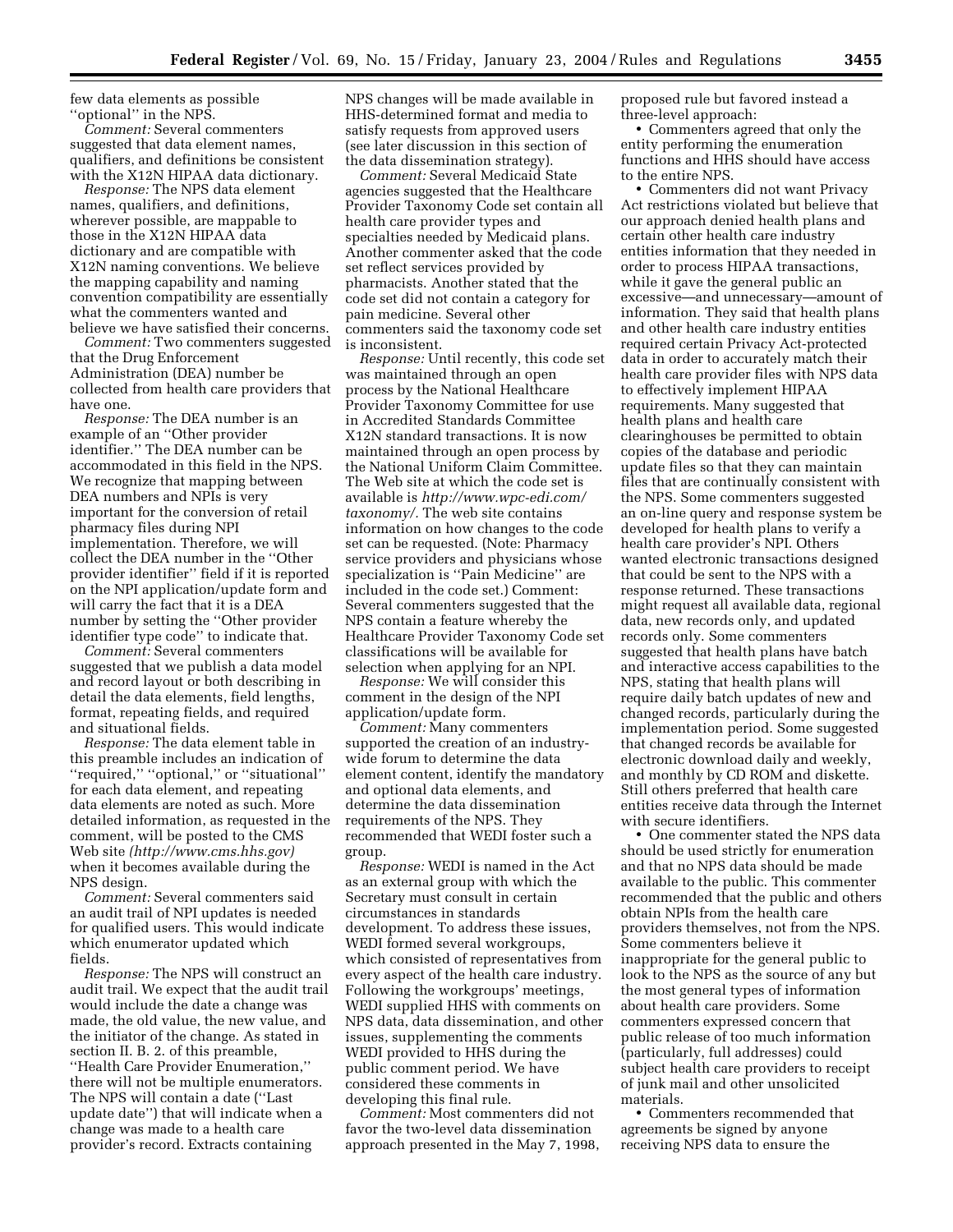information released would not be used for marketing or mailing list generation or sold or transferred to another entity.

• Several commenters stated that personally identifiable data about health care providers, contained in the NPS, should be available to researchers for clinical and financial outcomes analyses after appropriate agreements are signed.

• One commenter suggested readonly access to the NPS data for all users.

• Several commenters stated that the data dissemination policy should be consistent with the routine uses of NPS data as published in the NPS System of Records Notice (63 FR 40297).

• The three dissemination levels suggested by commenters were:

• Level 1—Available to HHS and the entity with which HHS contracts to perform the enumeration functions.

• Level 2—Available to health plans and certain other health care industry entities that require certain Privacy-Act protected data to match their health care provider files to NPS data.

• Level 3—Available to the general public.

*Response:* In order to keep costs low, we must make the NPS data dissemination strategy as efficient and uncomplicated as possible. The number of formats and access options will need to be limited.

We view the NPS as a health care provider identification and enumeration system, capturing the information required to perform those functions and disseminating information needed by health plans and other entities to effectively carry out the provisions of HIPAA. We agree with the majority of commenters who stated that health plans and certain other health care industry entities require NPS data, including some data that are protected by the Privacy Act, in order to effectively conduct HIPAA transactions. (Privacy Act-protected data are those that reveal or could reveal the identity of a specific individual when used alone or in combination with or linked to one or more data elements.)

*Comment:* Some commenters suggested that a health care provider be able to access its own NPS data through the Internet to ensure its accuracy and to facilitate updating the information.

*Response:* This comment will be considered in the design of the NPS; if it is determined to be feasible, this access will be made available.

*Comment:* Several commenters supported charging reasonable fees or

subscription rates for web-based data access options; for example, HHS could charge an annual subscription fee for unlimited downloads and a different subscription fee for monthly downloads. Some commenters asked if on-line access charges would be based on time or on a per file access basis.

Some commenters believed that usage fees should not be limited to the cost of producing the data but should be linked to the costs and value of establishing and using the NPS.

Many commenters stated that the enumerator(s) should not have to pay for NPS data.

One commenter, who had suggested the enumerator be a public and private sector trust, suggested that dissemination fees be established and administered by the public and private sector trust.

*Response:* The design of the NPS will facilitate making information available in an efficient manner, which will involve the use of the Internet. We are reviewing the issue of charging fees, and intend to consider charging fees to the extent our authority permits.

*Final Provisions (§ 162.408(b) and (f))* The NPS Data Elements Table lists the data elements that we expect to collect about a health care provider and which will be included in the National Provider System (NPS). The data element table is not intended to be used for data design purposes. During NPS design and development, the names and attributes of the data elements may be revised. We are including this listing to show readers the kind of information that we expect will be collected about health care providers or that will be NPS-generated (for example, the NPI) about health care providers. The table does not include systems maintenance or similar fields.

*Description of the information contained in each column of this table:*

*Data Element Name:* The name of the data element residing in the NPS.

*Description:* The definition of the data element and related information.

*Data Status:* The instruction for furnishing the information being requested in the data element. The abbreviations used in this column are as follows:

Required (R): Required for NPI assignment. NPS-generated (NG): Generated or assigned by the NPS. Optional (O): Not required for NPI assignment. Situational (S): If a certain

condition exists, the data element is required. Otherwise, it is not required. Repeat (RPT): Indicates that the data element is a repeating field. A repeating field is one that can accommodate more than one separate entry. Each separate entry must meet the edits, if any, designated for that data element.

*Data Condition:* Describes the condition(s) under which a ''Situational'' data element must be furnished. NOTE: The abbreviation NA means ''not applicable.''

*Entity Types:* The ''Entity type codes'' to which the data element applies. See the description of the data element ''Entity type code'' in the table.

*Use:* The purpose for which the information is being collected or will be used.

*I:* The data element supports the unique identification of a health care provider.

*A:* The data element supports administrative implementation specifications.

Dissemination of data from the NPS is a complex process. It must be responsive to requests from covered entities for NPS information that they need in order to comply with HIPAA. We expect a high volume of such requests, primarily from health plans, once NPIs begin to be assigned. At the same time, the dissemination process must ensure compliance with the provisions of the Privacy Act, the Freedom of Information Act, the Electronic FOIA Amendments of 1996, and other applicable regulations and authorities, and must be consistent with the NPS System of Records Notice, which was published on July 28, 1998.

We expect to make routinely available, via the Internet and on paper, HHS-formatted data sets that will contain general identifying information, including the NPI, of enumerated organization health care providers and subparts of such health care providers (as described earlier in this preamble).

Because of complexities that are inherent in disseminating data from the NPS, it is necessary to eliminate from the NPS Data Elements Table the column that, in the proposed rule, indicated the data dissemination level. Our data dissemination strategy and the process by which it will be carried out will be described in detail at a later date and published in a notice in the **Federal Register**.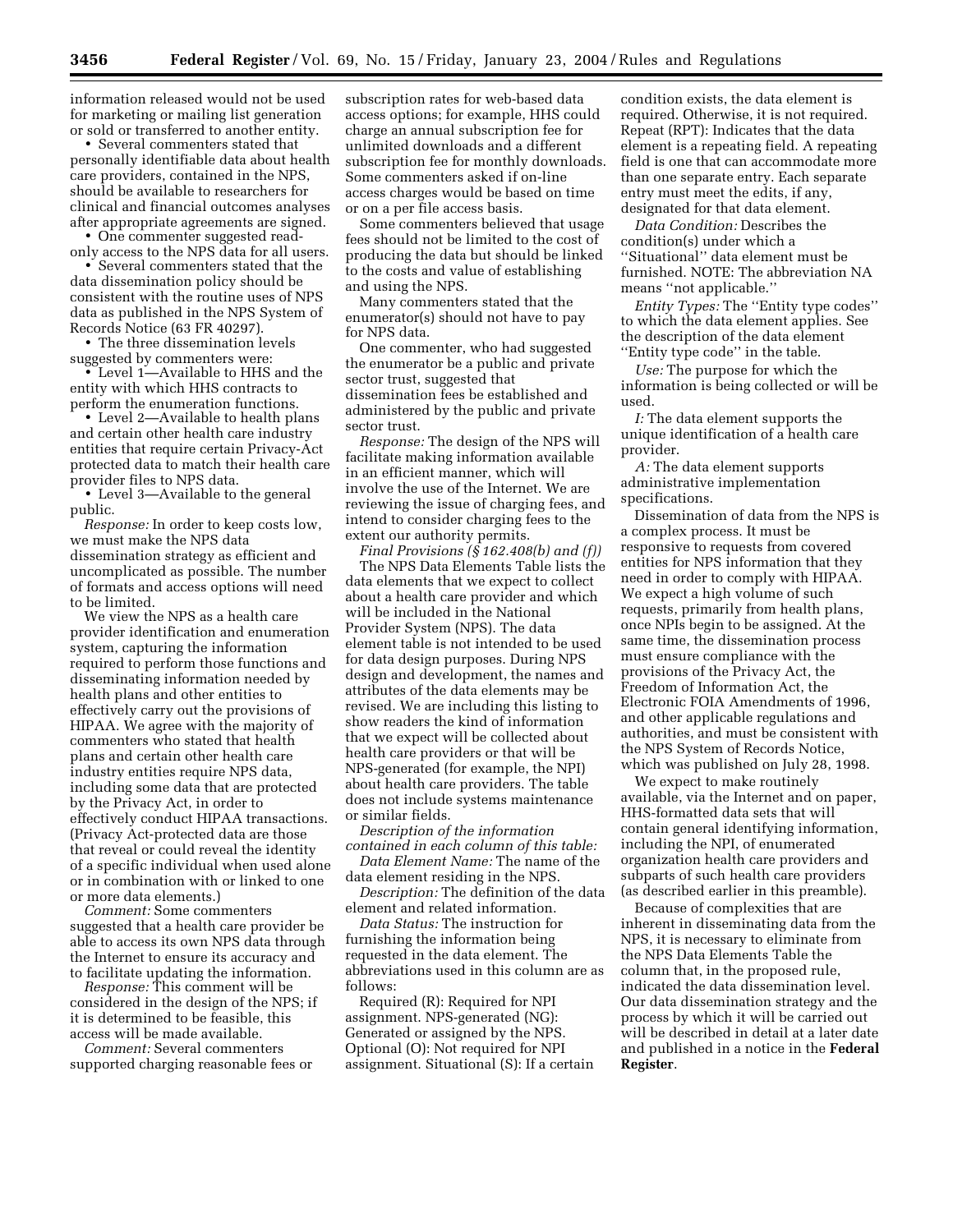## NPS DATA ELEMENTS

| Data element name                                                     | Description                                                                                                                                                                                                                                                                                                                                       |                       | Data condition<br>(situational status only)                                                                                                                                            | Entity<br>types   | Use          |
|-----------------------------------------------------------------------|---------------------------------------------------------------------------------------------------------------------------------------------------------------------------------------------------------------------------------------------------------------------------------------------------------------------------------------------------|-----------------------|----------------------------------------------------------------------------------------------------------------------------------------------------------------------------------------|-------------------|--------------|
| National Provider Indentifier (NPI)                                   | 10-position all-numeric identification num-<br>ΝG<br>ber assigned by the NPS to uniquely<br>identify a health care provider.                                                                                                                                                                                                                      |                       |                                                                                                                                                                                        | $1, 2, \ldots$    | $\mathbf{I}$ |
| Entity type code (type of health<br>care provider assigned an NPI).   | Code describing the type of health care<br>provider that is being assigned an NPI.<br>Codes are $1 = (Person)$ : individual<br>human being who furnishes health care;<br>$2 = (Non-person)$ : entity other than an in-<br>dividual human being that furnishes<br>health care (for example, hospital, SNF,<br>hospital subunit, pharmacy, or HMO). | R                     |                                                                                                                                                                                        | $1, 2, \ldots$    | A            |
| Replacement<br>National<br>Provider<br>Identifier.                    | The most recent NPI issued by the NPS to<br>this provider. Issuance of a Replacement<br>NPI by the NPS would be an unusual cir-<br>cumstance in which the provider re-<br>quested a new, different NPI for a valid<br>reason. Issuance of a Replacement NPI<br>is different from NPI deactivation and NPI<br>reactivation.                        | ΝG<br>S<br><b>RPT</b> | Required if provider has been $ 1, 2,  $<br>issued a replacement NPI.                                                                                                                  |                   |              |
| Previous National Provider Identi-<br>fier.                           | The NPI that had previously been issued to<br>this provider.                                                                                                                                                                                                                                                                                      | ΝG<br>S<br><b>RPT</b> | Required if provider previously had   1, 2<br>been issued a different NPI.                                                                                                             |                   |              |
| Provider Social Security Number<br>(SSN).                             | The SSN assigned by the Social Security<br>Administration (SSA) to the individual<br>being identified.                                                                                                                                                                                                                                            | O                     |                                                                                                                                                                                        | 1                 |              |
| Provider IRS Individual Taxpayer<br>Identification Number (IRS ITIN). | The taxpayer identifying number assigned<br>by the IRS (to individuals who are not eli-<br>gible to be assigned SSNs) to the indi-<br>vidual being identified.                                                                                                                                                                                    | $\circ$               |                                                                                                                                                                                        | $1$               |              |
| Provider Employer Identification<br>Number (EIN).                     | The Employer Identification Number (EIN),<br>assigned by the IRS, of the provider<br>being identified.                                                                                                                                                                                                                                            | S                     | Required if the provider has an $ 2$<br>EIN.                                                                                                                                           |                   |              |
| Provider last name or organization<br>name.                           | The last name of the provider (if an indi-<br>vidual) or the name of the organization<br>provider. If the provider is an individual,<br>this is the legal name. If the provider is<br>an organization, this is the legal business<br>name.                                                                                                        | R                     |                                                                                                                                                                                        |                   |              |
| Provider first name                                                   | The first name of the provider, if the pro-<br>vider is an individual.                                                                                                                                                                                                                                                                            | S                     | Required if the provider's NPI is<br>Entity type $code = 1$ .                                                                                                                          | $1$               |              |
| Provider middle name                                                  | The middle name of the provider, if the pro-<br>vider is an individual.                                                                                                                                                                                                                                                                           | S                     | Required if the provider's NPI is<br>Entity type $code = 1$ and the<br>provider has a middle name.                                                                                     | 1    1            |              |
| Provider other last or other organi-<br>zation name.                  | Other last name by which the provider<br>being identified is or has been known (if<br>an individual) or other name by which the<br>organization provider is or has been<br>known.                                                                                                                                                                 | O<br>RPT              |                                                                                                                                                                                        | $1, 2, \dots$   1 |              |
| Provider other last or other organi-<br>zation name type code.        | Code identifying the type of other name.<br>Codes are: $1 =$ former name; $2 =$ profes-<br>sional name; $3 =$ doing business as $\frac{d}{b}$<br>a) name; $4 =$ former legal business<br>name; $5 =$ other.                                                                                                                                       | S<br>RPT              | Required if "Provider other last or<br>other organization name" con-<br>tains data. Codes 1-2 apply to<br>individuals; codes 3-4 apply to<br>organizations; code 5 applies to<br>both. | $1, 2, \ldots$    |              |
| Provider other first name                                             | Other first name by which the provider<br>being identified is or has been known (if<br>an individual). This may be the same as<br>the "Provider first name" if the provider is<br>or has been known by a different last<br>name only.                                                                                                             | S<br>RPT              | Required if "Provider other last or<br>organization name"<br>contains<br>data and the provider's NPI is<br>Entity type code = $1$ .                                                    | 1                 |              |
| Provider other middle name                                            | Other middle name by which the provider<br>being identified is or has been known (if<br>an individual). This may be the same as<br>the "Provider middle name" if the pro-<br>vider is or has been known by a different<br>last name only.                                                                                                         | S<br>RPT              | Required if "Provider other last or<br>organization name"<br>contains<br>data, the provider NPI is Entity<br>type $code = 1$ , and the provider<br>has a middle name.                  | 1                 |              |
| Provider name prefix text                                             | The name prefix or salutation of the pro-<br>vider if the provider is an individual; for<br>example, Mr., Mrs., or Corporal.                                                                                                                                                                                                                      | $\circ$               |                                                                                                                                                                                        | $1$   1           |              |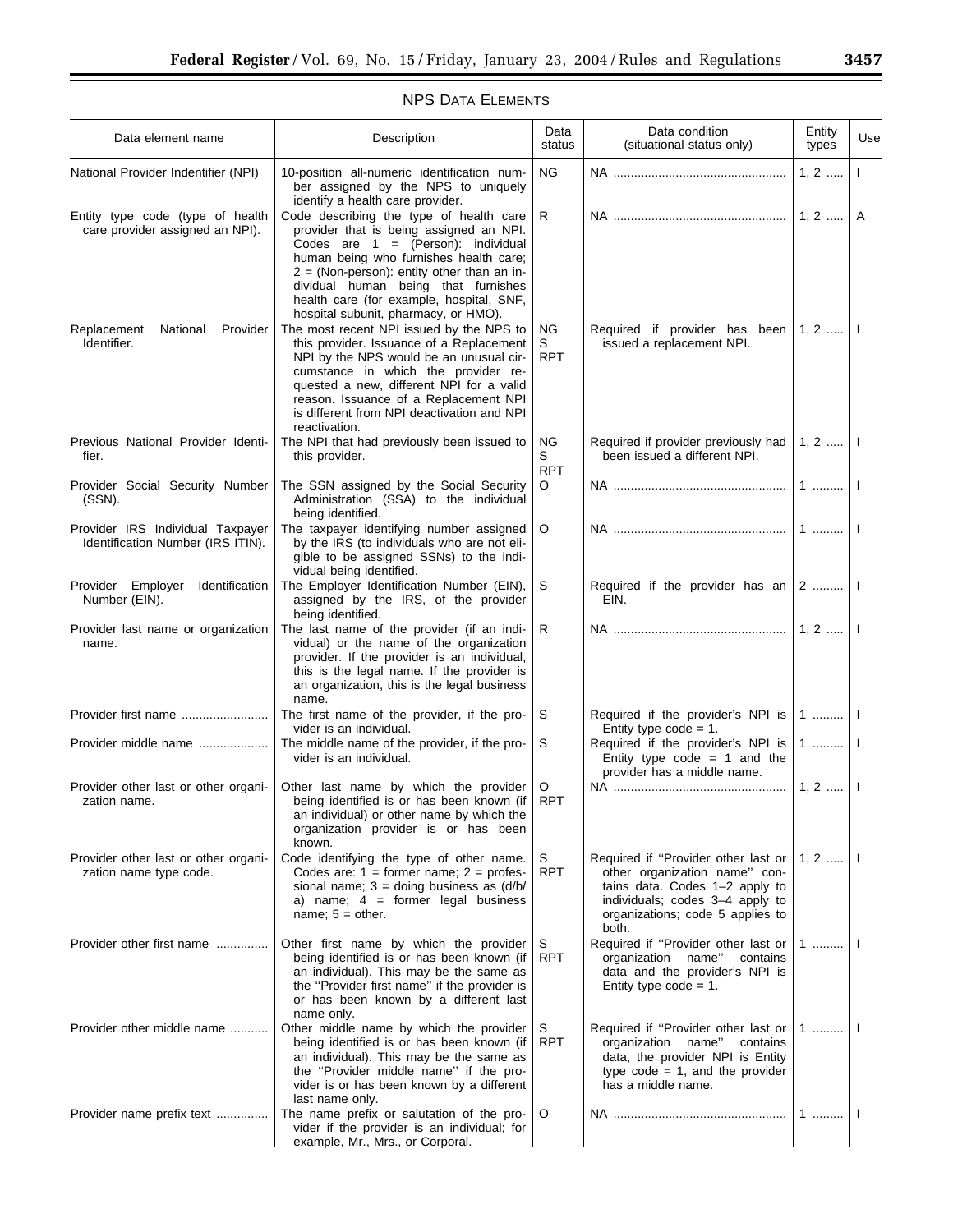$\equiv$ 

÷.

| Description<br>Data element name                 |                                                                                                                                                                                                                                                                                         | Data<br>status | Data condition<br>(situational status only)                                                   | Entity<br>types | Use |
|--------------------------------------------------|-----------------------------------------------------------------------------------------------------------------------------------------------------------------------------------------------------------------------------------------------------------------------------------------|----------------|-----------------------------------------------------------------------------------------------|-----------------|-----|
| Provider name suffix text                        | O<br>The name suffix of the provider if the pro-<br>vider is an individual. The name suffix is<br>a "generation-related" suffix, such as Jr.,<br>Sr., II, III, IV, or V.                                                                                                                |                |                                                                                               | $1$             |     |
| Provider credential text                         | The abbreviations for professional degrees<br>O<br>or credentials used or held by the pro-<br>vider, if the provider is an individual. Ex-<br>amples are MD, DDS, CSW, CNA, AA,<br>NP, RNA, or PSY. These credential des-<br>ignations will not be verified by NPS.                     |                | $1$                                                                                           |                 |     |
| Provider first line mailing address              | The first line mailing address of the pro-<br>R<br>vider being identified. This data element<br>may contain the same information as<br>"Provider first line location address".                                                                                                          |                |                                                                                               | A               |     |
| Provider second line mailing ad-<br>dress.       | The second line mailing address of the pro-<br>vider being identified. This data element<br>may contain the same information as<br>"Provider second line location address".                                                                                                             | S              |                                                                                               |                 | A   |
| Provider<br>mailing address State<br>name.       | The State or Province name in the mailing<br>address of the provider being identified.<br>This data element may contain the same<br>information as "Provider location address"<br>State name".                                                                                          | S              | Required if the address has no<br>State code but contains a State<br>or Province name.        | $1, 2, \ldots$  | A   |
| Provider mailing address postal<br>code.         | The postal ZIP or zone code in the mailing<br>S<br>address of the provider being identified.<br>NOTE: ZIP code plus 4-digit extension, if<br>sociated postal code.<br>available. This data element may contain<br>the same information as "Provider loca-<br>tion address postal code". |                | Required if the address is inside<br>the United States or has an as-                          | 1, 2    A       |     |
| Provider mailing address country<br>code.        | The country code in the mailing address of<br>the provider being identified. This data<br>element may contain the same informa-<br>tion as "Provider location address coun-<br>try code".                                                                                               | S              | Required if address is outside the $\vert$ 1, 2<br>United States.                             |                 | A   |
| Provider mailing address telephone<br>number.    | The telephone number associated with<br>mailing address of the provider being<br>identified. This data element may contain<br>the same information as "Provider loca-<br>tion address telephone number".                                                                                | S              | Required if provider mailing ad-<br>dress has a telephone.                                    | $1, 2, \ldots$  | A   |
| Provider mailing address fax num-<br>ber.        | The fax number associated with the mailing<br>address of the provider being identified.<br>This data element may contain the same<br>information as "Provider location address"<br>fax number".                                                                                         | O              |                                                                                               |                 | A   |
| Provider first line location address             | The first line location address of the pro-<br>vider being identified. For providers with<br>more than one physical location, this is<br>the primary location. This address cannot<br>include a Post Office box.                                                                        | R              |                                                                                               |                 | A   |
| Provider second line location ad-<br>dress.      | The second line location address of the<br>provider being identified. For providers<br>with more than one physical location, this<br>is the primary location. This address can-<br>not include a Post Office box.                                                                       | S              |                                                                                               | $1, 2, \ldots$  | A   |
| Provider<br>location<br>address<br>city<br>name. | The city name in the location address of<br>the provider being identified.                                                                                                                                                                                                              | R              |                                                                                               | $1, 2, \ldots$  | A   |
| Provider<br>location address State<br>code.      | The State code in the location of the pro-<br>vider being identified.                                                                                                                                                                                                                   | S              | Required if address is inside the<br>United States or has an associ-<br>ated State code.      | $1, 2, \ldots$  | A   |
| location address State<br>Provider<br>name.      | The State or Province name in the location<br>address of the provider being identified.                                                                                                                                                                                                 | S              | Required if the address has no<br>State code but contains a State<br>or Province name.        | $1, 2, \ldots$  | A   |
| Provider location address postal<br>code.        | The postal ZIP or zone code in the location<br>address of the provider being identified.<br>NOTE: ZIP code plus 4-digit extension, if<br>available.                                                                                                                                     | S              | Required if the address is inside<br>the United States or has an as-<br>sociated postal code. | $1, 2, \ldots$  | A   |
| Provider location address country<br>code.       | The country code in the location address of<br>the provider being identified.                                                                                                                                                                                                           | S              | Required if address is outside the<br>United States.                                          | $1, 2, \ldots$  | A   |

## NPS DATA ELEMENTS—Continued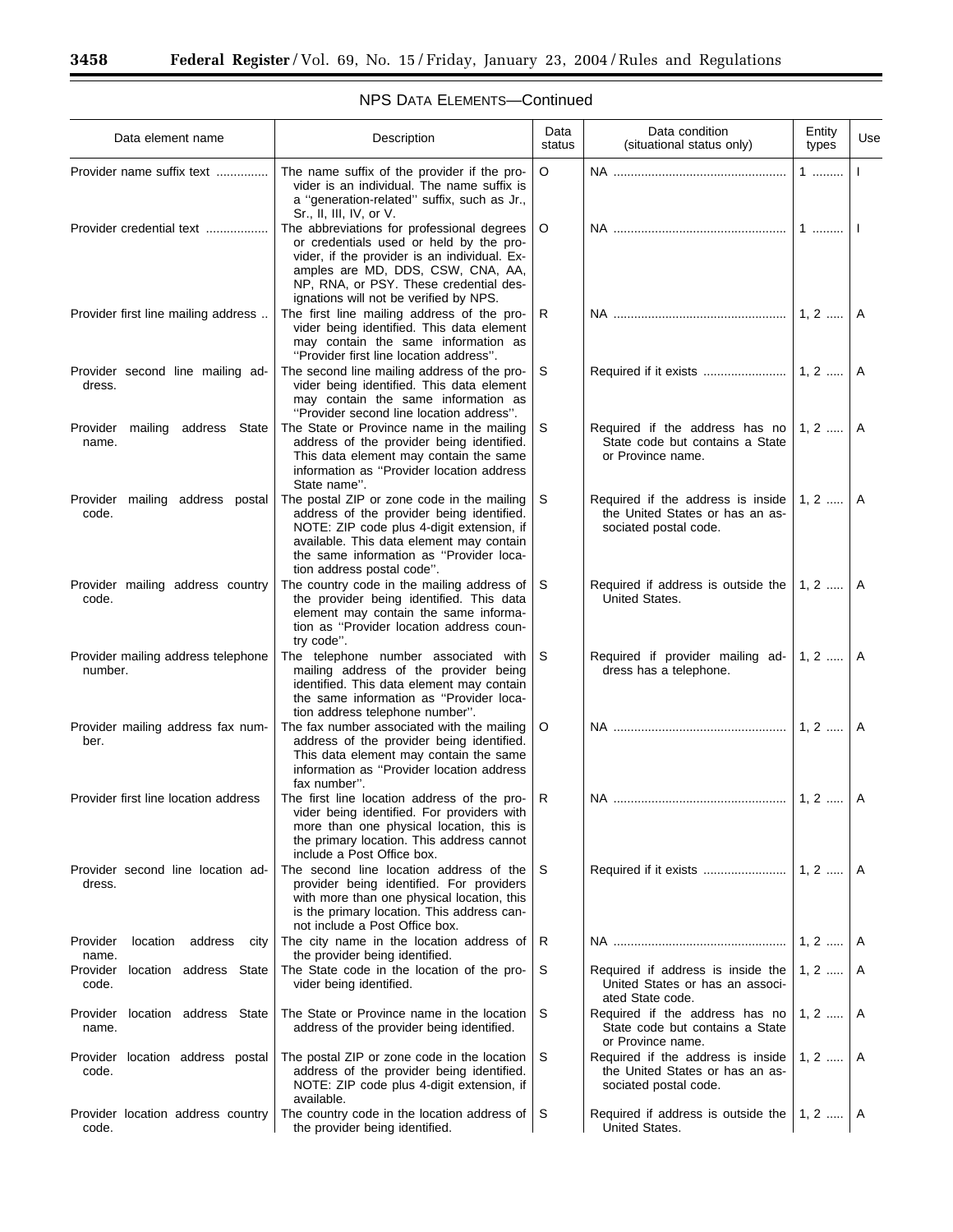| Description<br>Data element name                 |                                                                                                                                                                                                                                                                                             | Data<br>status  | Data condition<br>(situational status only)                            | Entity<br>types   | Us           |
|--------------------------------------------------|---------------------------------------------------------------------------------------------------------------------------------------------------------------------------------------------------------------------------------------------------------------------------------------------|-----------------|------------------------------------------------------------------------|-------------------|--------------|
| Provider location address tele-<br>phone number. | The telephone number associated with the<br>R<br>location address of the provider being<br>identified.                                                                                                                                                                                      |                 |                                                                        | $1, 2, \ldots$    | $\mathsf{A}$ |
| Provider location address fax num-<br>ber.       | The fax number associated with the loca-<br>tion address of the provider being identi-<br>fied.                                                                                                                                                                                             | O               |                                                                        | $1, 2, \dots$   A |              |
| Provider taxonomy code                           | Code designating the provider type, classi-<br>R<br><b>RPT</b><br>fication, and specialization. Codes are<br>from the Healthcare Provider Taxonomy<br>code list. The NPS will associate these<br>data with the license data for providers<br>with Entity type $code = 1$ .                  |                 |                                                                        |                   | $\perp$      |
| Other provider identifier                        | Additional number currently or formerly<br>used as an identifier for the provider<br>being identified. This data element will be<br>captured from the NPI application/update<br>form.                                                                                                       | O<br><b>RPT</b> |                                                                        |                   | $\perp$      |
| Other provider identifier type code              | Code indicating the type of identifier cur-<br>rently or formerly used by the provider<br>being identified. The codes may reflect<br>UPIN, NSC, OSCAR, DEA, Medicaid<br>State or PIN identification numbers. This<br>data element will be captured from the<br>NPI application/update form. | O<br><b>RPT</b> |                                                                        |                   |              |
| Provider enumeration date                        | The date the provider was assigned a<br>unique identifier (assigned an NPI).                                                                                                                                                                                                                | ΝG              |                                                                        |                   | A            |
| Last update date                                 | The date that a record was last updated or<br>changed.                                                                                                                                                                                                                                      | ΝG              |                                                                        | $1, 2, \ldots$    | A            |
| NPI deactivation reason code                     | The reason that the provider's NPI was de-<br>activated in the NPS. Codes are: $1 =$<br>death of entity type "1" provider; $2 = enti$ -<br>ty type "2" provider disbandment; $3 =$<br>fraud. $4 =$ other (for example, retirement).                                                         | S               | Required if NPI has been deacti- $\vert$ 1, 2 $\vert$ A<br>vated.      |                   |              |
| NPI deactivation date                            | The date that the provider's NPI was de-<br>activated in the NPS.                                                                                                                                                                                                                           | S               | Required if "NPI deactivation $ 1, 2,  $ A<br>code" contains data.     |                   |              |
| NPI reactivation date                            | The date that the provider's NPI was reac-<br>tivated in the NPS.                                                                                                                                                                                                                           | ΝG              |                                                                        | 1, 2,             | A            |
|                                                  | The date of birth of the individual being<br>identified.                                                                                                                                                                                                                                    | S               | Required if the provider's NPI is $ 1$   I<br>Entity type $code = 1$ . |                   |              |
| Provider birth State code                        | The code representing the State in which<br>the individual being identified was born.<br>X12N code lists and names will be used<br>for this element.                                                                                                                                        | S               | Required if born in United States    1    I                            |                   |              |
| Provider birth country code                      | The code representing the country in which<br>the individual being identified was born.                                                                                                                                                                                                     | S               | Required if country is other than $ 1$ $ 1 $<br>United States.         |                   |              |
| Provider gender code                             | The code designating the provider's gender<br>if the provider is a person.                                                                                                                                                                                                                  | S               | Required if the provider's NPI is $ 1$   I<br>Entity type code $= 1$ . |                   |              |
| Provider license number                          | The license number issued to the provider<br>being identified. The NPS can accommo-<br>date multiple license numbers for multiple<br>specialties and for multiple States. The<br>NPS will associate this data element with<br>"provider taxonomy code".                                     | S<br>RPT        | Required for certain "Provider tax-   1, 2    I<br>onomy codes.".      |                   |              |
| Provider<br>license number State<br>code.        | The code representing the State that<br>issued the license to the provider being<br>identified. This field can accommodate<br>multiple States. It is associated with<br>"provider license number.                                                                                           | S<br>RPT        | Required if "Provider license num-<br>ber" contains data.              | $1, 2, \ldots$    | $\mathbf{I}$ |
| Authorized official last name                    | The last name of the person authorized to<br>submit the NPI application or to change                                                                                                                                                                                                        | R               |                                                                        | 2                 |              |

NPS data for a health care provider.

The middle name of the authorized official

The 10-position telephone number of the

tacted if there are questions about the NPI application or changes in NPS data.

Authorized official title or position  $\ldots$  The title or position of the authorized official  $\mid$  S

Contact person last name .............. The last name of the person to be con-

authorized official.

Authorized official telephone num-

ber.

Authorized official first name .......... The first name of the authorized official ...... R ........................................................ 2 ......... I

has a middle name.<br>Required if the authorized official

R ........................................................ 2 ......... I

R ........................................................ 1, 2 ..... I

has a title or position.

2 ......... I

 $2$  ......... | 1

#### NPS DATA ELEMENTS—Continued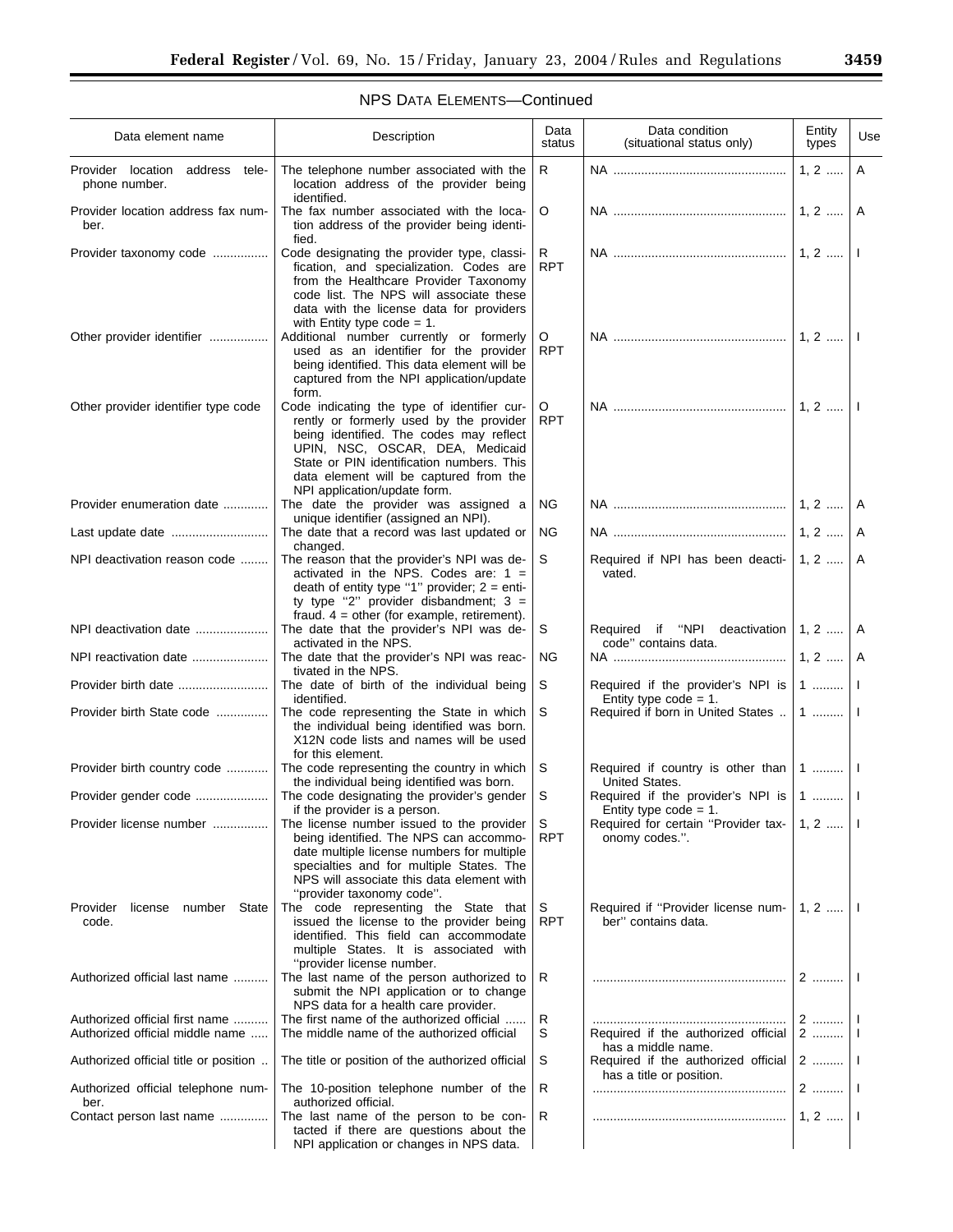| Data element name                                             | Description                                                                                                                          |         | Data condition<br>(situational status only)                                                                                              | Entity<br>types | Use |
|---------------------------------------------------------------|--------------------------------------------------------------------------------------------------------------------------------------|---------|------------------------------------------------------------------------------------------------------------------------------------------|-----------------|-----|
| Contact person first name                                     | R<br>The first name of the contact person                                                                                            |         |                                                                                                                                          | $1, 2, \ldots$  |     |
| Contact person middle name                                    | The middle name of the contact person                                                                                                | S       | Required if the contact person has<br>a middle name.                                                                                     | $1, 2, \ldots$  |     |
| Contact person name suffix text                               | The name suffix of the contact person (for<br>example, Jr., Sr., II, III, IV, or $V$ ).                                              | $\circ$ |                                                                                                                                          | $1, 2, \ldots$  |     |
| Contact person credential text                                | The abbreviations for professional degrees<br>or credentials used or held by the contact<br>person. Examples are M.D., R.N., or PhD. | $\circ$ |                                                                                                                                          | $1.2$           |     |
| Contact person title or position                              | The title or position of the contact person                                                                                          | -S      | Required if the contact person has<br>a title or position.                                                                               | $1, 2, \ldots$  |     |
| Contact person telephone number                               | The 10-position telephone number of the<br>contact person.                                                                           | R       |                                                                                                                                          | $1.2$           |     |
| Contact person mailing address<br>electronic mail identifier. | The electronic mail address associated with<br>the mailing address of the contact person.                                            | -S      | Required if the contact person has<br>an electronic mail identifier as-<br>sociated with the mailing ad-<br>dress of the contact person. | $1, 2, \ldots$  |     |

#### NPS DATA ELEMENTS—Continued

#### *D. New and Revised Standards*

Comments and responses on new and revised standards can be found in the Transactions Rule (65 FR 50343). Generally, we may modify a standard after the standard has been in effect for at least a year, unless we determine a modification is necessary sooner in order to permit compliance with the standard. The Secretary may not require compliance with a modification until at least 180 days after the modification is adopted. We will consider requests for modifications to the standard unique health identifier for health care providers.

#### **III. Summary of Revisions to Regulations Text**

We added a definition for ''Covered health care provider'' at § 162.402. In addition to the changes discussed above, minor organizational or conforming changes were made to other sections of the regulations text.

#### **IV. Collection of Information Requirements**

Under the Paperwork Reduction Act of 1995 (PRA), agencies are required to provide a 30-day notice in the **Federal Register** and solicit public comment on a collection of information requirement submitted to the Office of Management and Budget (OMB) for review and approval. In order to fairly evaluate whether an information collection should be approved by OMB, section 3506(c)(2)(A) of the PRA requires that we solicit comment on the following issues:

• Whether the information collection is necessary and useful to carry out the proper functions of the agency.

• The accuracy of the agency's estimate of the information collection burden.

• The quality, utility, and clarity of the information to be collected.

• Recommendations to minimize the information collection burden on the affected public, including automated collection techniques.

*§ 162.410(a)(1) Through (a)(6) Implementation Specifications: Health Care Providers* 

A health care provider who is a covered entity must obtain, by application if necessary, an NPI from the NPS and must use the NPI it obtained to identify itself on all standard transactions where its provider identifier is required. A covered health care provider must ensure that its subpart(s), if assigned an NPI(s), does the same. A covered health care provider must disclose its NPI, when requested, to any entity that needs the NPI to identify that health care provider in a standard transaction. A covered health care provider must ensure that its subpart(s), if assigned an NPI(s), does the same. A covered health care provider that has been assigned an NPI must notify the NPS of any changes in its required data within 30 days of the change. A covered health care provider must ensure that its subpart(s), if assigned an NPI(s), does the same. A covered health care provider that uses one or more business associates to conduct standard transactions on its behalf must require its business associates to use its NPI and other NPIs appropriately on standard transactions that the business associate conducts on its behalf. A covered health care provider must ensure that its subpart(s), if assigned an NPI(s), and if the subpart(s) uses one or more business associates to conduct standard transactions, does the same.

#### *§ 162.412 Implementation Specifications: Health Plans*

A health plan must use the NPI of any health care provider or subpart in any standard transaction that requires the standard unique health identifier for health care providers. A health plan may not require a health care provider that has been assigned an NPI to obtain an additional NPI.

#### *§ 162.414 Implementation Specifications: Health Care Clearinghouses*

A health care clearinghouse must obtain and use the NPI of any health care provider or subpart in any standard transaction that requires the standard unique identifier for health care providers.

#### Applicability of the PRA to the Requirements

The emerging and increasing uses of health care EDI standards and transactions have raised the issue of the applicability of the PRA. The Office of Management and Budget (OMB) has determined that this regulatory requirement (which mandates that the private sector disclose information and do so in a particular format) constitutes an agency-sponsored third-party disclosure as defined under the PRA.

HIPAA requires the Secretary to adopt standards that have been developed, adopted, or modified by a standard setting organization, unless there is no such standard, or unless a different standard would substantially reduce administrative costs. OMB has concluded that the scope of its review under the PRA would include the review and approval of our decision to adopt or reject an established industry standard, based on the HIPAA criterion of whether a different standard would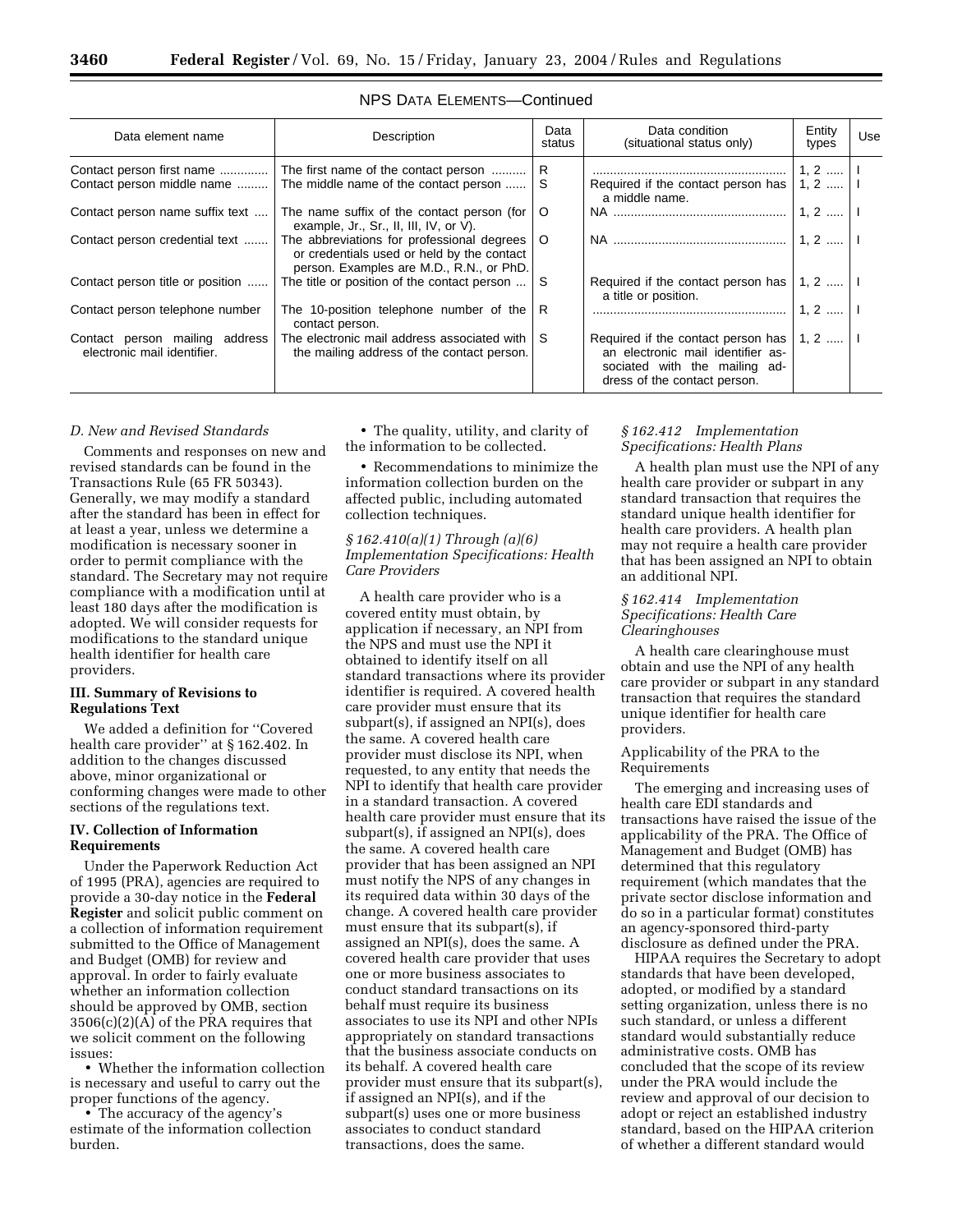substantially reduce administrative costs. For example, if OMB concluded under the PRA that a different standard would substantially reduce administrative costs as compared to an established industry standard, we would be required to reconsider our decision under the HIPAA standards. We would be required to make a new determination of whether it is appropriate to adopt an established industry standard or whether we should enter into negotiated rulemaking to develop an alternative standard (section 1172(c)(2)(A) of the Act).

The burden associated with the requirements of this final rule, which is subject to the PRA, is the initial onetime burden on health care providers who are covered entities to apply for an NPI and later, as necessary, to furnish updates, and on the covered entities identified above to modify their current processes to implement the NPI. However, the burden associated with the routine or ongoing use of the NPI is exempt from the PRA as defined in 5 CFR 1320.3(b)(2).

Based on the assumption that the burden associated with systems modifications that need to be made to implement the NPI may overlap with the systems modifications needed to implement other HIPAA standards, and the fact that the NPI will replace the use of multiple identifiers, resulting in a reduction of burden, commenters should take into consideration when drafting comments that: (1) One or more of these current identifiers may not be used; (2) systems modifications may be performed in an aggregate manner during the course of routine business; and/or (3) systems modifications may be made by contractors such as practice management vendors, in a single effort for a multitude of affected entities.

#### PRA Burden on Covered Health Care Providers

A health care provider that is a covered entity must obtain, by application if necessary, an NPI from

the NPS. It must use its NPI to identify itself on all standard transactions that it conducts where its provider identifier is required. In addition, the covered health care provider must communicate to the NPS any changes to its required NPS data elements within 30 days of the change. To comply with these requirements, these health care providers will complete the NPI application/update form. This form serves two purposes: it enables a covered health care provider to apply for an NPI and to furnish updates to the NPS. Application for an NPI is considered to be a one-time action: an NPI is considered a permanent identifier for a health care provider. (*See* section II. A. 2., of this preamble, ''Definition of Health Care Provider,'' for a discussion of the permanent nature of the NPI.) Most covered health care providers will not have to furnish updates in a given year; we estimate, based on information in the Medicare program, that approximately 12.6 percent of those health care providers will need to complete and submit the NPI application/update form in a given year. Below are our estimates for the annual burden hours associated with these requirements.

Applications for NPIs: Estimated Annualized Burden

**Notes:** (1) Existing health care providers that are covered entities would be able to apply for NPIs over a 2-year period. For the estimated annualized burden, we have divided the number of these health care providers by 2 to estimate the annual burden. (2) Applying for an NPI is a one-time burden on a health care provider. In future years, this burden would apply only to new health care providers that are covered entities. (3) The number of health care providers will increase by 1.56 percent annually. This is not a "net" percentage; it represents strictly the percentage of new health care providers coming into business annually. (4) We estimate it will take 20

minutes to complete the application/ update form. (5) We estimate an hourly rate of \$10.87, rounded to \$11, for office staff to complete the application/update form.

New health care providers come into business every year. The first two years would have increases of 36,124 and 37,251 in new covered health care providers, respectively. The number of new covered health care providers is 1.56 percent of the number of existing health care providers in the previous year.

#### Updates of NPS Data: Estimated Annualized Burden

**Notes:** (1) We estimate that 12.6 percent of covered health care providers would need to furnish updates in a given year. The number of health care providers needing to update their data in any year is a percentage of the number of health care providers. (2) A health care provider that is a covered entity that does not have changes to its NPI data would not furnish updates and would, therefore, experience no burden. (3) We estimate it will take 10 minutes to complete the application/update form. (4) We estimate an hourly rate of \$10.87, rounded to \$11, for office staff to complete the application/update form.

In FY 2007, we estimate there will be 1,157,821 covered health care providers to be assigned NPIs. One could argue that no updates will need to be made in FY 2007 because no covered health care provider would have been enumerated prior to FY 2007. (*Note:* No health care provider is required to have an NPI before 2007.) However, for FY 2007, we have factored in updates by adding 12.6 percent of the 1,157,821 covered health care providers to represent—in a worst case scenario—a full year's worth of updates if the full 12.6 percent of the enumerated covered health care providers needed to provide updates within that same year.

Table 1 below shows the estimated annualized burden for the PRA.

#### TABLE 1.—PAPERWORK REDUCTION ACT ESTIMATED ANNUALIZED BURDEN. ESTIMATED ANNUALIZED BURDEN

| Year                                    | 2007                     | 2008                     | 2009                   | 2010                   | 2011                   | Total                       |
|-----------------------------------------|--------------------------|--------------------------|------------------------|------------------------|------------------------|-----------------------------|
| Cost (Burden Hours for Total Providers) | \$5,419,027<br>\$670.165 | \$5.641.062<br>\$719.050 | \$183,050<br>\$759.519 | \$192.798<br>\$800,337 | \$204,079<br>\$847.167 | \$11,640,015<br>\$3,796,237 |
| Total Annualized Cost                   | \$6,089,192              | \$6,360,111              | \$942.568              | \$993.135              | \$1.051.246            | \$15.436.252                |

If feasible, to further reduce burden and plan for compliance with the Government Paperwork Elimination Act, we are considering the acceptance of applications and updates electronically over the Internet. We explicitly solicit comment on how we might conduct this activity in the most efficient and effective manner, while ensuring the integrity, authenticity, privacy, and security of health care provider information.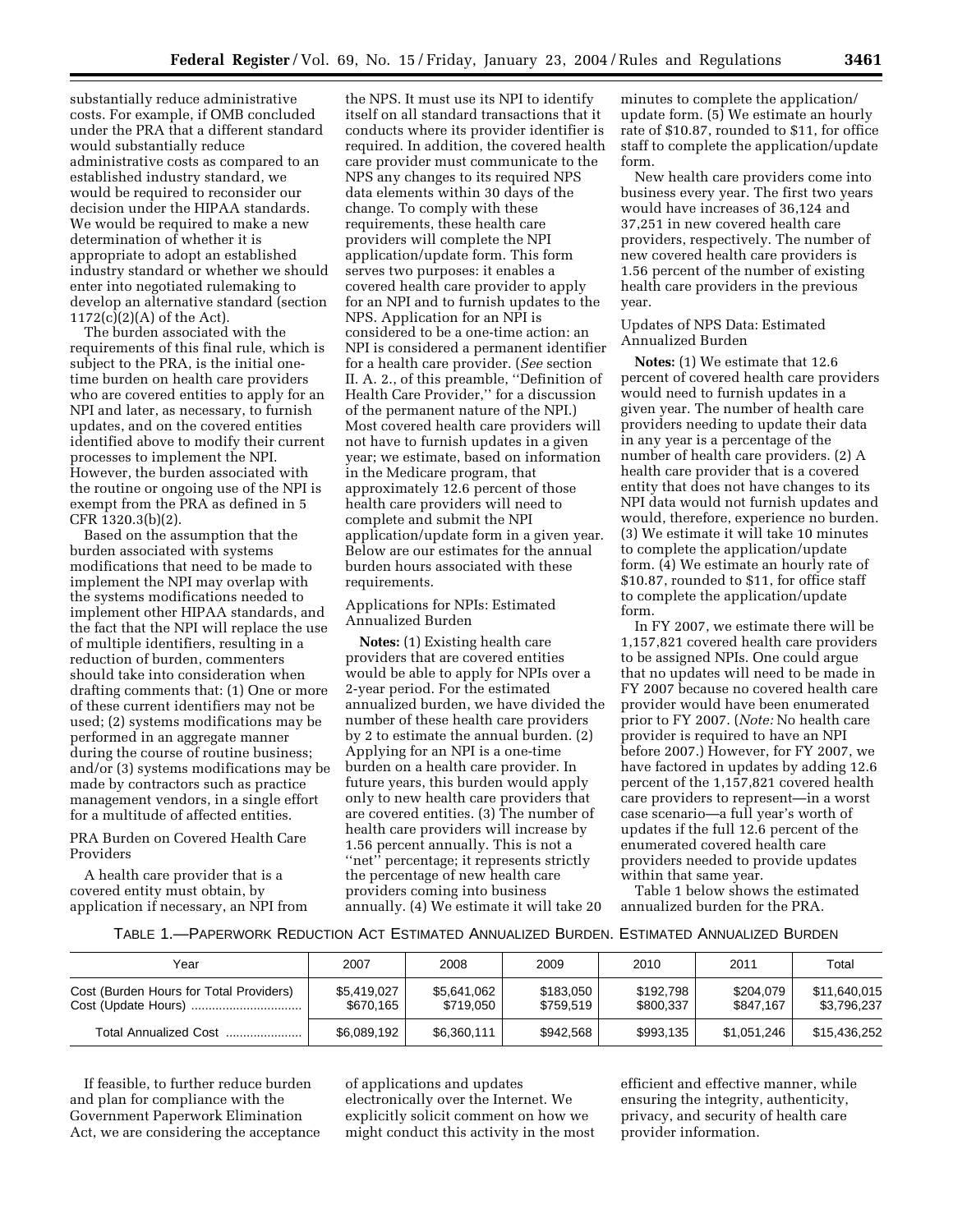As required by section 3504(h) of the Paperwork Reduction Act of 1995, we have submitted a copy of this document to the Office of Management and Budget (OMB) for its review of these information collection requirements. If you comment on these information collection and recordkeeping requirements, please e-mail comments to *[Paperwork@ cms.hhs.gov](mailto:Paperwork@cms.hhs.gov)* (Attn: CMS–0045–F) or mail copies directly to the following two addresses: Centers for Medicare & Medicaid

Services, Office of Strategic Operations and Regulatory Affairs, Regulations Development and Issuances Group, Room C5–14–03, 7500 Security Boulevard, Baltimore, MD 21244–1850, Attn: James Bossenmeyer, CMS–0045–F; and

Office of Information and Regulatory Affairs, Office of Management and Budget, Room 10235, New Executive Office Building, Washington, DC 20503, Attn: Brenda Aguilar, CMS– 0045–F, CMS Desk Officer.

#### **V. Regulatory Impact Analysis**

#### *A. Overall Impact*

We have examined the impacts of this final rule as required by Executive Order 12866 (September 1993, Regulatory Planning and Review), the Regulatory Flexibility Act (RFA) (September 16, 1980, Pub. L. 96–354), section 1102(b) of the Social Security Act, the Unfunded Mandates Reform Act of 1995 (Pub. L. 104–4), and Executive Order 13132.

Executive Order 12866 (as amended by Executive Order 13258, which merely reassigns responsibility of duties) directs agencies to assess all costs and benefits of available regulatory alternatives and, if regulation is necessary, to select regulatory approaches that maximize net benefits (including potential economic, environmental, public health and safety effects, distributive impacts, and equity). A regulatory impact analysis (RIA) must be prepared for major rules with economically significant effects (costs plus savings equal \$100 million or more in any one year). We consider this final rule to be a major rule, as it will have an impact of over \$100 million on the economy. This impact analysis shows a net savings of \$526 million over a 5-year period.

The RFA requires agencies to analyze options for regulatory relief of small businesses. For purposes of the RFA, nonprofit organizations are considered small entities. Small government jurisdictions with a population of less than 50,000 are considered small

entities. Individuals and States are not considered small entities. Most hospitals and most other providers and suppliers are small entities, either by nonprofit status or by having annual revenues of less than the threshold published in regulations by the Small Business Administration (SBA).

Effective October 1, 2000, the SBA no longer used the Standard Industrial Classification (SIC) System to categorize businesses and establish size standards, and began using industries defined by the new North American Industry Classification System (NAICS). The NAICS made several important changes to the Health Care industries listed in the SIC System: it revised terminology, established a separate category (Health Care and Social Assistance) under which many health care providers are located, and increased the number of Health Care industries to 30 NAICS industries from 19 Health Services SIC industries.

On November 17, 2000, the SBA published a final rule, which was effective on December 18, 2000, in which the SBA adopted new size standards, ranging from \$5 million to \$25 million, for 19 Health Care industries and retained the existing \$5 million size standard for the remaining 11 Health Care industries. The revisions were made to more appropriately define the size of businesses in these industries that SBA believes should be eligible for Federal small business assistance programs.

On August 13, 2002, the SBA published a final rule that was effective on October 1, 2002. The final rule amended the existing SBA size standards by incorporating OMB's 2002 modifications to the NAICS into its table of small business size standards. The final rule did not affect industries that are considered covered entities by this final rule.

On September 6, 2002, the SBA published a final rule (effective October 1, 2002) that corrected the August 13, 2002, final rule. The final rule corrected errors in the August 13, 2002, final rule and contained a new table of size standards to clearly identify size standards by millions of dollars and by number of employees. Some of those revisions in size standards affected some of the entities that are considered covered entities under this final rule. For example, the SBA revisions increased the annual revenues for offices of physicians to \$8.5 million (other practitioners' offices' revenues remained at \$6 million) and increased the small business size standard for hospitals to \$29 million in annual revenues.

The regulatory flexibility analysis for this final rule is linked to the aggregate regulatory flexibility analysis for all the Administrative Simplification standards that appeared in the Transactions Rule (65 FR 50312), published on August 17, 2000, which predated the SBA changes noted above. In addition, all HIPAA regulations published to date have used the SBA size standards that existed at the time of the publication of the Transactions Rule. Because the SBA size standard changes predate the effective date of this final rule, we are using the current SBA small business size standards for the regulatory flexibility analysis for this final rule. Although the SBA has raised the small business size standards, the revised size standards have no effect on the cost and benefit analysis for this final rule. The revised standards simply increase the number of health care providers that are classified as small businesses. Although the SBA revisions changed the size standard for health plans by increasing from \$5 million to \$6 million in annual revenues the small business size standard, this change has a minimal effect on this final rule. Because all HIPAA administrative simplification regulations permit small health plans an additional year in which to comply with the implementation specifications and requirements, a greater number of small health plans would have the additional year, due to the SBA size standard revisions.

While each standard may not have a significant impact on a substantial number of small businesses, the combined effects of all the standards are likely to have a significant effect on a substantial number of small businesses. However, this final rule will affect small businesses, such as small health care providers, health plans, and health care clearinghouses, in much the same way as it affects large businesses.

Small businesses that are covered entities must meet the provisions of this final rule and implement the standard unique health care provider identifier standard. The requirements placed on small health care providers, health care clearinghouses, and health plans would be consistent with the complexity of their operations. Small health plans have an additional year in which to comply. A more detailed analysis of the impact on small businesses is part of the impact analysis that we published on August 17, 2000 (65 FR 50312), for all the HIPAA standards.

In addition, section 1102(b) of the Act requires us to prepare a regulatory impact analysis if a rule may have a significant impact on the operations of a substantial number of small rural hospitals. This analysis must conform to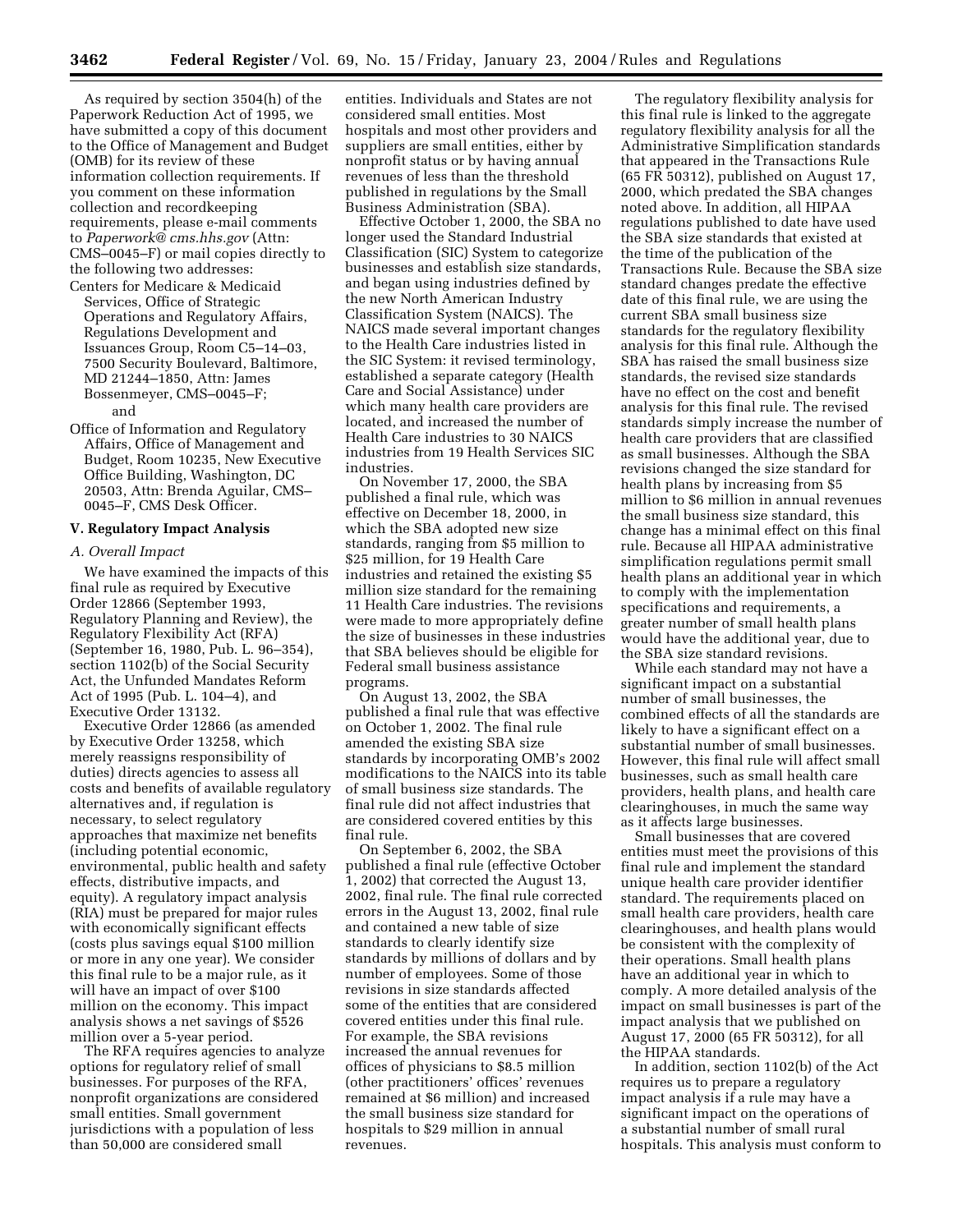the provisions of section 604 of the RFA. For purposes of section 1102(b) of the Act, we define a small rural hospital as a hospital that is located outside of a Metropolitan Statistical Area and has fewer than 100 beds. This final rule will have no more significant impact on small rural hospitals than it will have on other small health care providers.

Section 202 of the Unfunded Mandates Reform Act (UMRA) of 1995 (2 U.S.C. 1532) requires that agencies assess anticipated costs and benefits before issuing any rule that may result in expenditure in any one year by State, local, or tribal governments, in the aggregate, or by the private sector, of \$110 million. This final rule establishes a Federal private sector mandate and is a significant regulatory action within the meaning of section 202 of UMRA. We have included the statements to address the anticipated effects of this final rule under section 202 of UMRA.

This standard applies to State and local governments in their roles as covered entities. Covered entities must implement the requirements in this final rule; thus, this final rule imposes unfunded mandates on them. Further discussion of this issue is found in the previously published impact analysis for all Administrative Simplification standards (65 FR 50312).

Executive Order 13132 establishes certain requirements that an agency must meet when it promulgates a final rule that imposes substantial direct requirement costs on State and local governments, preempts State law, or otherwise has Federalism implications. The proposed rule that proposed the NPI as the standard unique health identifier for health care providers was published prior to the signing of that Executive Order. We could not solicit comments on the effect of Executive Order 13132 on the adoption of the health care provider identifier standard.

This final rule will have a substantial effect on State and local governments to the extent that those entities are covered entities. As early as 1993, CMS (then the Health Care Financing Administration) led a workgroup whose goal was to develop a provider identification system for all health care providers. The system was intended to meet the needs of the Medicare and Medicaid programs, and eventually other programs. State Medicaid agencies in Alabama, California, Minnesota, Virginia and Maryland participated in this effort, along with representatives from the private sector and several other Federal agencies. The first task of the workgroup was to decide if an existing identifier could be used or if a new one needed to be developed. The workgroup

developed criteria for a unique provider identifier, examined existing identifiers, and concluded that a new identifier needed to be developed. The workgroup developed the NPI, and we proposed the NPI as the standard unique health identifier for health care providers in the proposed rule.

States continue to hold memberships on the National Uniform Claim Committee and the National Uniform Billing Committee, and continue to be represented in the X12N and Health Level Seven standards development organization workgroups and committees. As a result, States have in the past, and continue to have, input into the development of new standards and the modification of existing standards.

As stated in the previously published impact analysis in 65 FR 50312, we do not have sufficient information to provide estimates of the impact of the administrative simplification standards on local governments.

In complying with the requirements of part C of title XI, the Secretary established interdepartmental implementation teams who consulted with appropriate State and Federal agencies and private organizations. These external groups included the NCVHS's Subcommittee on Standards and Security, the Workgroup for Electronic Data Interchange (WEDI), the National Uniform Claim Committee (NUCC), the National Uniform Billing Committee (NUBC), and the American Dental Association (ADA). The teams also received comments on the May 7, 1998, proposed regulation from a variety of organizations, including State Medicaid agencies and other Federal agencies.

We received comments from State agencies and from entities that conduct transactions with State agencies. Many of the comments referred to the costs to State and local governments of implementing the HIPAA standards. We believe that these costs will be offset by future savings (*see* the impact analysis of 65 FR 50350).

Other comments regarding States reflected the need for clarification as to when State agencies were subject to the standards.

#### *B. Anticipated Effects*

The Regulatory Flexibility Act of 1980 considers all 31 nonprofit Blue Cross-Blue Shield Health Plans to be small businesses. Additionally, 28 percent of HMOs are considered small businesses because of their nonprofit status. Doctors of osteopathy, dentistry, podiatry, as well as chiropractors, and solo and group physicians' offices with

fewer than three physicians, are considered small businesses. Forty percent of group practices with three or more physicians and 100 percent of optometrist practices are considered small businesses. Seventy-two percent of all pharmacies, 88 percent of medical laboratories, 100 percent of dental laboratories, and 90 percent of durable medical equipment suppliers are assumed to be small businesses as well.

This analysis required that we use data and statistics about various entities that operate in the health data information industry.

We believe the best source for information about the health data information industry is *Faulkner & Gray's Health Data Directory.* This publication is the most comprehensive data directory of its kind that we could find. The information in this directory is gathered by Faulkner & Gray editors and researchers who called all of the more than 3,000 organizations that are listed in the book in order to elicit information about their operations. Some businesses are listed as more than one type of business entity because, in reporting the information, companies could list themselves to be as many as three different types of entities. For example, some businesses listed themselves as both practice management vendors and claims software vendors because their practice management software was ''EDI enabled.''

All the statistics referencing Faulkner & Gray's come from the 2000 edition of its *Health Data Directory.* It lists 78 claims clearinghouses, which, according to the *Health Data Directory* are entities that generally take electronic and paper health care claims data from health care providers and billing companies that prepare bills on a health care provider's behalf. The claims clearinghouse acts as a conduit for health plans; its activities may include batching claims and routing transactions to the appropriate health plan in a form that expedites payment.

Of the 78 claims clearinghouses listed in this publication, eight processed more than 20 million electronic transactions per month. Another 15 handled 2 million or more transactions per month and another 4 handled over a million electronic transactions per month. The remaining 39 entities listed in the data dictionary processed fewer than a million electronic transactions per month. Almost all of these entities have annual revenues of under \$6 million and would therefore be considered small entities.

Software system vendors provide computer software applications support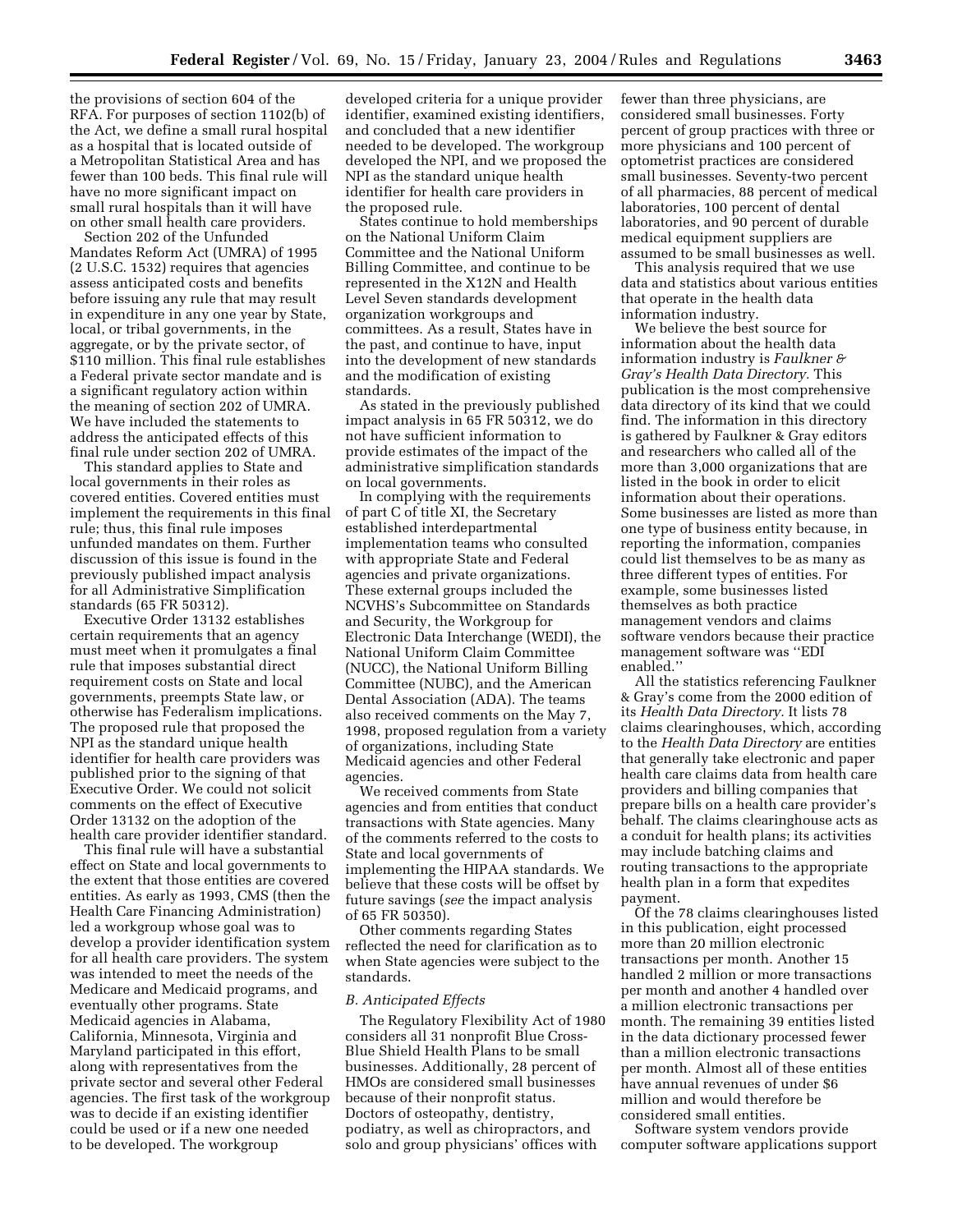to health care clearinghouses, billing companies, and health care providers. In particular, they work with health care providers' practice management and health information systems. These businesses provide integrated software applications for such services as accounts receivable management, electronic claims submission (patient billing), recordkeeping, patient charting, practice analysis, and patient scheduling. Some software vendors also provide applications that translate information on paper and information in electronic records having no standard formats into standard electronic formats that are acceptable to health plans.

Faulkner & Gray lists 78 physician practice management vendors and suppliers, 76 hospital information systems vendors and suppliers, 140 software vendors and suppliers for claims-related transactions, and 20 translation vendors (now known as Interface Engines/Integration Tools). We were unable to determine the number of these entities with revenues over \$6 million, but we assume most of these businesses would be considered small entities.

The costs of implementing the NPI are primarily one-time or short-term costs related to conversion. These costs are characterized as follows: software conversion, cost of automation, training, implementation, and cost of documentation and implementation guides.

As stated earlier in this final rule, health care providers will not be charged for obtaining an NPI. Covered health care providers will have to apply for NPIs and will have to furnish updates to the NPS when their required data changes. (However, if health care providers are enumerated through the bulk enumeration process described earlier in this preamble, they will not have to apply for NPIs, and they will be notified of their NPIs. Those that are covered health care providers will have to furnish updates to the NPS when their required data changes and will have to ensure that their subparts, if assigned NPIs via bulk enumeration or otherwise, do the same. These burden estimates are discussed in section IV, ''Collection of Information Requirements,'' of this preamble.) In addition, covered health care providers will have to bear the costs of converting to the NPI, as will health plans and health care clearinghouses. Health plans, health care clearinghouses, and covered health care providers are required to implement the NPI. Most of these entities meet the SBA's definition of small entities.

Health plans, health care clearinghouses, and health care providers who are covered entities must use NPIs in standard transactions and must make the necessary changes and conversions in order to do so. Conversion will require training for staff and will require changes to documentation, procedures, records, and software. Some covered health care providers that do not already do so may choose to use the services of software system vendors, billing companies, and/ or health care clearinghouses to facilitate the transition to the NPI. While there may be up-front costs associated with some of the required changes, the fact that only one health care provider number (the NPI) will be used in standard transactions will simplify business, improve efficiency, and create savings. The format of the NPI (all numeric) will facilitate telephone keypad entry; the check-digit in the 10th position will detect keying and data entry errors; and the lack of intelligence built into the NPI will eliminate the need to issue a new health care provider number (and maintain records of such issuances) whenever changes occur that would impact that intelligence.

After being assigned NPIs, covered health care providers will have to furnish the NPS with updates to their required NPS data in the NPS within 30 days of the changes. It is very likely that the NPS data will duplicate some of the information that health care providers furnish to health plans when they enroll in health plans (although health plans traditionally collect far more information about a health care provider than the NPS will collect). Because health care providers must keep health plans apprised of updates to their data, the requirement that covered health care providers apprise the NPS of updates should not be a significant burden on those health care providers.

The extended effective date of the NPI should allow sufficient time for health plans, health care clearinghouses, and health care providers who are covered entities to implement the changes needed to accommodate the NPI.

Lastly, HIPAA gives small health plans an extra year (36 months instead of 24 months from the effective date) in which to implement the NPI.

The May 7, 1998, proposed rule for the National Provider Identifier (NPI) contained a cost-benefit analysis based on the aggregate impact of all the HIPAA administrative simplification standards for electronic data interchange (EDI). The Comment/ Response section related to the proposed aggregate analysis, and a final aggregate impact analysis, are contained

in the Transactions Rule at 65 FR 50345. We address the specific impact of the NPI in section V.D. of this preamble, ''Specific Impact of the NPI.''

#### *C. Alternatives Considered*

#### Guiding Principles for Standard Selection

As explained in the May 7, 1998, proposed rule (at 63 FR 25323), the implementation teams charged with designating standards under the statute defined, with significant input from the health care industry, a set of common criteria for evaluating potential standards. These criteria are based on direct specifications in HIPAA, the purpose of the law, and principles that support the regulatory philosophy set forth in Executive Order 12866 of September 30, 1993, and the Paperwork Reduction Act of 1995. These criteria also support and are consistent with the principles of the Paperwork Reduction Act of 1995. In order to be designated as a standard, a proposed standard should:

• Improve the efficiency and effectiveness of the health care system by leading to cost reductions for or improvements in benefits from electronic HIPAA health care transactions. This principle supports the regulatory goals of cost-effectiveness and avoidance of burden.

• Meet the needs of the health data standards user community, particularly health care providers, health plans, and health care clearinghouses. This principle supports the regulatory goal of cost-effectiveness.

• Be consistent and uniform with the other HIPAA standards—their data element definitions and codes and their privacy and security implementation specifications—and, secondarily, with other private and public sector health data standards. This principle supports the regulatory goals of consistency and avoidance of incompatibility, and it establishes a performance objective for the standard.

• Have low additional development and implementation costs relative to the benefits of using the standard. This principle supports the regulatory goals of cost-effectiveness and avoidance of burden.

• Be supported by an ANSIaccredited standards developing organization or other private or public organization that will ensure continuity and efficient updating of the standard over time. This principle supports the regulatory goal of predictability.

• Have timely development, testing, implementation, and updating procedures to achieve administrative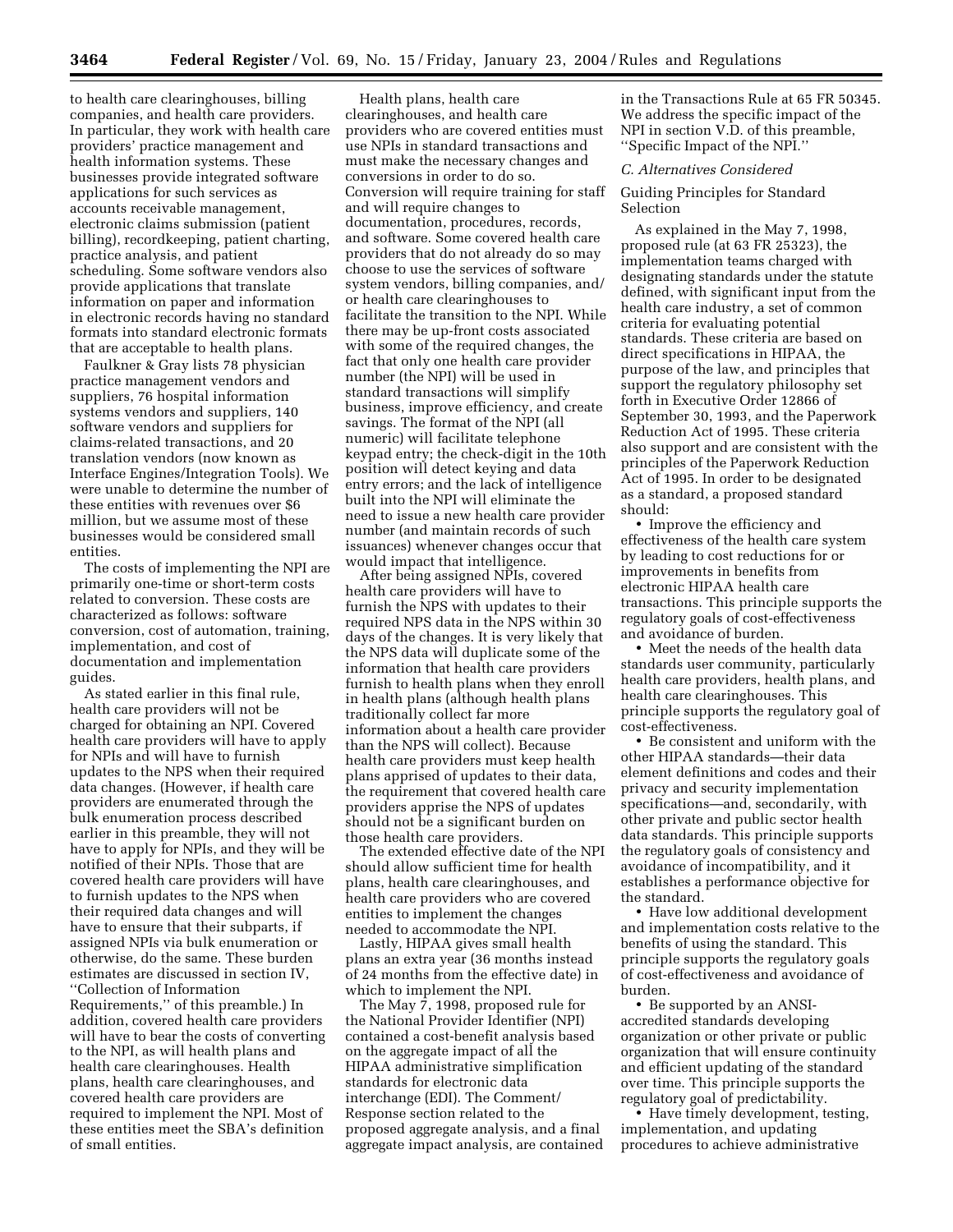simplification benefits faster. This principle establishes a performance objective for the standard.

• Be technologically independent of the computer platforms and transmission protocols used in HIPAA health transactions, except when they are explicitly part of the standard. This principle establishes a performance objective for the standard and supports the regulatory goal of flexibility.

• Be precise and unambiguous, but as simple as possible. This principle supports the regulatory goals of predictability and simplicity.

• Keep data collection and paperwork burdens on users as low as is feasible. This principle supports the regulatory goals of cost-effectiveness and avoidance of duplication and burden.

• Incorporate flexibility to adapt more easily to changes in the health care infrastructure (such as new services, organizations, and health care provider types) and information technology. This principle supports the regulatory goals of flexibility and encouragement of innovation.

We assessed the various candidates for a health care provider identifier against the principles listed above, with the overall goal of achieving the maximum benefit for the least cost. We found that the NPI met all the principles and that no other candidate identifier met all the principles, or even those principles supporting the regulatory goal of cost-effectiveness. We received comments suggesting that we consider or reconsider the Taxpayer Identifying Number or the Social Security Number for individual health care providers and the Employer Identification Number for organizations as the standard unique health identifier for health care providers. We responded to these comments in section II. A. 3. of this preamble, ''NPI Standard.''

One possible alternative in the development of the identifier was to allow intelligence to be included in it. We rejected this alternative on qualitative grounds because it meant that individuals might get more than one identifier in their lifetimes. Cost considerations also contributed to our decision.

If intelligence were built into the identifier, the operating cost of the enumeration system would rise for several reasons. First, additional information would need to be collected and verified so that the intelligence in the identifier would be accurate. Secondly, new identifiers for individuals and organizations would need to be assigned because the embedded intelligence would change.

The cost to health plans would also increase. First, their systems might need to be adapted to use the intelligence in the identifier. Secondly, they would have to keep track of the more frequent changes in identifiers, and revise their processes accordingly.

An intelligent identifier would also be more expensive for health care providers. They would have to reapply for identifiers if the information in the intelligence changed. Additionally, they would have to revise their systems to change their identifiers every time they changed.

These quantitative reasons support our choice not to include intelligence in the identifier.

#### Need to Convert

Because there is no standard health care provider identifier in widespread use throughout the industry, adopting any of the candidate identifiers would require covered entities to convert to the new standard. In the case of the NPI, covered entities will have to convert because this identifier is not in use presently. As we pointed out in the May 7, 1998, proposed rule in our analysis of the candidates, even the identifiers that are in use are not used for all purposes or for all health care provider classifications. The selection of the NPI does not impose a greater burden on the industry than the nonselected candidates, and presents significant advantages in terms of costeffectiveness, universality, uniqueness, and flexibility.

#### Complexity of Conversion

Some existing health care provider identifier systems assign multiple identifiers to a single health care provider in order to distinguish the multiple identities the health care provider has in the system. For example, in these systems, the health care provider may have a different identifier to represent each contract or provider agreement, practice location, and specialty or health care provider classification. Since the NPI is a unique identifier for a health care provider, it will not distinguish these multiple identities. Systems that need to distinguish these identities will need to use data other than the NPI to do so. The change to using other data will add complexity to the conversion to the NPI (or to any other standard health care provider identifier), but it is necessary in order to achieve the goal of unique identification of the health care provider.

The complexity of the conversion will also be significantly affected by the degree to which health plans'

processing systems currently rely on intelligent identifiers. For example, a health plan may route claims to different processing routines based on the type of health care provider by keying on a health care provider type code included in the identifier. Converting from one unintelligent identifier to another is less complex than modifying software logic to obtain needed information from other data elements. However, the use of an unintelligent identifier is required in order to meet the guiding principle of ensuring flexibility.

Specific technology limitations of existing systems could affect the complexity of conversion. For example, some existing health care provider data systems use a telephone keypad to enter data. Data entry of alpha characters is inconvenient in these systems.

Comments were strong in suggesting that the NPI be an all-numeric identifier, be 10 positions in length, and include a check-digit in the 10th position. (*See* section II. A. 3. of this preamble, ''NPI Standard,'' for a full description of comments on the characteristics of the identifier.) As stated in that section, in response to comments, we changed the format of the NPI to an all-numeric number, 10 positions in length, with a check-digit in the 10th position. There will be no intelligence about the health care provider in the number. This format satisfies the comments for easier data entry and the need for a number that will be short enough to fit into most existing data formats.

The selection of the NPI does not impose a greater burden on the industry than the nonselected candidates.

#### *D. Specific Impact of the National Provider Identifier*

In the May 7, 1998, proposed rule (at 63 FR 25349), we included a section that related to the specific impact of the health care provider identifier. That section of the proposed rule also indicated the Federal, State, and private costs associated with the enumeration options set out in the proposed rule.

#### Proposed Provisions

The May 7, 1998, proposed rule for the National Provider Identifier (NPI) contained a cost-benefit analysis based on the aggregate impact of all the HIPAA administrative simplification standards for electronic data interchange (EDI). The response to comments on the proposed aggregate analysis is contained in the Transactions Rule (at 65 FR 50345). The Transactions Rule also includes an updated impact analysis (at 65 FR 50350).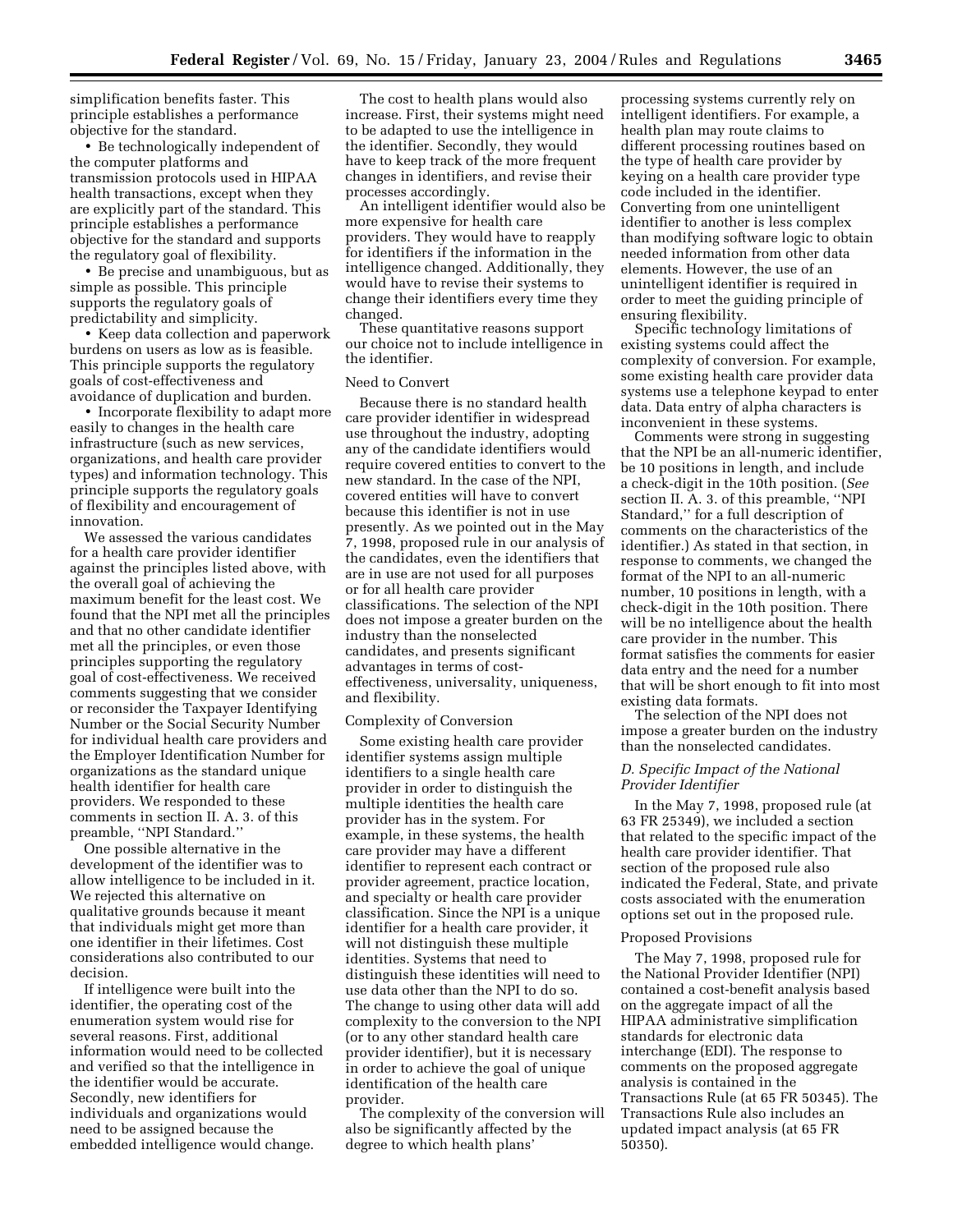One section of the impact analysis that was published in the May 7, 1998, proposed rule for the NPI (at 63 FR 25351) contained a discussion of the costs of enumerating health care providers under each of the two enumeration options that were described in the proposed rule. Table 5, entitled ''Enumeration Costs: Federal, State, and Private,'' was included in this part of the impact analysis in the proposed rule. This table compared the costs for each of the two proposed enumeration options. Below we respond to the comments received about that part of the impact analysis.

Comments and Responses on the Specific Impact of the National Provider Identifier

*Comment:* One commenter stated that the pharmacy industry will not see huge gains in the standardization of the NPI for prescriber and pharmacy because de facto standard identifiers exist for these two provider types.

*Response:* We agree that the pharmacy industry may not realize the benefits from standardization of health care provider numbers as quickly as other segments of the health care industry because the pharmacy industry already uses numbers to identify health care providers and pharmacies. However, once NPIs are assigned to health care providers and once the entire health care industry begins to use the NPI, we believe the pharmacy industry will see the benefits of replacing its de facto standards with the national standard. The Drug Enforcement Administration (DEA) number was established by the DEA to identify those who prescribe or store controlled substances. It is the pharmacy industry's de facto identifier for prescribers. In developing the NPI, we considered several existing identifiers as candidates for the national health care provider identifier. One of those considered was the DEA number. However, the use of the DEA number as a national health care provider identifier does not fit the scope for which the DEA number was established. In addition, the DEA number is not available to all health care providers and, as a result, would not be appropriate as the national health care provider identifier. The National Council for Prescription Drug Programs (NCPDP) provider number, formerly called the National Association of Boards of Pharmacy (NABP) number, is the pharmacy industry's de facto identifier for pharmacies. This number was also considered a candidate for the national health care provider identifier, but did not meet two of the criteria deemed necessary for a standard identifier: it would not yield a sufficient

number of identifiers and it contained intelligence.

*Comment:* Several commenters suggested revisions to our definitions of ''HIPAA-transaction health care provider'' and ''non-HIPAA-transaction health care provider.'' They found the terms confusing.

*Response:* We agree and do not use those terms in this final rule.

*Comment:* One commenter asked that we insert the word ''costs'' after ''startup'' and ''outyear'' in Table 5 headings and definitions.

*Response:* This comment is not applicable, as we do not include Table 5 in this final rule. We refer the reader to the discussion under ''Final Provisions'' in this section.

*Comment:* One commenter stated that we did not factor in atypical service providers that are exclusive to the Medicaid program.

*Response:* The Medicaid program's atypical and nontraditional service providers were included in Table 5 in the May 7, 1998, proposed rule. However, as explained in section II. A. 2, ''Definition of Health Care Provider'' in this preamble, most of them do not meet our definition of health care provider. Therefore, they are not included in our analyses in this final rule.

*Comment:* Several commenters stated the estimate that 5 percent of health care providers participating in Federal health plans and Medicaid would have updates each year is conservative and that the number is more like 12 to 15 percent. Another commenter believes it to be even higher.

*Response:* We have not seen documentation that would convince us our estimate was incorrect at the time the May 7, 1998, proposed rule was published. In the proposed rule, we estimated that 5 percent of the health care providers who are covered entities that conduct business with Federal health plans or Medicaid would require updates each year, and that 15 percent of the remaining health care providers that are covered entities (those that do business only with private insurers) would require updates each year. In general, health plans (including Federal health plans and Medicaid) collect more information from their enrolled health care providers than the NPS will collect when a health care provider applies for an NPI. Thus, there is more information subject to change for health care providers that are enrolled in a health plan. This fact could explain why health plans sometimes have a greater percentage of updates than what we estimated for NPI purposes in the proposed rule, and could have been the

basis on which the comment was made. The proposed rule did not include calculations for updates for health care providers who are not covered entities; we would expect that percentage would not exceed 15 percent. We computed the weighted average of the percentages of health care providers that would require updates that were used in the proposed rule (using 15 percent for these health care providers). We have concluded that approximately 12.6 percent of all existing health care providers will have updates each year.

*Comment:* Several commenters said that erroneous assumptions were used in stating that the costs to Federal health plans (including Medicare) and Medicaid would be zero for enumerating their own health care providers. The costs would be substantial.

*Response:* We acknowledge that there would have been costs to Medicaid State agencies and to Federal health plans in manipulating and reformatting their health care provider files and transferring them to CMS for loading into the NPS. There would also have been ongoing costs to Medicaid State agencies and other Federal health plans to obtain NPIs for their health care providers under option 2. In manipulating and reformatting the files, problems could be discovered in some of the health care provider records that would require investigation and resolution. The costs of investigating and resolving these problems were not recognized earlier and, therefore, were not considered in the May 7, 1998, proposed rule.

*Comment:* One commenter stated that the costs for option 1 as shown in Table 5 did not reflect the savings that would have accrued by preloading Medicare provider files into the NPS.

*Response:* While the narrative portion of the impact analysis did mention that Medicare provider files would be preloaded into the NPS under both options 1 and 2, the commenter is correct in that this was not reflected in Table 5 for option 1. However, as stated earlier in this preamble, Medicare provider files will be loaded into the NPS only if it is feasible to do so.

#### Final Provisions

We stated in the May 7, 1998, proposed rule that we cannot determine the specific economic impact of the NPI (and individually, each HIPAA administrative simplification standard may not have a significant impact). The overall impact analysis (65 FR 50355) made it clear that, collectively, all the standards will have a significant impact of over \$100 million on the economy.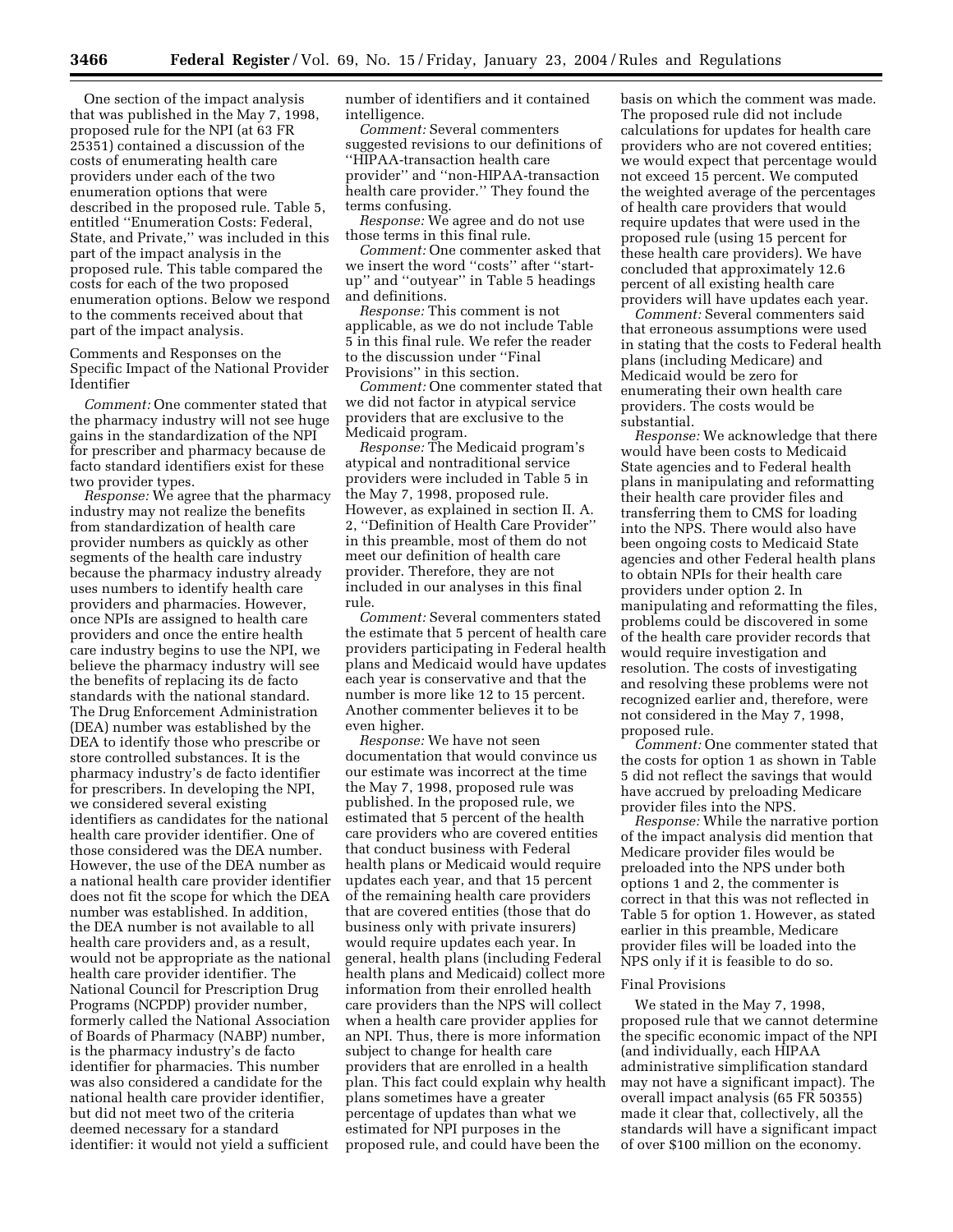The implementation costs and benefits of the NPI were factored into that overall impact analysis.

However, that impact analysis used certain assumptions that have not been realized. For example, it was assumed that all of the HIPAA standards would be issued and effective at about the same time, so that covered entities would be making their system changes at one time. For various reasons, standards have been issued and effective over a much longer period of time than expected. For example, the transaction and code set standards were published in 2000 and must be implemented by October 2003. Security standards are to be implemented by April 2005, and the NPI must be used by 2007.

Because the compliance dates cover such an extended period of time, we will estimate part of the overall cost and savings for health plans and health care providers that can be attributed to the NPI. We continue to use the impact analysis previously referenced as the set of total costs and savings.

Because the standards for transactions and codes sets, the employer identifier, and security have already been published, we assume that covered entities have already made significant system investments. Because they were

aware that the NPI was an upcoming standard, they may have also made some accommodations in their systems to be able to use the NPI when it is assigned. The NPI has already been identified as a future identifier in the implementation specifications for the transaction standards.

There will still be costs and savings related to the implementation of the NPI by health plans and health care providers. These will, however, be small in comparison to those for transaction standards and security. The NPI affects only a small part of the system and business processes for any covered entity.

We estimate that the NPI would entail 10 percent of the costs and 5 percent of the savings for health plans. Health plans would need to make some system changes from their current identifiers to the NPI. They would save in not having to maintain a system of identifiers that exist today. We would estimate that for health care providers, the NPI would represent 5 percent of the costs and 10 percent of the savings. Health care providers need only to substitute the NPI for their current identifier(s). They reap greater savings by not having to keep track of separate identifiers for each health plan and possibly for each location, address, or contractual

arrangement. (However, as noted earlier in this preamble, health plans may require health care providers to use identifiers other than the NPI for uses other than standard transactions.)

Looking at the overall impact analysis, while 2007 is the initial year for using the NPI, it would be the analogous to the first year of the overall impact analysis, in which most of the costs are incurred. Using the figures from above, we make the following estimates for 2007:

#### TABLE 2.—COSTS OF IMPLEMENTING THE NPI IN 2007

#### [In millions of dollars, rounded to the nearest million]

| Health Plans:                     |        |
|-----------------------------------|--------|
| 2002 Cost from Impact Analysis    | $-146$ |
| 2002 Savings                      | 24     |
| 2007 Net for NPI for Health Plans | $-122$ |
| <b>Health Care Providers:</b>     |        |
| 2002 Cost from Impact Analysis    | $-79$  |
| 2002 Savings                      | 61     |
| 2007 Net for NPI for Health Care  |        |
|                                   | $-18$  |
|                                   |        |

**Note:** The figures in Table 2 have been adjusted to reflect dollars expressed for 2007.

We perform the same calculations for the next 4 years. This yields the following results:

## TABLE 3.—COSTS OF IMPLEMENTING THE NPI, 2007–2011

[In millions of dollars, rounded to the nearest million]

| Year | 2007         | 2008        | 2009      | 2010       | 2011       | Total      |
|------|--------------|-------------|-----------|------------|------------|------------|
|      | 146          | 146         | 134<br>ᢇ  |            |            | 426        |
|      | 24<br>73     | 49<br>73    | 67        | 91         | 103        | 341<br>213 |
|      |              |             |           |            |            | 15         |
|      | 61<br>$-140$ | 122<br>- 55 | 183<br>54 | 219<br>309 | 256<br>358 | 840<br>526 |
|      |              |             |           |            |            | 128        |

**Note:** The figures in Table 3 have been adjusted to reflect dollars expressed for each year.

All costs of NPS development and operation (which include the costs of enumerating health care providers and maintaining their information in the NPS, and the costs of disseminating NPS data to the health care industry and others, as appropriate) are Federal costs. As mentioned earlier in this preamble, HHS will contract for system development and for the enumeration, update, and data dissemination activities. We estimate the following costs for operations of the National Provider System (NPS), keeping in mind that the NPS will enumerate both covered and noncovered health care

providers, and that health care providers are not being charged for obtaining NPIs.

#### *E. Affected Entities*

#### Health Care Providers

Health care providers and subparts, as appropriate, will apply for NPIs. Health care providers that are covered entities must begin to use NPIs in standard transactions no later than 24 months after the effective date of this regulation; and they must ensure that their subparts, if assigned NPIs, do the same. Covered health care providers that need to be identified on standard transactions must disclose their NPIs, upon request, to entities that are required to use those health care providers' NPIs on standard

transactions. Covered health care providers must ensure that their subparts, if assigned NPIs, do the same. Any negative impact on health care providers generally would be related to the initial implementation period. They would incur implementation costs for converting systems, especially those that generate electronic claims, from current health care provider identifiers to the NPI. Some health care providers would incur those costs directly and others would incur them in the form of fee increases from billing associates and health care clearinghouses.

Covered health care providers will have to use their NPIs on standard claims transactions and any other standard transactions that they conduct; they will have to ensure that their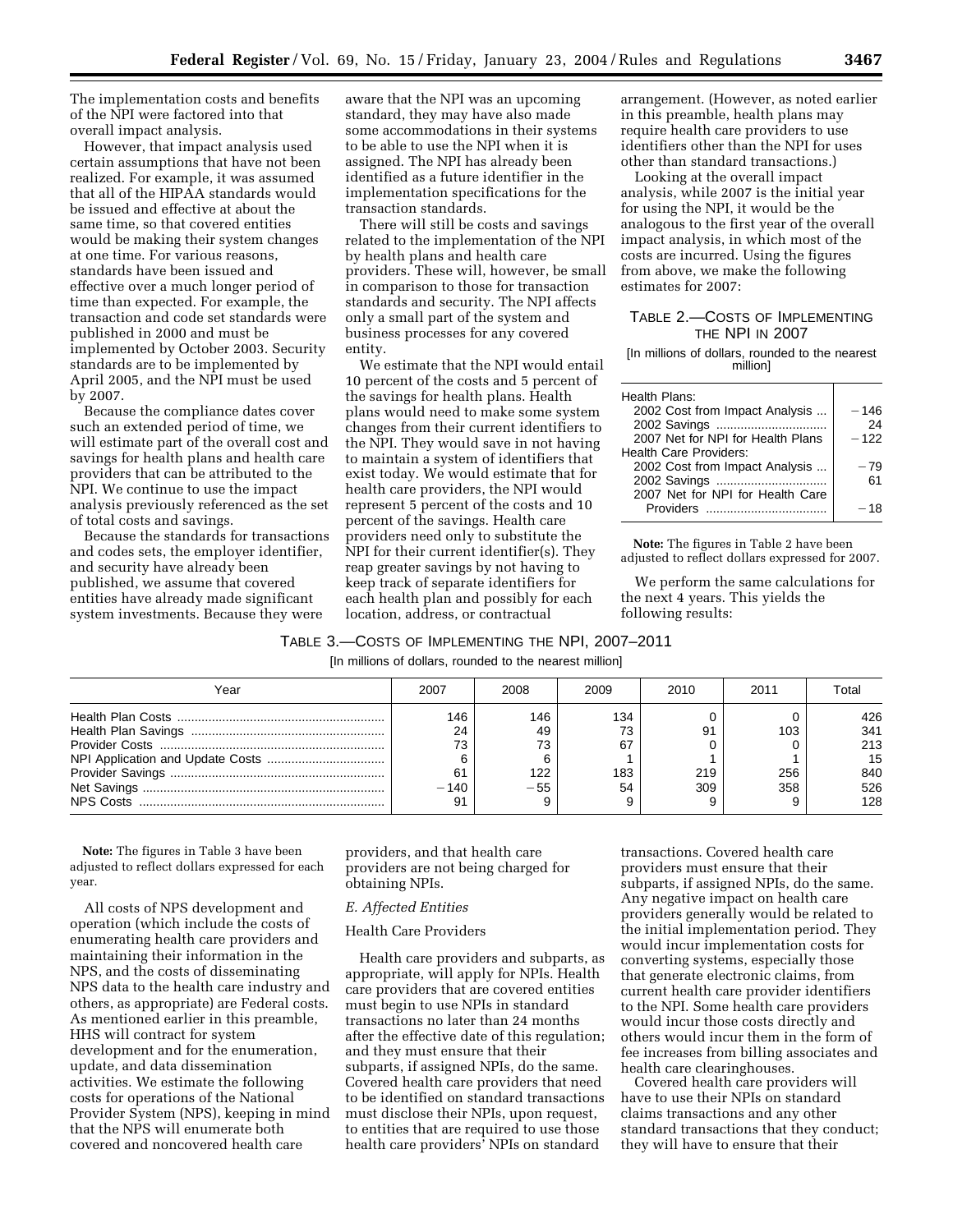subparts, if assigned NPIs, do the same. They will also have to obtain and use the NPIs of other health care providers if those NPIs are needed on those transactions. If covered health care providers' subparts are assigned NPIs, the covered health care providers must ensure that their subparts do the same. This will be a more significant implementation workload for larger organization health care providers, such as hospitals, that will have to capture the NPIs for each health care provider practicing in the hospital if those health care providers need to be identified on hospital claims. However, these health care providers are accustomed to maintaining these types of data. Some health care providers will need access to the NPIs of other health care providers in order to identify those health care providers on standard transactions. In this regard, we encourage all health care providers to obtain NPIs and, when requested, to disclose their NPIs to covered entities that need them for inclusion on health care transactions. Some health care providers, particularly ones that do not do business with large health plans, may be resistant to obtaining NPIs and providing data about themselves to a national database.

Claims processing and timely payments to health care providers could possibly be affected as health plans transition to the NPI. We encourage health plans to conduct outreach efforts in order to minimize disruptions in claims processing and timely payment.

Covered health care providers are required to also furnish updates to their required NPS data within 30 days of the changes. Covered health care providers must ensure that their subparts, if assigned NPIs, do the same. (We encourage other health care providers to do the same.) The vast majority of health plans issue identifiers to the health care providers with which they conduct business in order to facilitate the electronic processing of claims and other transactions. The information that health care providers must supply in order to receive an NPI is significantly less than the information most health plans require from a health care provider in order to enroll in a health plan. We will attempt to make the processes of obtaining NPIs and updating NPS data as easy as possible for health care providers, reducing duplication of effort wherever possible and making the processes as automated as possible. Neither the statute nor this final rule requires charging health care providers (or their subparts) to receive NPIs.

After the compliance date, health care providers will no longer have to keep

track of and use different identifiers with different health plans when conducting standard transactions. This should simplify health care provider billing systems and processes and reduce administrative expenses. A standard identifier should facilitate and simplify coordination of benefits, resulting in faster, more accurate payments.

#### Health Plans

HIPAA does not prohibit health plans from requiring their enrolled health care providers to obtain NPIs.

Health plans will have to modify their systems to use the NPI. This conversion will have a one-time cost impact on Federal, State, and private health plans and is likely to be more costly for health plans with complex systems that rely on intelligent provider numbers. Disruption of claims processing and payment delays could result. However, health plans will be able to schedule their implementation of the NPI and other standards in a manner that best fits their needs, as long as they meet the deadlines specified in this and the other final rules that implement the administrative simplification provisions. Upon the NPI compliance dates, health plans' coordination of benefits activities should be greatly simplified because all health plans will use a unique standard health care provider identifier for each health care provider. In addition, utilization review and other payment safeguard activities will be facilitated, since health care providers would use only one identifier and could be easily tracked over time and across geographic areas. Health plans currently assign their own identification numbers to health care providers as part of their enrollment procedures, and this practice would no longer be necessary. Existing enumeration systems maintained by Federal health programs could be phased out, and savings would result. Health care clearinghouses will face impacts (both positive and negative) similar to those experienced by health plans. However, implementation will likely be more complex, because health care clearinghouses deal with many health care providers and health plans. Health care providers that are not covered entities that do not wish to apply for NPIs will necessitate the need for health care clearinghouses to accommodate health care provider identifiers in addition to the NPI.

In accordance with the provisions of Executive Order 12866, this regulation was reviewed by the Office of Management and Budget.

#### **List of Subjects in 45 CFR Part 162**

Administrative practice and procedure, Electronic transactions, Health facilities, Health insurance, Hospitals, Incorporation by reference, Medicare, Medicaid, Reporting and recordkeeping reports.

■ For the reasons set forth in the preamble, 45 CFR subchapter C part 162 is amended as follows:

#### **PART 162—ADMINISTRATIVE REQUIREMENTS**

■ 1. The authority citation continues to read as follows:

**Authority:** Secs. 1171 through 1179 of the Social Security Act (42 U.S.C. 1320d–1320d– 8), as added by sec. 262 of Pub. L. 104–191, 110 Stat. 2021–2031, and sec. 264 of Pub. L. 104–191, 110 Stat. 2033–2034 (42 U.S.C. 1320d–2 (note)).

■ 2. A new subpart D is added to read as follows:

#### **Subpart D—Standard Unique Health Identifier for Health Care Providers**

#### 162.402 Definitions.

Sec.

- 162.404 Compliance dates of the
- implementation of the standard unique health identifier for health care providers.
- 162.406 Standard unique health identifier for health care providers.
- 162.408 National Provider System.<br>162.410 Implementation specificat
- Implementation specifications: Health care providers.
- 162.412 Implementation specifications: Health plans.
- 162.414 Implementation specifications: Health care clearinghouses.

#### **Subpart D—Standard Unique Health Identifier for Health Care Providers**

#### **§ 162.402 Definitions.**

*Covered health care provider* means a health care provider that meets the definition at paragraph (3) of the definition of ''covered entity'' at § 160.103 of this subchapter.

#### **§ 162.404 Compliance dates of the implementation of the standard unique health identifier for health care providers.**

(a) *Health care providers.* A covered health care provider must comply with the implementation specifications in § 162.410 no later than May 23, 2007.

(b) *Health plans.* A health plan must comply with the implementation specifications in § 162.412 no later than one of the following dates:

(1) A health plan that is not a small health plan—May 23, 2007.

(2) A small health plan—May 23, 2008.

(c) *Health care clearinghouses.* A health care clearinghouse must comply with the implementation specifications in § 162.414 no later than May 23, 2007.